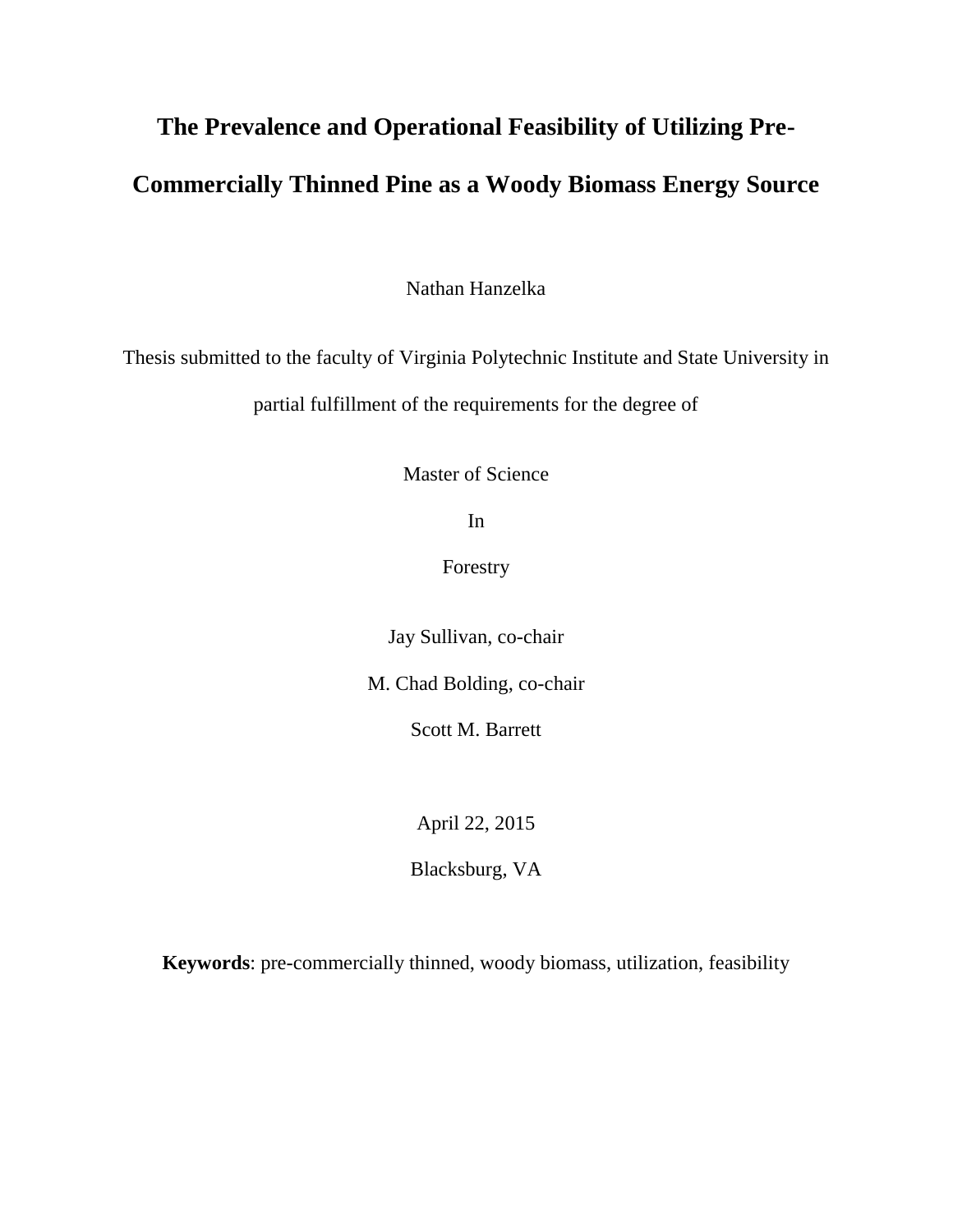# The Prevalence and Operational Feasibility of Utilizing Pre-Commercially Thinned Pine as a Woody Biomass Energy Source Nathan Hanzelka

#### **Abstract**

The southern pine beetle (SPB) poses a significant threat to pine forests of the southeastern US. Pre-commercial thinning (PCT) is a commonly used silvicultural practice to mitigate and prevent SPB spread in young southern pine stands. Typically, PCT represents an added management cost to landowners and thinned material is not utilized for forest products. Increased demand for woody biomass energy may provide landowners and harvesting contractors an opportunity to utilize PCT residues as a woody biomass energy feedstock, which may wholly or partially offset PCT costs. However, little information is available regarding harvestable biomass quantities in PCT stands and few studies have assessed harvesting productivity and costs in very young pine stands. To develop estimates of biomass abundance in PCT candidate stands, loblolly pine (*Pinus taeda*) stands aging 5 to 12-years old, and enrolled in the Virginia Department of Forestry Pine Bark Beetle Prevention Program (VDOF PBBPP), were inventoried across the Piedmont and Coastal Plain regions of Virginia. To attain productivity and cost estimates of utilizing small-diameter stems for woody biomass energy, a biomass harvesting case study was then conducted on a 15-year old loblolly pine stand. Results of the inventory and case study indicate that stands at the upper age limit for the PCT program may contain harvestable quantities of biomass (39.63 green tons/acre), although high harvesting costs (\$23.46/green ton) relative to regional delivered biomass prices may limit the economic feasibility of utilizing PCT biomass for energy.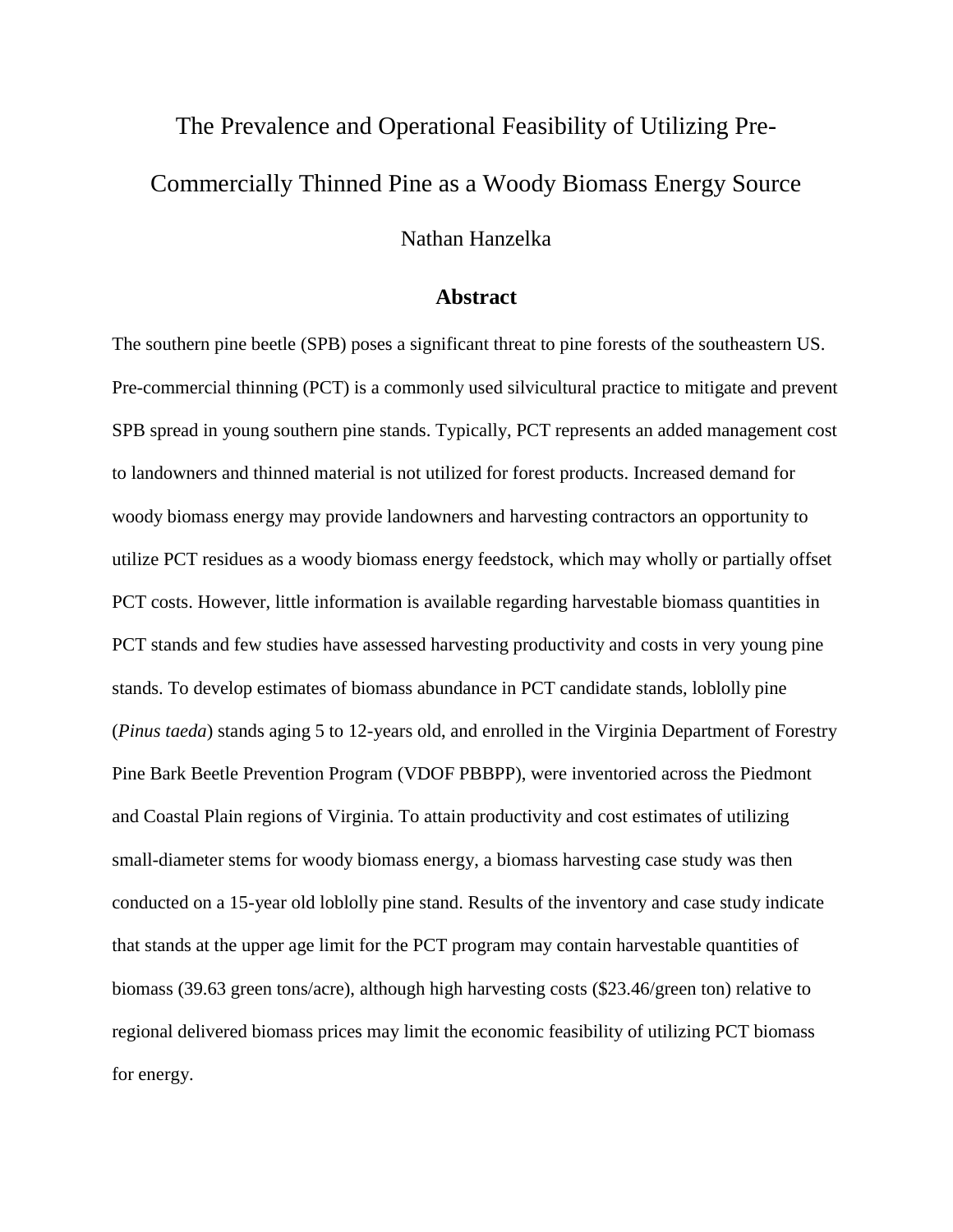#### **Acknowledgements**

I would like to thank the Virginia Department of Forestry for providing funding and resources needed to complete this project. Thanks also to the Virginia Tech Department of Forest Resources and Environmental Conservation and the USDA McIntire-Stennis program for providing additional funding and resources. Many thanks to C.K. Greene and all others at Virginia Custom Thinnings LLC for allowing me the opportunity to work with them.

Much gratitude to Tal Roberts, Will Saulnier, John Peterson, and Ilya Donner for their assistance in the field and aiding me in the relentless battle against blackberry.

My sincere thanks to Scott Barrett for his valuable advice regarding biomass operations, Ralph Amateis for his assistance with biomass equations, and Tracey Sherman, Kathie Hollandsworth, and Sue Snow for their administrative assistance over the course of this thesis project.

A very special thank you to my advisors, Dr. Jay Sullivan and Dr. Chad Bolding, for their wisdom and encouragement throughout the completion of this project.

Lastly, I would like to thank my family and friends for their love, patience, and undying support over the course of this project.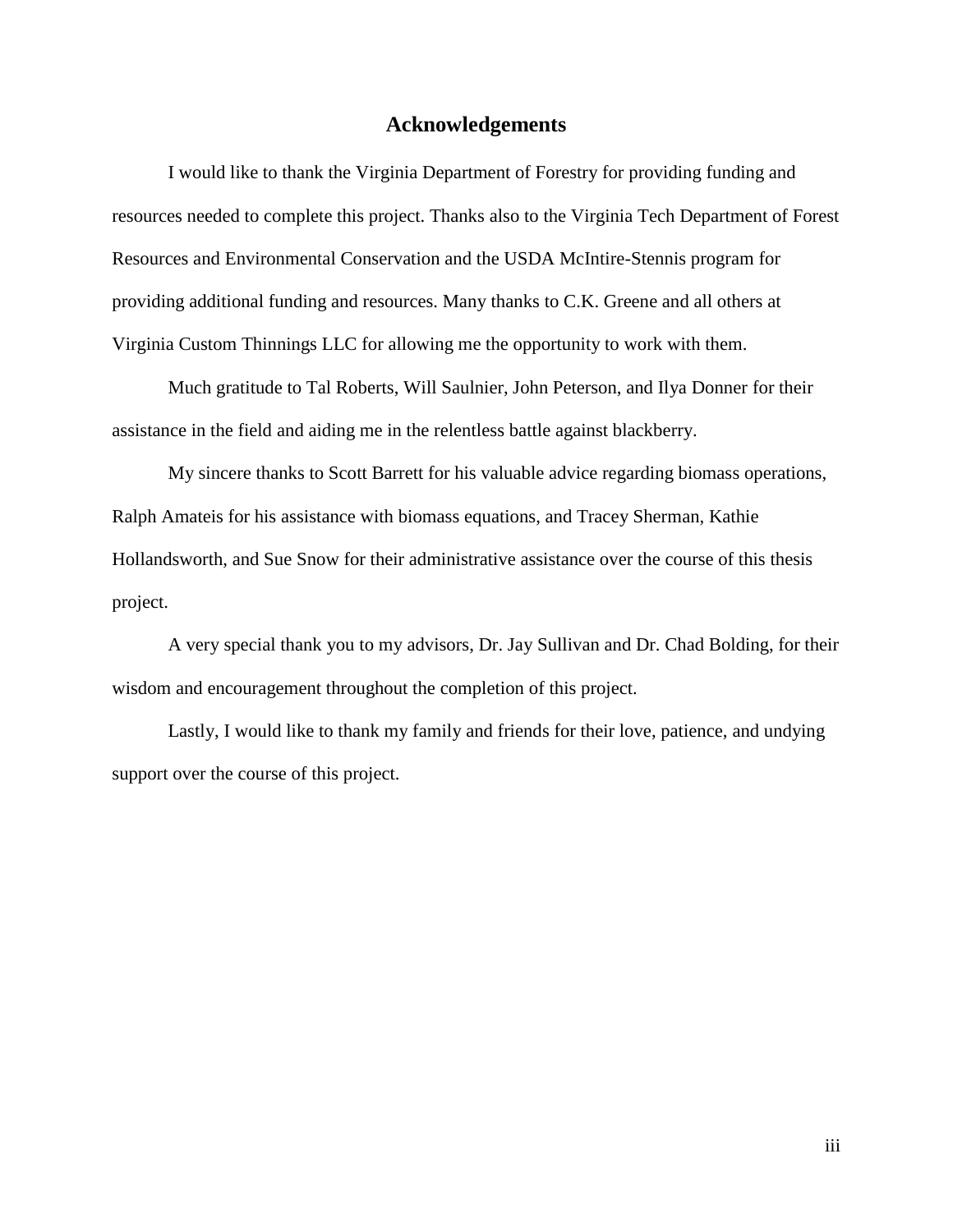| page                                                                                       |
|--------------------------------------------------------------------------------------------|
|                                                                                            |
|                                                                                            |
|                                                                                            |
|                                                                                            |
|                                                                                            |
|                                                                                            |
|                                                                                            |
|                                                                                            |
|                                                                                            |
|                                                                                            |
|                                                                                            |
|                                                                                            |
|                                                                                            |
|                                                                                            |
|                                                                                            |
|                                                                                            |
| Chapter 2. An Economic Feasibility Analysis of Utilizing Pre-commercially Thinned Southern |
|                                                                                            |
|                                                                                            |
|                                                                                            |
|                                                                                            |

## **Table of Contents**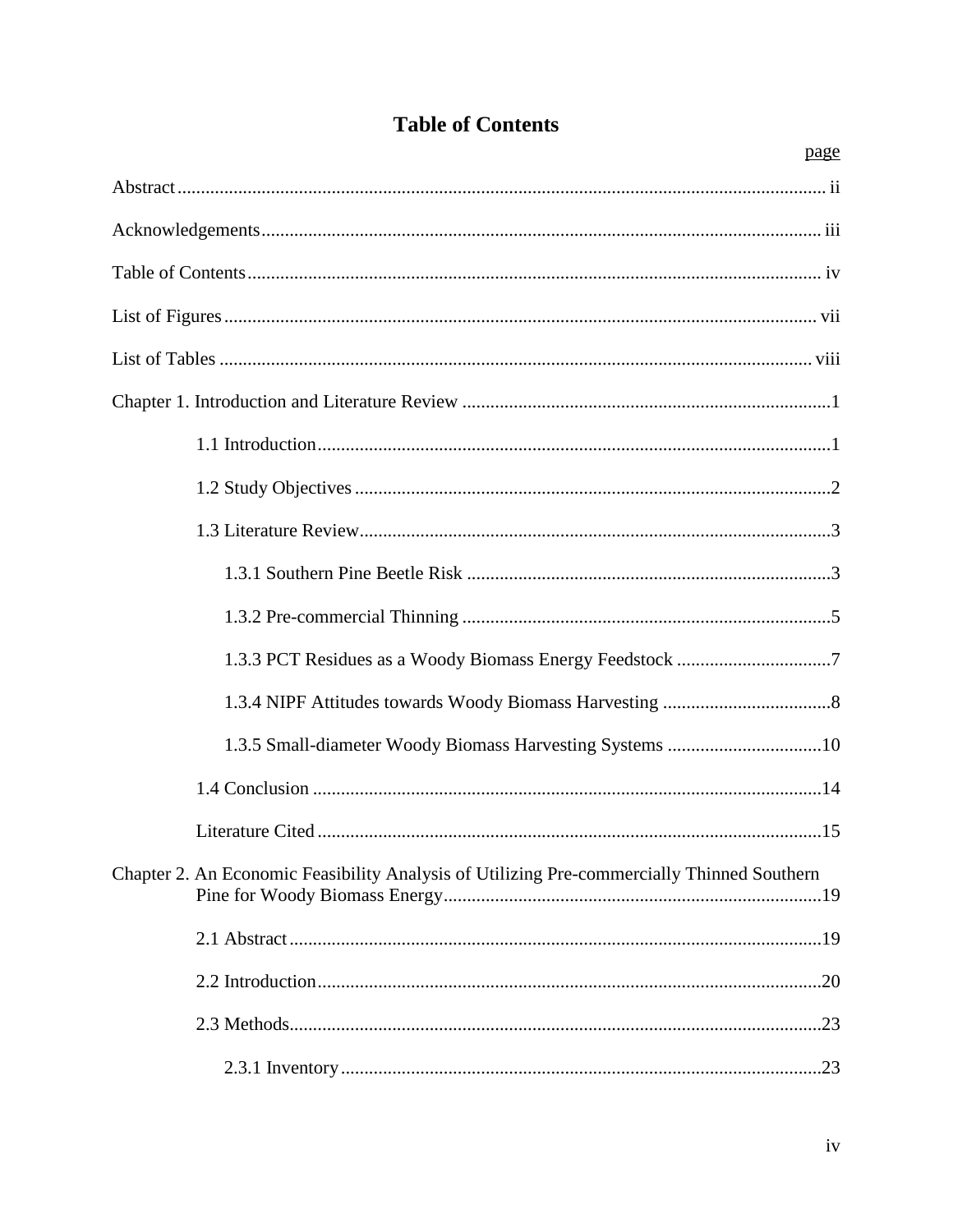# **Table of Contents (continued)**

|                                                                          | page |
|--------------------------------------------------------------------------|------|
|                                                                          |      |
|                                                                          |      |
|                                                                          |      |
|                                                                          |      |
|                                                                          |      |
|                                                                          |      |
|                                                                          |      |
|                                                                          |      |
| Chapter 3. Productivity and Costs of Utilizing Small-diameter Stems in a |      |
|                                                                          |      |
|                                                                          |      |
|                                                                          |      |
|                                                                          |      |
|                                                                          |      |
|                                                                          |      |
|                                                                          |      |
|                                                                          |      |
|                                                                          |      |
|                                                                          |      |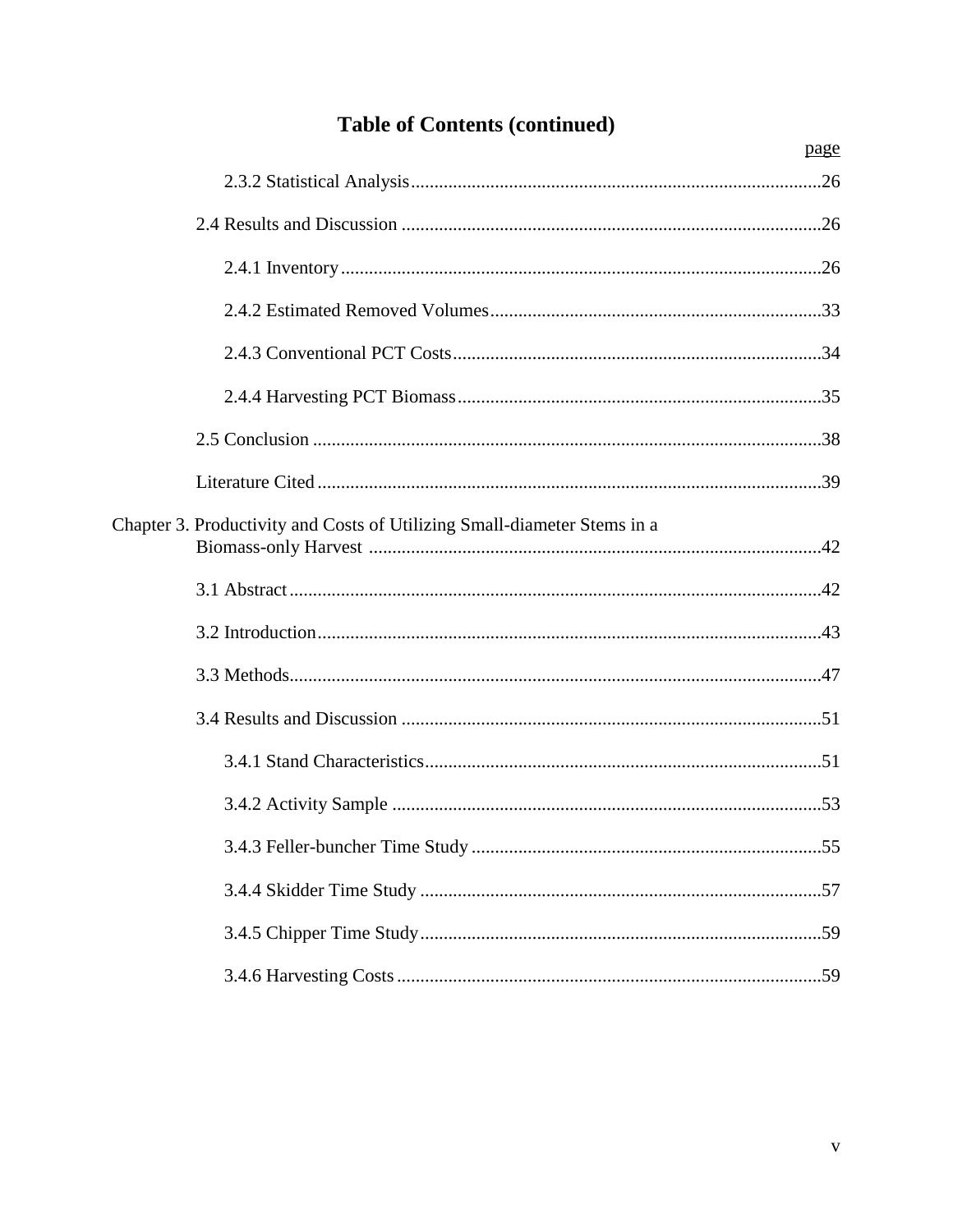# **Table of Contents (continued)**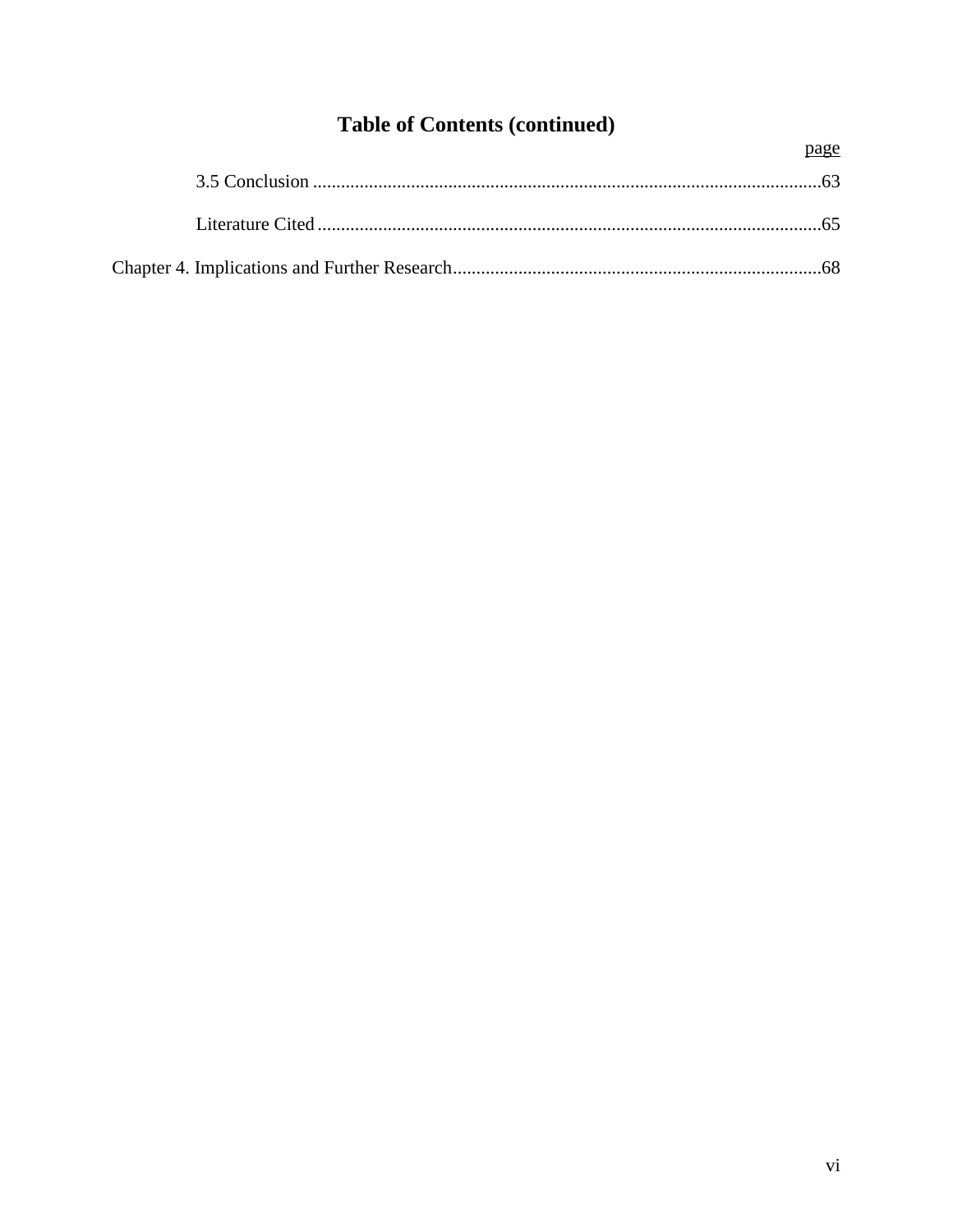## **List of Figures**

| page                                                                                           |
|------------------------------------------------------------------------------------------------|
| Figure 2.1. PCT stand inventory locations in Virginia, measured August 2013 – July 201425      |
| Figure 2.2. Plot distribution by stand density of pine on inventoried PCT stands in Virginia28 |
| Figure 2.3. Mean stand density of pine by DBH class on inventoried PCT stands in Virginia28    |
| Figure 2.4. Diameter distribution of measured stems on inventoried PCT stands in Virginia30    |
| Figure 2.5. Plot distribution by DBH class on inventoried PCT stands in Virginia30             |
| Figure 2.6. Mean volume by DBH class on inventoried PCT stands in Virginia33                   |
| Figure 2.7. Thinning revenue/cost to landowner (\$/gt) at varying levels of cut and load cost  |
| Figure 3.1. Logged GPS waypoints of feller-buncher cycle locations on case study site          |

Figure 3.2. Harvesting component costs as a percentage of the total cut-and-haul cost ...............62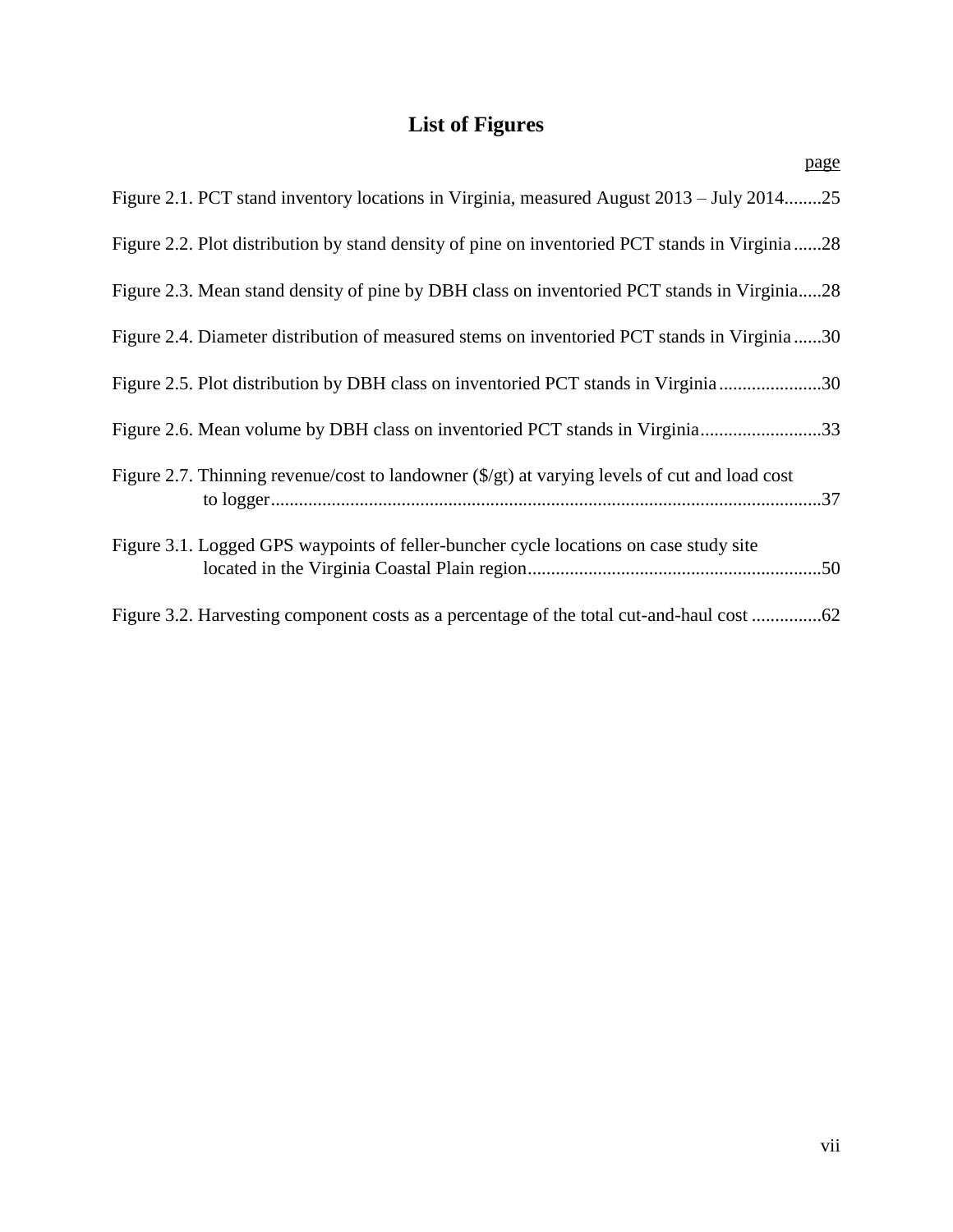### **List of Tables**

| page                                                                                          |
|-----------------------------------------------------------------------------------------------|
| Table 2.1. Pine density (stems/acre) characteristics on inventoried PCT stands in Virginia 27 |
| Table 2.2. Stem DBH (inches) characteristics on inventoried PCT stands in Virginia29          |
| Table 2.3. Pine volume (gt/acre) characteristics on inventoried PCT stands in Virginia32      |
| Table 2.4. Estimated removed volumes by age group on inventoried PCT stands in Virginia34     |
| Table 2.5. Thinning costs to landowner on inventoried PCT stands in Virginia35                |
| Table 3.1. Initial, residual, and harvested stand volume and density characteristics of case  |
| Table 3.2. Initial, residual, and harvested stand density and volume harvested by DBH         |
|                                                                                               |
|                                                                                               |
|                                                                                               |
| Table 3.6. Machine rate (Miyata 1980) assumptions used to calculate harvesting costs 60       |
| Table 3.7. Auburn Harvest Analyzer (Tufts et al. 1985) productivity inputs and cost           |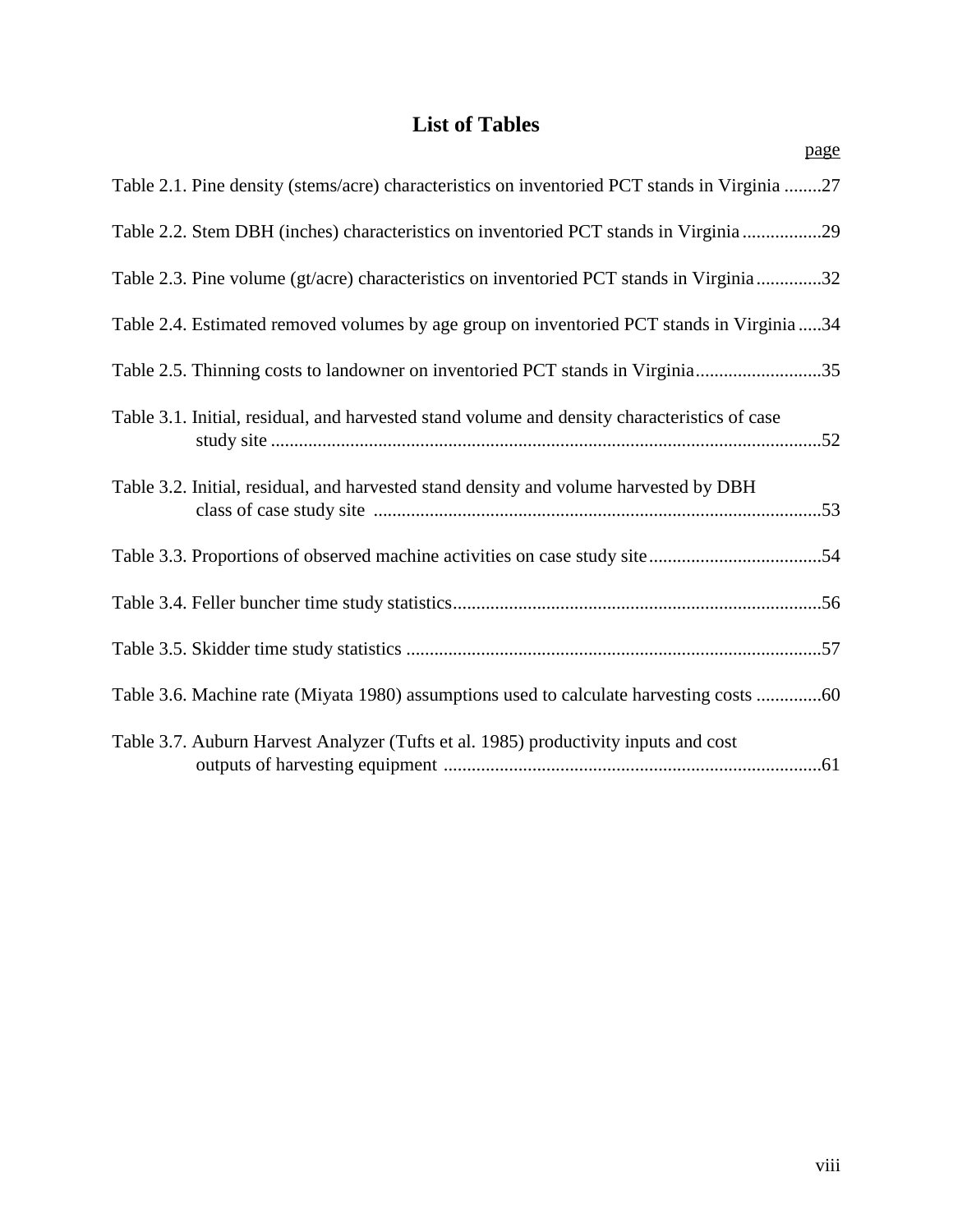#### **Chapter 1. Introduction and Literature Review**

#### **1.1 Introduction**

The southern pine beetle (SPB) is commonly regarded as a significant threat to pine forests of the southeastern US. The most recent SPB outbreak between the years of 2000 and 2002 was estimated to cause over 1 billion  $\text{ft}^3$  of timber mortality losses (Coulson and Klepzig 2011). As a means of reducing the potential threat of southern pine beetle outbreak, thinning is a commonly used practice for reducing stand density. The majority of thinnings used in conjunction with SPB risk mitigation are pre-commercial thinnings (PCT), due to the relatively low commercial value small-diameter pine stands. As a result, PCT treatments represent an added management cost and will typically leave thinned stems on-site to decompose rather than be utilized. The development of woody biomass markets across the southeastern US may provide an opportunity to utilize currently non-merchantable PCT stems for woody biomass energy which may wholly or partially offset the cost of the PCT to the landowner.

Several studies surveying landowner attitudes towards biomass harvesting have shown that the majority of non-industrial private forest (NIPF) landowners are in favor of biomass harvests (e.g. Joshi and Mehmood 2010, Paula et al. 2011, Leitch et al. 2013). Considering 58% of forestland in the US south is family-owned NIPF (Butler 2008), a potential source of woody biomass energy feedstock may exist in private land holdings with PCT stand conditions. Several small-diameter biomass-only harvesting case studies have been completed to determine the productivity and harvesting costs of utilizing small-diameter stems for biomass. However, little effort has been made to quantify harvestable biomass in PCT stands and little is known about the harvesting productivity and costs associated with utilizing biomass from young pine stands with PCT conditions. In this project, we seek to develop better estimates of potential biomass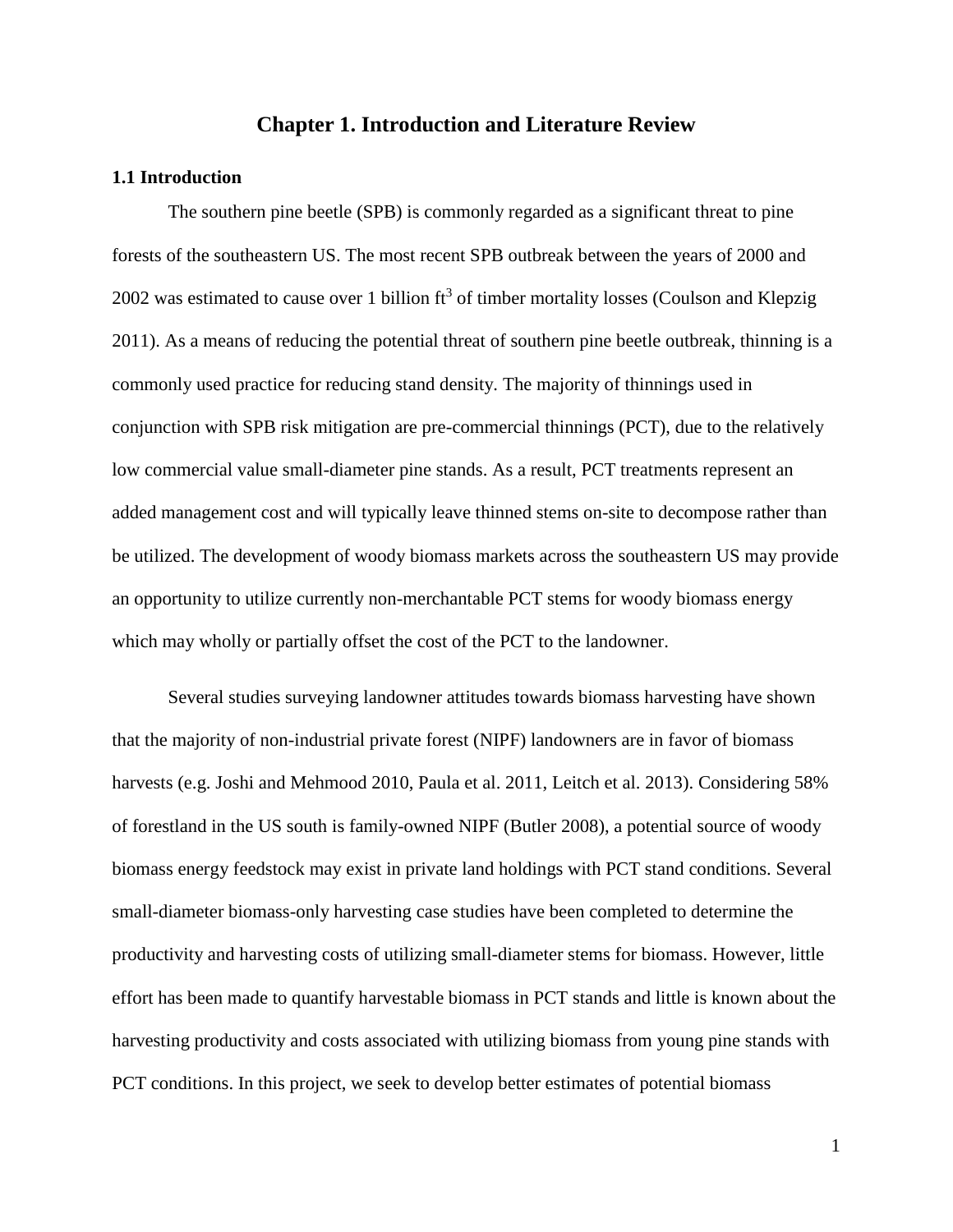availability in PCT stands and perform a biomass-only harvesting case study to assess the operational feasibility of utilizing PCT southern pine for woody biomass energy.

The thesis is organized in the following manner. Chapter 1 provides the specific study objectives and a literature review of relevant topics. Chapter 2, entitled "An Economic Feasibility Analysis of Utilizing Pre-commercially Thinned Southern Pine for Woody Biomass", provides estimations of biomass quantities in PCT stands throughout Virginia and attempts to estimate the harvesting costs associated with PCT biomass. Chapter 3, entitled "Productivity and Costs of Utilizing Small-diameter Stems in a Biomass-only Harvest", analyzes a harvesting operation and estimates the productivity and costs of utilizing young, small-diameter southern for biomass. Lastly, Chapter 4 provides insight on the implications of the findings from the previous chapters and explores opportunities for further research.

#### **1.2 Study Objectives**

The purpose of this project is to assess the economic and operational feasibility of utilizing pre-commercially thinned southern pine as a woody biomass energy source. Specific objectives include the following:

- 1) Determine the quantity and product specifications of woody biomass available on PCT candidate stands of varying site quality and stand density throughout Virginia,
- 2) Identify a range of suitable stand conditions needed to feasibly harvest and utilize small diameter stems for biomass using mechanical harvesting systems in conventionally classified pre-commercial stands, and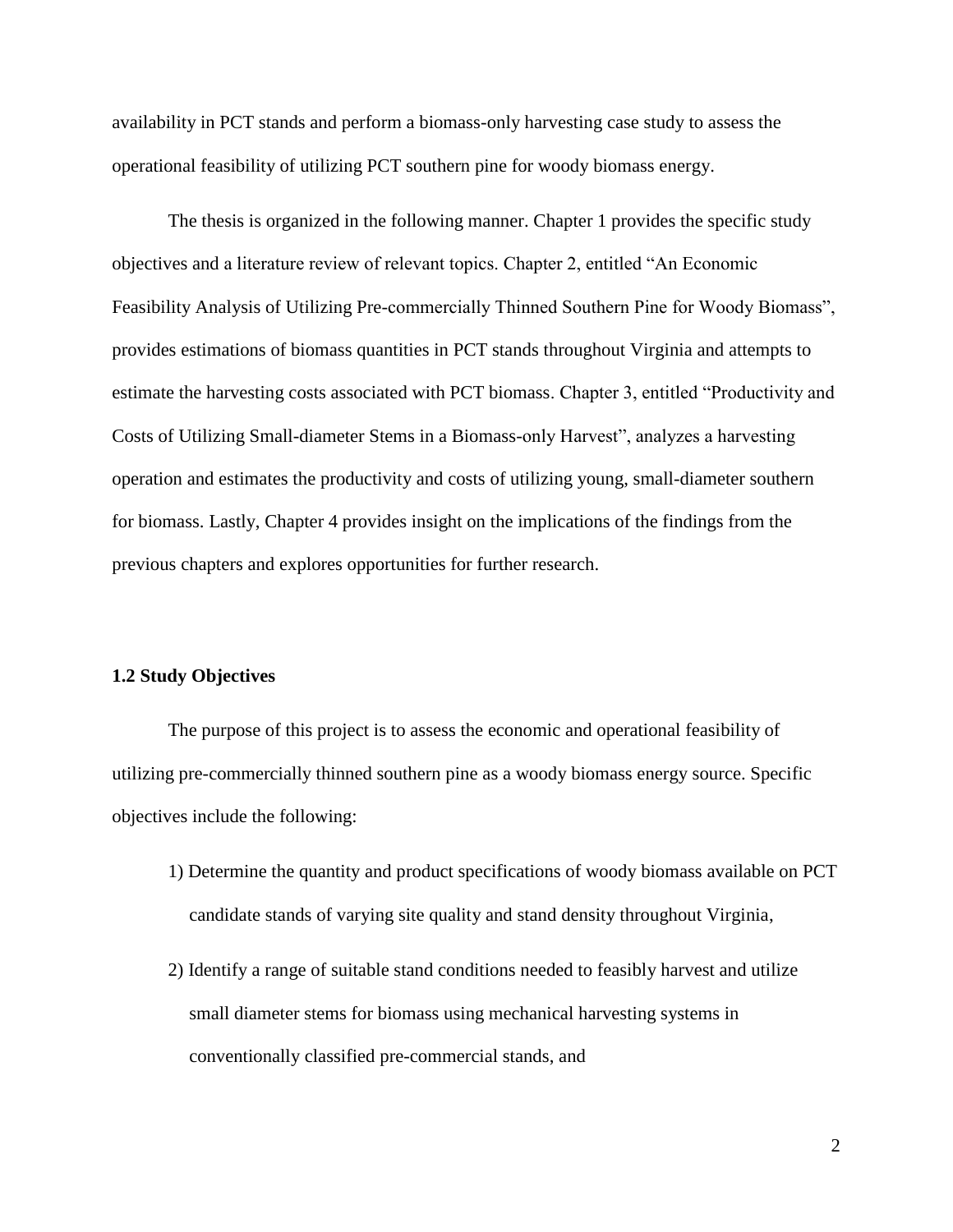3) Develop guidelines to estimate market values of pre-commercially thinned woody biomass material under a range of stand conditions.

#### **1.3 Literature Review**

In order to adequately assess existing literature and determine knowledge gaps regarding the use of PCT residues for woody biomass energy, the following areas were examined and developed into independent literature review sections:

- Southern Pine Beetle Risk explores the destructive impact of SPB in the southeast and the effectiveness of utilizing PCT as a means of SPB outbreak mitigation.
- Pre-commercial Thinning examines the silvicultural benefits of PCT and the techniques used to perform PCT treatments.
- PCT Residues as a Woody Biomass Energy Feedstock examines previous attempts at utilizing PCT biomass for energy and explores the potential contribution of PCT biomass to meet current energy demands in the southeastern US.
- NIPF Attitudes towards Biomass Harvesting summarizes previous landowner surveys regarding biomass harvesting on NIPF land.
- Lastly, Small-diameter Woody Biomass Harvesting Systems examines the stand conditions, productivities, and costs of previous small-diameter woody biomass harvesting case studies.

#### *1.3.1 Southern Pine Beetle Risk*

A primary reason for conducting PCT treatments in pine stands of the southeastern US is to mitigate the risk of southern pine beetle outbreak from occurring. The southern pine beetle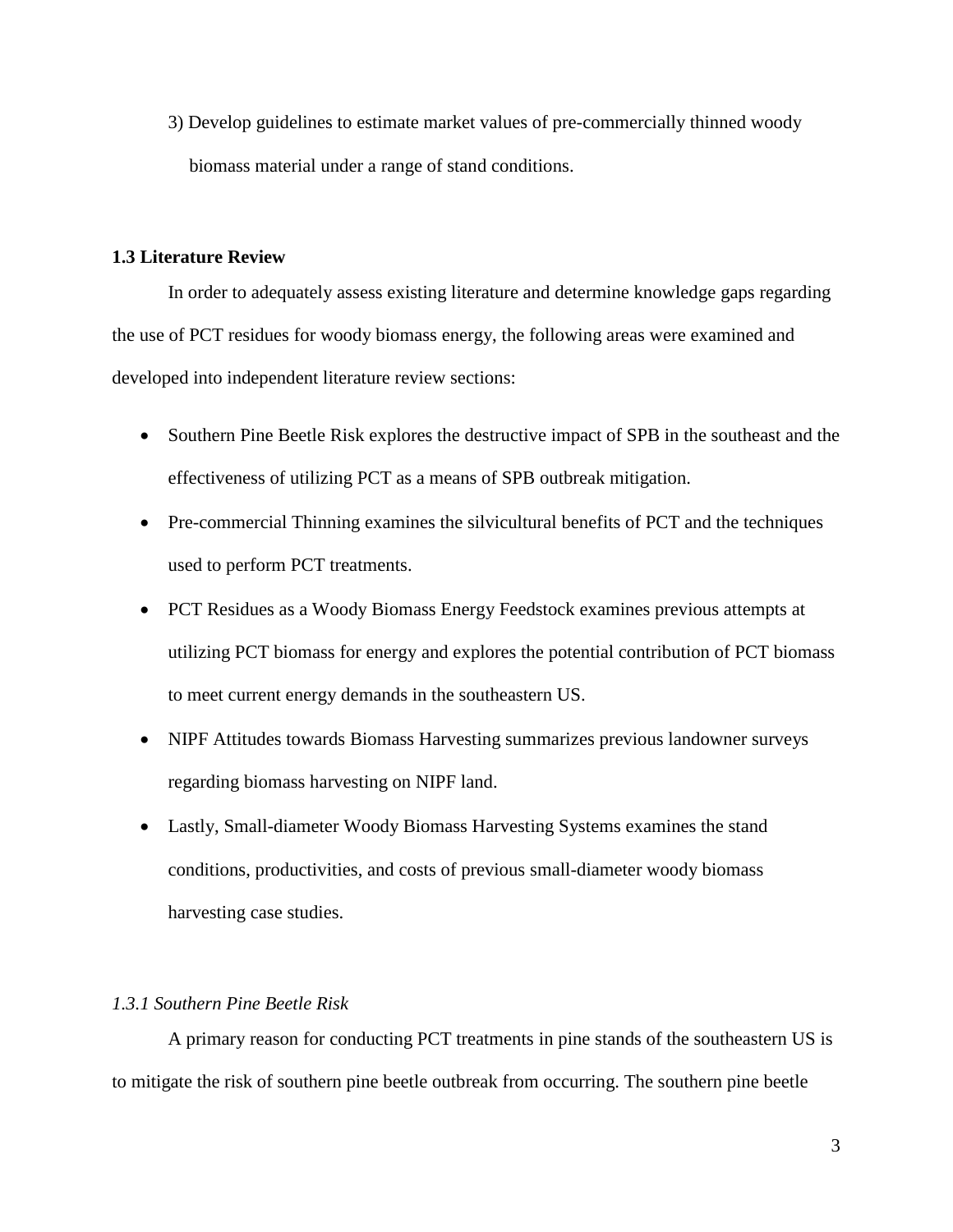(*Dendroctonus frontalis)* has had a devastating effect on pine stands in the southeastern US. SPB outbreaks were estimated to cause \$1.2 billion in economic losses for timber producers from 1977 to 2004 (Coulson and Klepzig 2011). An estimated 8.4 million acres of pine forest in the southern US are susceptible to losing 25% or more of their standing live basal area from SPB spread (Nowak et al. 2008). A major catalyst for SPB infestation within pine stands is the presence of very closely spaced trees; highly stocked stands are considered to be more susceptible to SPB outbreaks (Hedden and Billings 1979, Nowak et al. 2008) and past studies have often shown that SPB infested stands are commonly overstocked (Lorio 1980, Coster and Searcy 1981).

Prolific natural regeneration of southern pine can produce densely stocked stands (Grano 1969, Mann and Lohrey 1974). Thinning has proven to be an effective means of reducing SPB infestation risk in natural and planted southern pine stands (Burkhart et al. 1986, Belanger et al. 1993). Previous studies have shown that lower-density stands are unlikely to further promote local infestation because of increased individual tree vigor and SPB resistance (Coster and Gara 1968, Brown et al. 1987) and reduced SPB pheromone communication caused by increased stand air flow (Thistle et al. 2004). In regards to stand age, trees in young pine stands are less susceptible to SPB infestation because of limited inner bark for larval food supply, surface area for egg galleries (Belanger et al. 1993), and their increased ability to synthesize defense compounds (Hodges et al. 1977). Older pine trees with larger boles and increased bark surface area serve as more ideal hosts for SPB infestation (Belanger et al. 1993). Therefore, thinning stems before they reach commercial size (e.g.  $\geq$  4 inches DBH) is a preferred method for reducing southern pine infestation risk.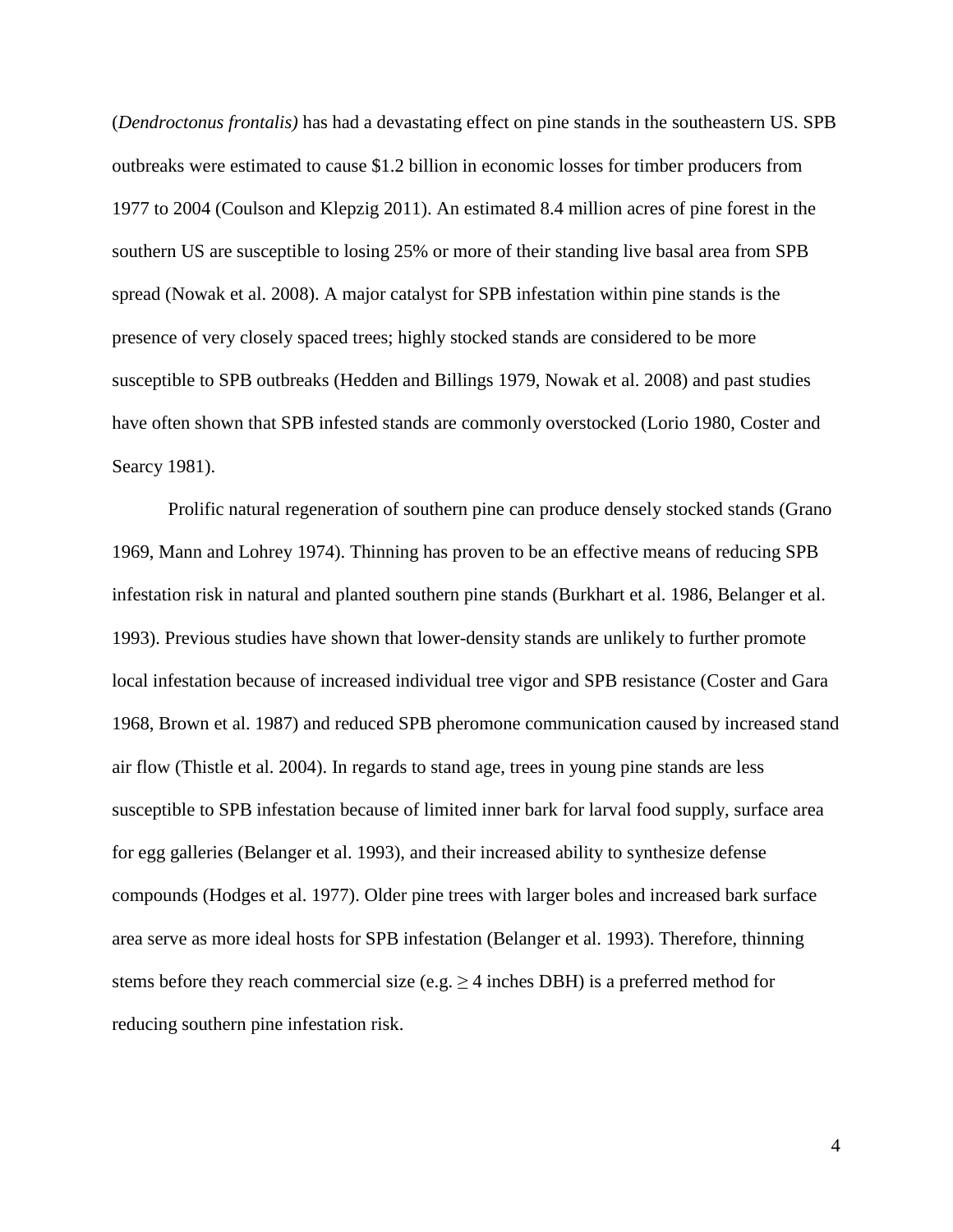#### *1.3.2 Pre-Commercial Thinning*

In addition to reducing SPB risk, PCT typically has a positive effect on residual tree growth. Thinning stands at an early age can yield a higher annual rate of diameter growth, reducing the time before the first commercial thinning and producing sawlog-sized trees at an earlier age (Lohrey 1977, Cain 1993). Mann and Lohrey (1974) recommend that southern pine stands in the southern coastal plain with greater than 5,000 stems/acre receive PCT treatment, and thinning stands at an early age  $(3 - 4$ -years old) is most conducive to increased diameter growth and greater financial return. Waiting to thin stands after age 5 appears to produce little added growth, particularly in the case of Virginia pine (*Pinus virginiana)* stands (Miller 1951, Carvell 1966). A study conducted in a 7-year old stand of Virginia pine in southern Maryland concluded that thinning costs were not offset by increased diameter growth when the stand was thinned from 9,500 to 900 stems/acre (Fenton and Bond 1965).

The most common method for PCT in southern pine stands is selective hand thinning with the use of brush saws and chain saws, and although this method is not widely discussed in literature pertinent to PCT, similar strategies have been commonplace in Sweden to conduct PCT for over 50 years (Ligné et al. 2005). However, several studies have analyzed strip thinning as a method of accomplishing PCT in pine stands of the southern US. Grano (1969) utilized a strip thinning method in an overstocked 7-year old southern pine stand containing 25,300 stems/acre, about one-quarter of which were hardwoods. Thinning was accomplished with the use of a D-2 tractor equipped with horizontal slicing blades cutting 8 foot wide swaths with 3 foot wide uncut strips. In one of the treatment types, selective hand-thinning was used in addition to machine thinning. The use of machine and hand thinning proved to be silviculturally practical, with a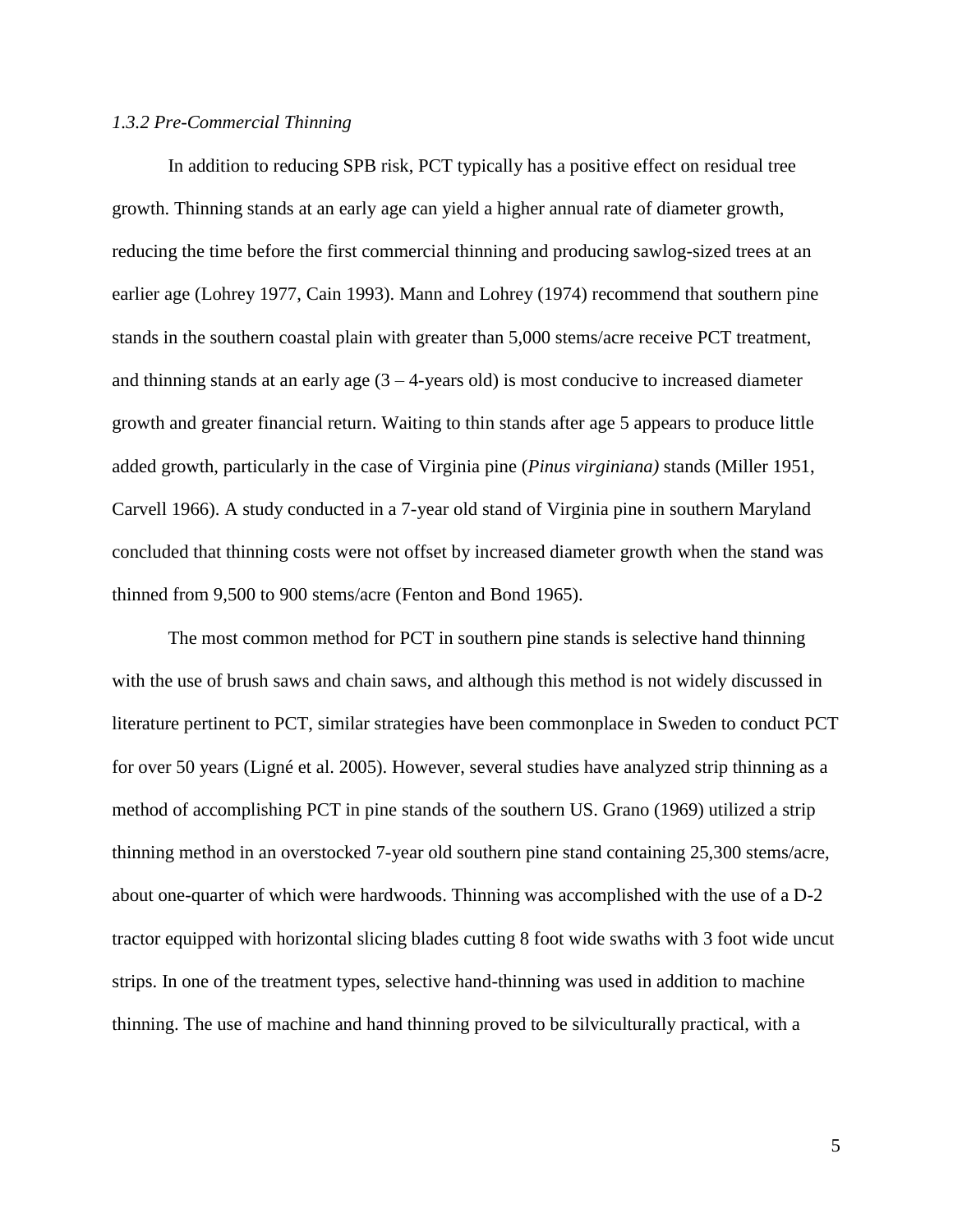growth increase of 11.7 cords/acre compared to the control, but the treatment was not found to be cost effective. However, thinning with machine-only did prove to be cost effective.

In another strip thinning study, a 6-year old stand of southern pine in Arkansas was thinned with the use of a rotary mower, cutting 12 foot wide swaths with 1 foot wide uncut strips (Cain 1993). Harvested plots measured either 132 feet by 132 feet or 122 feet by 143 feet within a 10-acre test area and a thinning cost of \$25/acre was determined using a time study. The use of strip thinning in this study reduced pine density from 16,600 to 1,900 stems/acre. DBH, height, and volume/tree were significantly greater in the thinned plots versus the unthinned plots in the years following the strip thinning, and dominant and co-dominant trees were established as a result of the thinning.

A study by Lohrey (1977) examined four different strip thinning treatment types with varying swath widths. Two different swath widths were used on a 3-year old stand of loblolly pine (*Pinus taeda*): one width of 6.6 foot swaths with 6.6 foot uncut strips and another width of 7.5 foot swaths with 3.5 foot uncut strips. One of the treatments included hand-thinning combined with machine thinning where trees were machine thinned at 3-years old and handthinned at 5-years old. Height differences between the four treatments after 13 years of growth were not found to be significant. The study concluded that a residual stocking of no more than 750 stems/acre will produce the highest rate of pulpwood volume growth and that strip thinning is a faster and cheaper method of PCT than selective thinning by hand.

Many PCT studies have emphasized lower thinning costs during a young stand age (i.e., less than 5-years old) versus older stand ages. Strip thinning, although a less commonly used practiced than selective thinning for PCT stands, has shown to be a cost-effective method in thinning densely stocked southern pine stands (Lohrey 1977, Cain 1993). Some of these studies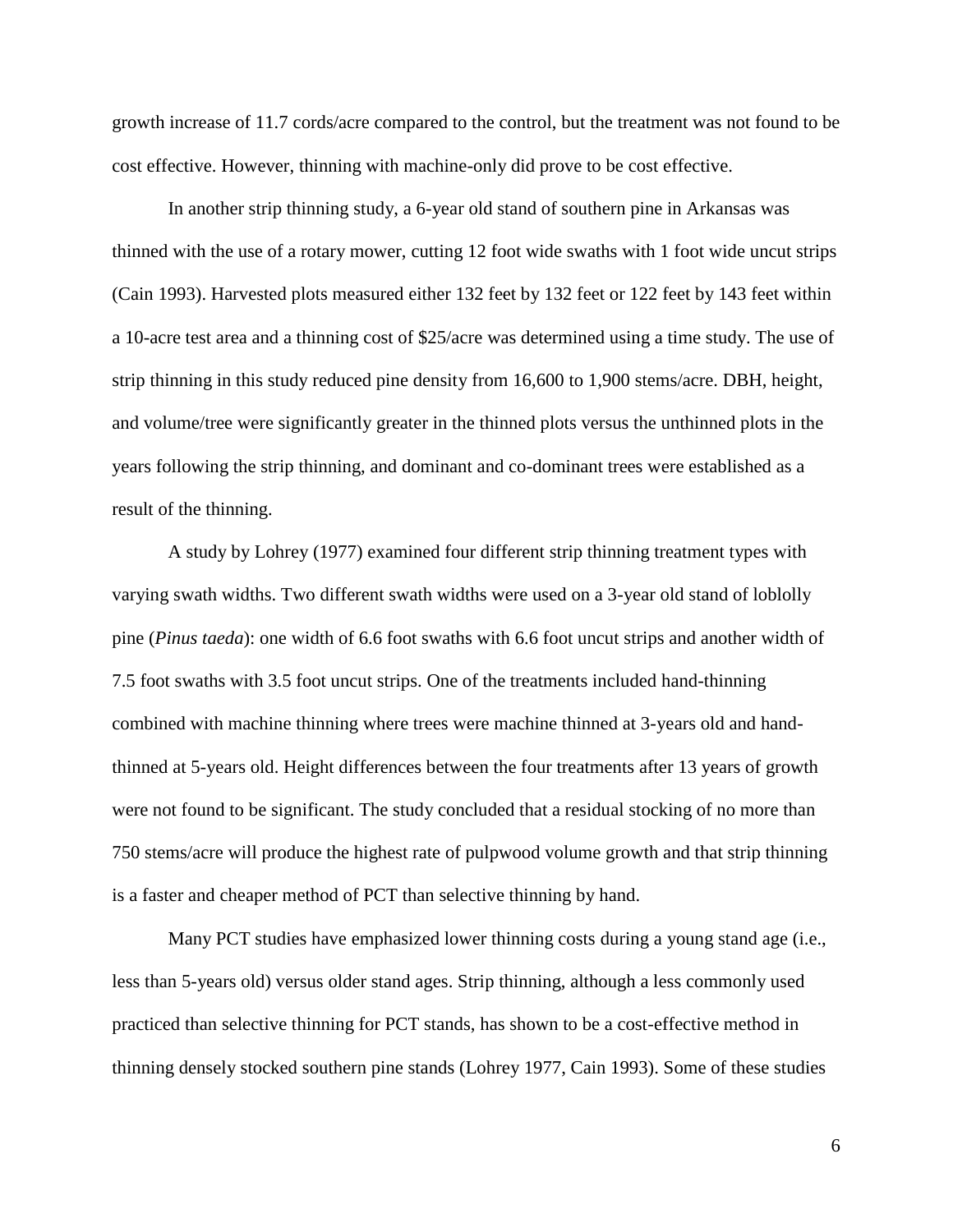have also indicated that strip thinning can produce a similar silvicultural result to selective hand thinning at a lower cost (Mann and Lohrey 1974, Lohrey 1977). If PCT biomass harvests were to occur, the harvest design and methodology would most likely be similar to strip thinning. However, of the aforementioned PCT studies that were reviewed, none explored the potential use of thinned residues for woody biomass energy.

#### *1.3.3 PCT Residues as a Woody Biomass Energy Feedstock*

PCT residues can potentially contribute as a feedstock to an expanding biomass energy industry in the southern US. Total woody bioenergy capacity in North Carolina, South Carolina, and Virginia is expected to increase by 29% over 2006 levels by the year 2020 (Galik et al. 2009). Use of biomass for wood-consuming bioenergy projects in the entire southern US is expected to increase to 45 million green tons (gt) per year by the year 2023 (Forisk 2015). Covering approximately 15.7 million acres, the state of Virginia is estimated to contain approximately 859 million dry tons of biomass (Dwivedi and Alavalapati 2009) of which a significant portion may be usable for biomass energy. Virginia has an opportunity to utilize a currently unutilized resource in PCT residues, considering the state ranks 5<sup>th</sup> compared to other states in total biomass energy plant nameplate capacity with a combined capacity of 400 MW (Biomass Magazine 2015). Those within the forest products industry have sought to capitalize on the resurging biomass energy market. Loggers in Virginia have adapted their operations to create additional woody biomass chips by adding wood chippers, chip vans, and other associated equipment (Barrett et al. 2014).

Utilizing PCT residues as a biomass energy feedstock has been suggested in past studies. High fossil fuel prices spawned interest in utilizing pre-commercial stems for woody biomass energy during the 1970's and 1980's (e.g., Koch and McKenzie 1976, Watson and Stokes 1989),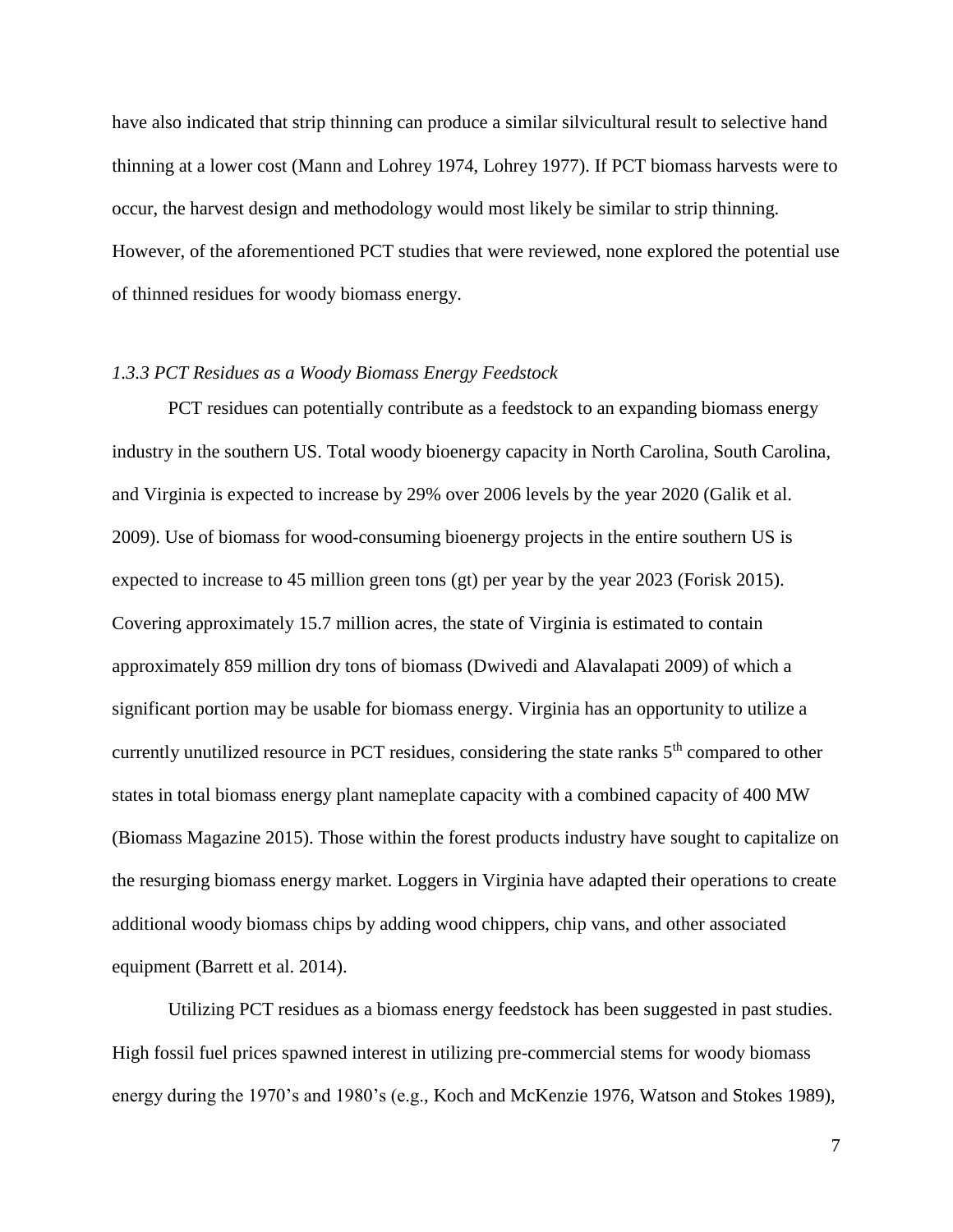although subsequent reductions in fossil fuel prices soon dissipated this interest. More recently, the US Department of Energy's Billion Ton Update highlights PCT residues as a potential feedstock as markets continue to develop (Perlack et al. 2011) and PCT residues from the Wildland Urban Interface are identified as a potential energy source by the US Forest Service (Staudhammer et al. 2011). In a survey of forest industry personnel, many respondents identified young pine plantations as a potential biomass energy feedstock (Kline and Coleman 2010).

Previous studies have suggested that PCT residues may be usable for woody biomass energy production. However, these studies do not consider the ownership of the land (e.g., industrial, public, private) on which the harvests would occur. With family-owned NIPF comprising 58% of total forestland ownership in the US south (Butler 2008), a significant portion of PCT biomass would most likely come from private landholdings. Therefore, a better understanding of private landowner's opinions regarding woody biomass harvesting is needed before further assessing the potential utilization of PCT residues.

#### *1.3.4 NIPF Landowner Attitudes towards Woody Biomass Harvesting*

Numerous studies have surveyed non-industrial private forest (NIPF) landowners regarding their behavior towards woody biomass harvesting. Joshi and Mehmood (2010) revealed that 57% of Virginia NIPF landowners were unaware of cellulosic energy production, and many landowners were willing to supply woody biomass for harvest at pulpwood prices, though skepticism existed regarding the degree to which biomass markets would compete with pulpwood markets. The survey also showed that younger landowners (e.g., less than 60-years old) with large pine plantations may be the preferred demographic for woody biomass harvest, similar to another survey showing that Mississippi landowners who were male and owned large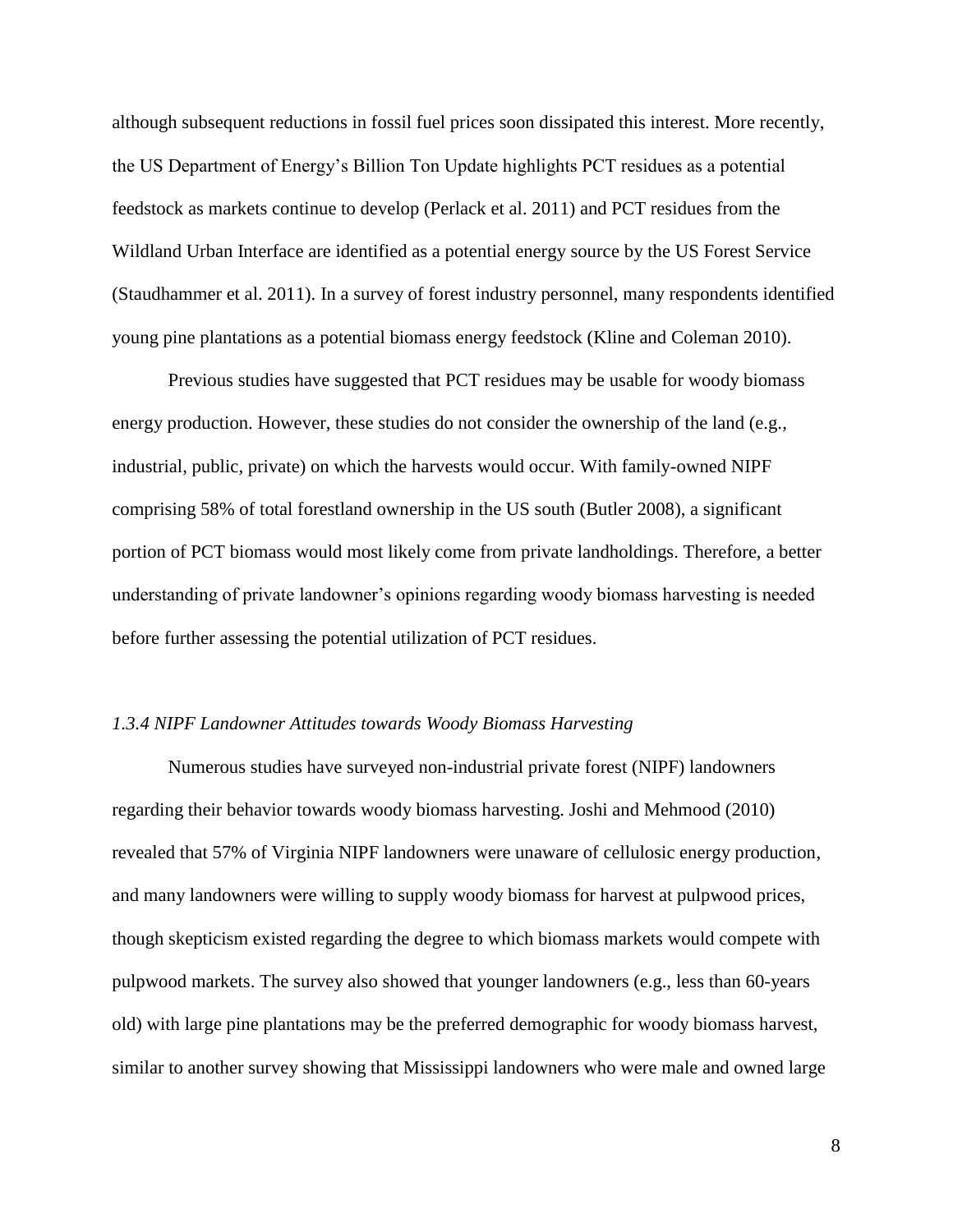acreages of pine were more likely to be knowledgeable of residue utilization for woody biomass (Joshi et al. 2012).

In a survey of NIPF landowners in Minnesota and Wisconsin, biomass prices were separated from pulpwood prices to determine differences in willingness to harvest at varying prices for biomass (Becker et al. 2013). Eighty five percent of landowners in the study were willing to supply biomass for harvest at a revenue of \$5/acre, 70% were willing to supply at \$0/acre, and 30% were willing to pay an unspecified amount to supply biomass in exchange for wildlife habitat or timber stand improvements. However, these levels of willingness to harvest were all within the context of an integrated harvest utilizing both commercial timber products and woody biomass products without any biomass-only harvest scenarios being considered. A survey of Kentucky landowners presented respondents with a similar integrated harvest scenario revealing 67% of NIPF landowners surveyed had an intention of including biomass in future harvests (Leitch et al. 2013). A survey of NIPF landowners in Alabama showed similar results with 73% of landowners indicating willingness to supply woody biomass (Paula et al. 2011). Major limitations to biomass harvesting listed by the survey of Kentucky landowners included lack of markets, woodland access, equipment, and price/cost-effectiveness (Leitch et al. 2013). Another survey of Minnesota, Michigan, and Wisconsin NIPF landowners varied price levels at \$0, \$20, \$40, and \$60/acre based on an assumed landowner revenue of  $$1 - 2$ /gt (Aguilar et al. 2014). Retention levels of 33% were assumed with biomass removal rates of 20 gt/acre for representative sites. Only 2% of landowners in the study indicated they would harvest woody biomass without a traditional commercial harvest. Results suggested the choice of conducting a timber harvest was more sensitive to changes in timber revenue than biomass revenue and the supply of biomass will increase as timber prices increase.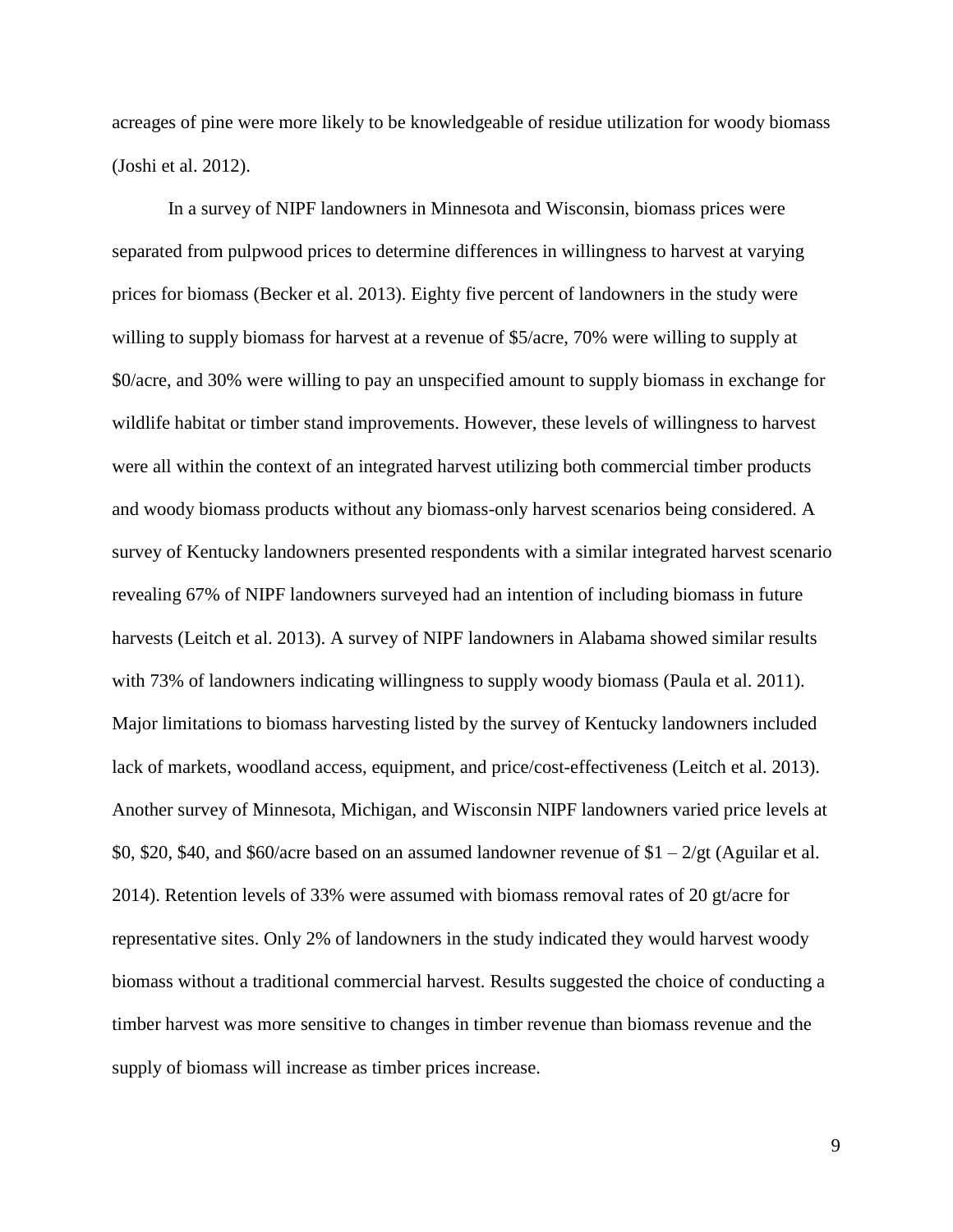Surveys of NIPF landowners have shown that landowners are usually willing to allow woody biomass harvests in the context of an integrated harvest. However, the utilization of PCT residues for woody biomass energy presents a unique harvesting scenario. Typically, woody biomass is harvested as a component of an integrated harvest in which both biomass and roundwood are harvested to generate revenue. Residues from PCT, traditionally a net-cost treatment since residues are unutilized, would more likely be used only for biomass and no roundwood. Therefore, biomass quantities available for harvest in small-diameter biomass-only harvest scenarios must be better understood. Furthermore, the harvesting costs associated with harvesting small-diameter stems for biomass must be examined to understand the economic feasibility of such harvests for both landowners and harvesting contractors.

#### *1.3.5 Small-diameter Woody Biomass Harvesting Systems*

Harvesting costs associated with utilizing small-diameter stems for biomass have been assessed in many previous studies. In Scandinavia, the "systems of innovation" approach employed by the forestry sector in several countries (Hansen 2010) has allowed for the development of many more specialized harvesting machines in comparison to North America. In one study, a variety of multi-tree processors well-suited for small-diameter woody biomass harvesting were examined for "energywood" harvesting in Scots pine (*Pinus sylvestris* L.) stands with densities ranging from  $740 - 2,384$  stems/acre and average diameters of  $\leq 4$  inches DBH (Kärhä et al. 2005). The study concluded that such machines are well-suited for energywood harvests based on residual site conditions and accessibility throughout the stand. However, no information regarding chipping costs and the total cut-and-haul cost was provided by the study.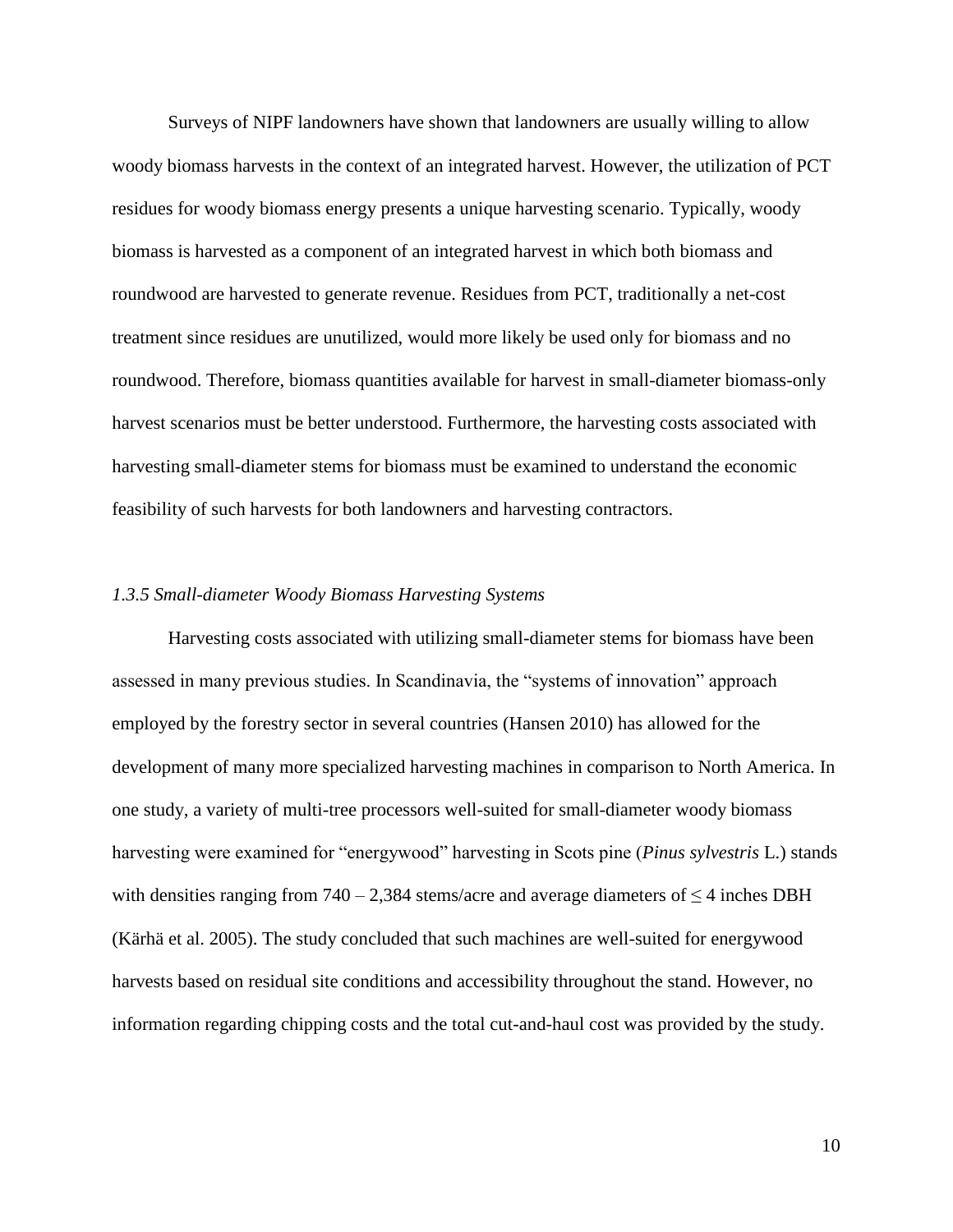A variety of experimental systems have been tested for use in small-diameter woody biomass harvests in the southeastern US. In an increased effort to utilize woody biomass for energy in the 1970's, Koch and McKenzie (1976) designed prototypical harvesting machines for utilizing pre-merchantable stems; however, fossil fuel price reductions soon decreased the interest in woody biomass energy, and machine designs failed to materialize. Bio-baling equipment, commonly used for small-diameter hybrid poplar harvests, was examined for use in a southern pine stand (Klepac and Rummer 2010). Understory hardwood and pine woody biomass was baled with an Anderson Group WB-55 bio-baler, producing a total in-woods harvesting cost of \$17.00/gt. This cost, however, does not include chipping or transportation costs, which would reasonably incur substantial additional costs that would make the operation economically infeasible given a current delivered in-woods chip biomass price of \$18.62/gt (Timber Mart South 2014). Another experimental system used a FECON FTX440 bio-harvester to harvest downed and standing small-diameter woody biomass (Roise et al. 2009). The bio-harvester was designed to chip woody biomass in swaths, collect the biomass chips with an auger, and blow the chips into a collection bin pulled behind the bio-harvester. The system showed a low utilization rate at 23% producing an in-woods harvesting cost of \$172.33/gt, far from being economically feasible given current biomass prices. With design refinements, increased operator knowledge, and increased material size, the authors projected that the in-woods cost could be decreased to \$17.13/gt, which they believed to be a more realistic operating cost.

The use of conventional harvesting machines to harvest small-diameter woody biomass has been explored in many previous case studies. Watson and Stokes (1989) examined the operating costs of "pre-harvesting energywood" in which stems < 1 inch DBH were harvested with conventional feller-bunchers, grapple skidders, and chippers. While the study determined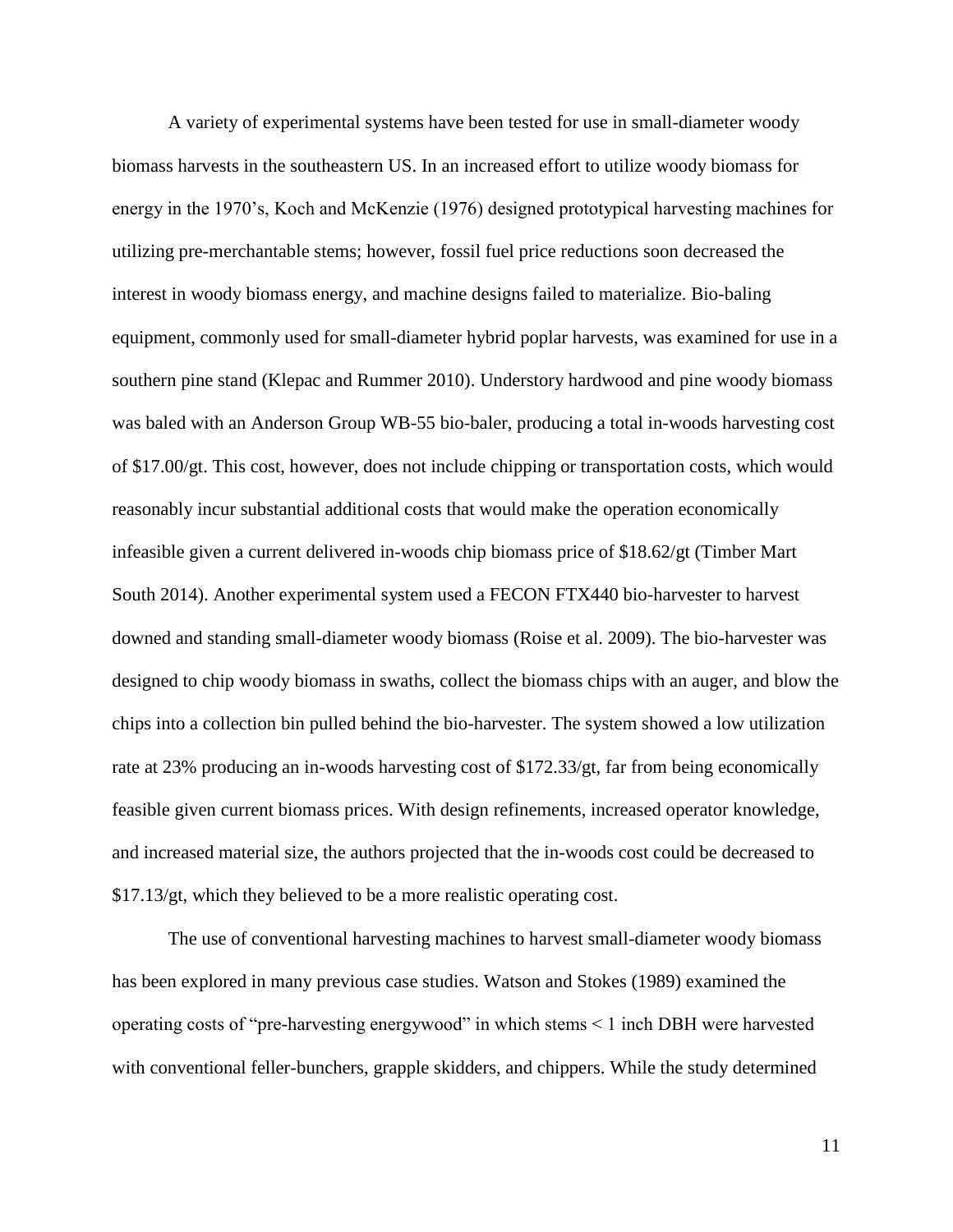that the operation could be economically feasible, limited information was provided regarding the initial stand conditions and machine productivity of the operation.

More recently, Bolding and Lanford (2005) analyzed the economic feasibility of employing a cut-to-length harvesting system to utilize non-merchantable understory hardwood stems (e.g.  $0.5 - 4.0$  inches DBH) for biomass in a mature pine stand located in Alabama with a total stem density of 1,232 stems/acre. The system was effective in reducing forest fuel loads, however, the total cut-and-haul cost of harvesting non-merchantable stems was much higher than the cost of harvesting merchantable stems on the same site. Decreased machine productivity and the difficulty of handling non-merchantable stems led to a high cut-and-haul cost of the nonmerchantable portion  $(\frac{$37.06}{g}t)$  which did not compare favorably with prices paid for woody biomass at the time of the study. Biomass harvesting in conjunction with fuel reduction was also studied in southwest Oregon (Bolding et al. 2009). High cut-and-haul costs (\$43.68/gt) relative to biomass prices were observed when non-merchantable stems were harvested, although stems < 3 inches DBH were not utilized.

A study in Arizona examined the use of a Valmet 603 three-wheeled feller buncher, a Caterpillar 525B skidder, a Prentice RT-100 loader, and a Bandit Beast 3680 grinder to thin ponderosa pine stands with densities exceeding 5,000 stems/acre and average diameters < 2 inches DBH (Pan et al. 2008). Harvesting component costs, in units of bone dry tons (BDT), for the feller buncher, skidder, loader, and grinder were \$6.37, \$6.08, \$4.08, and \$12.63, respectively. The on-board truck cost of \$55.27/BDT was not economically feasible, assuming a market rate of \$40/BDT for biomass at the time of the study, and system delays were regarded as a major limitation to machine productivity in the system.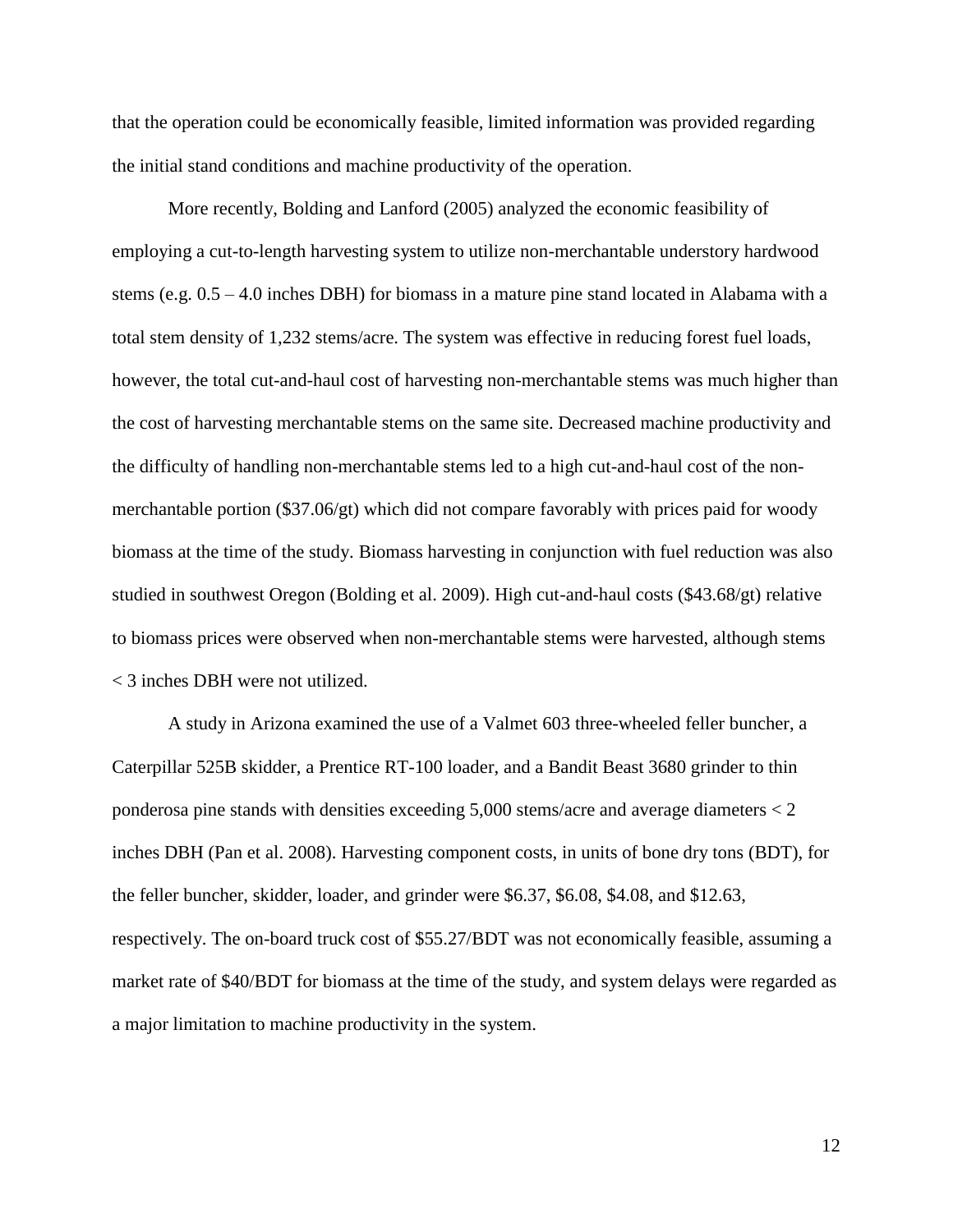Conrad et al. (2013) performed a biomass-only harvest on 22 and 26-year old loblolly pine stands located in North Carolina. In a stand with a total density slightly greater than 500 stems/acre, all merchantable and non-merchantable stems were harvested with conventional harvesting machines and chipped for biomass. With the biomass chip prices considered in the study, the total cut-and-haul cost of the chip treatment resulted in a negative margin for the harvesting contractor.

In Alabama, overstocked mature southern pine stands containing large proportions of stems < 5 inches DBH were harvested with conventional machines in a biomass-only operation (Mitchell and Gallagher 2007). Limited productivity information on the feller-buncher and skidder was provided by the study. However, the total cut-and-haul cost of the system  $($15.18\text{/gt)}$  did compare favorably to the price for biomass at the time  $($19.00\text{/gt})$ , showing that biomass-only harvests can be achieved with conventional machines.

Harvesting small-diameter woody biomass for energy has previously been studied with both experimental harvesting configurations and conventional harvesting machines. While the majority of the operations in these studies have proven not to be economically feasible, some operations have demonstrated total cut-and-haul costs that compared favorably with delivered prices for biomass. However, most of these studies have focused on biomass-only harvests in southern pine stands older than 20 years rather than younger southern pine stands that sometimes undergo PCT. Little information is provided regarding the productivity and costs of conventional harvesting machines in small-diameter biomass-only harvests of young southern pine.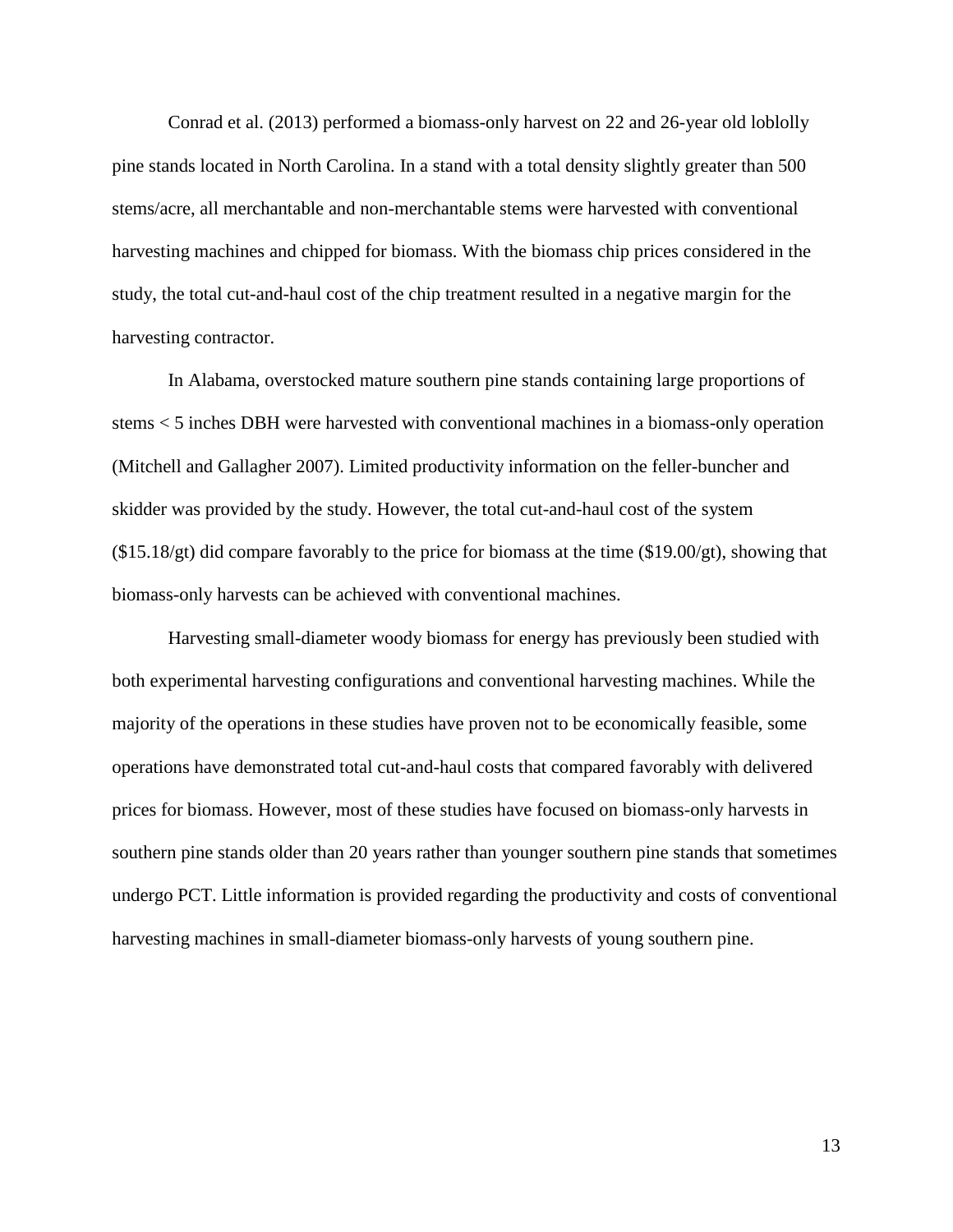#### **1.4 Conclusions**

A literature review was conducted on topics thought to be pertinent to utilizing PCT residues for woody biomass energy. Findings have shown that PCT is a generally accepted technique used to mitigate/prevent southern pine beetle outbreaks from occurring and PCT can provide several silvicultural benefits, including increased individual tree diameter. In regards to woody biomass energy, the capacity has grown across the southeast US and NIPF landowner studies have demonstrated that the majority of private landowners are willing to allow biomass harvesting. Finally, past small-diameter woody biomass harvesting case studies have shown that biomass-only harvests in mature southern pine stands are not usually economically feasible.

After completing this literature review, several knowledge gaps were identified. Little effort has been made towards developing estimates of biomass abundance in PCT stands. Previous studies have identified the potential use of PCT biomass for energy production, but little is known about harvestable volumes of biomass in such stands. Additionally, past harvesting case studies have provided little insight on the productivity and costs associated with utilizing small-diameter biomass in young southern pine stands with stand conditions similar to those of PCT stands.

Understanding potential harvestable quantities of biomass in PCT stands as well as the associated operating costs are critical to assessing the feasibility of utilizing PCT biomass for energy. This thesis project intends to fill some of these knowledge gaps by estimating harvestable biomass quantities in PCT stands and estimating the harvesting productivity and costs associated with utilizing PCT biomass. As biomass energy remains viable in the southeast US, the information produced by this thesis project will be valuable to a variety of stakeholders, including foresters, harvesting contractors, biomass energy facility planners, and landowners.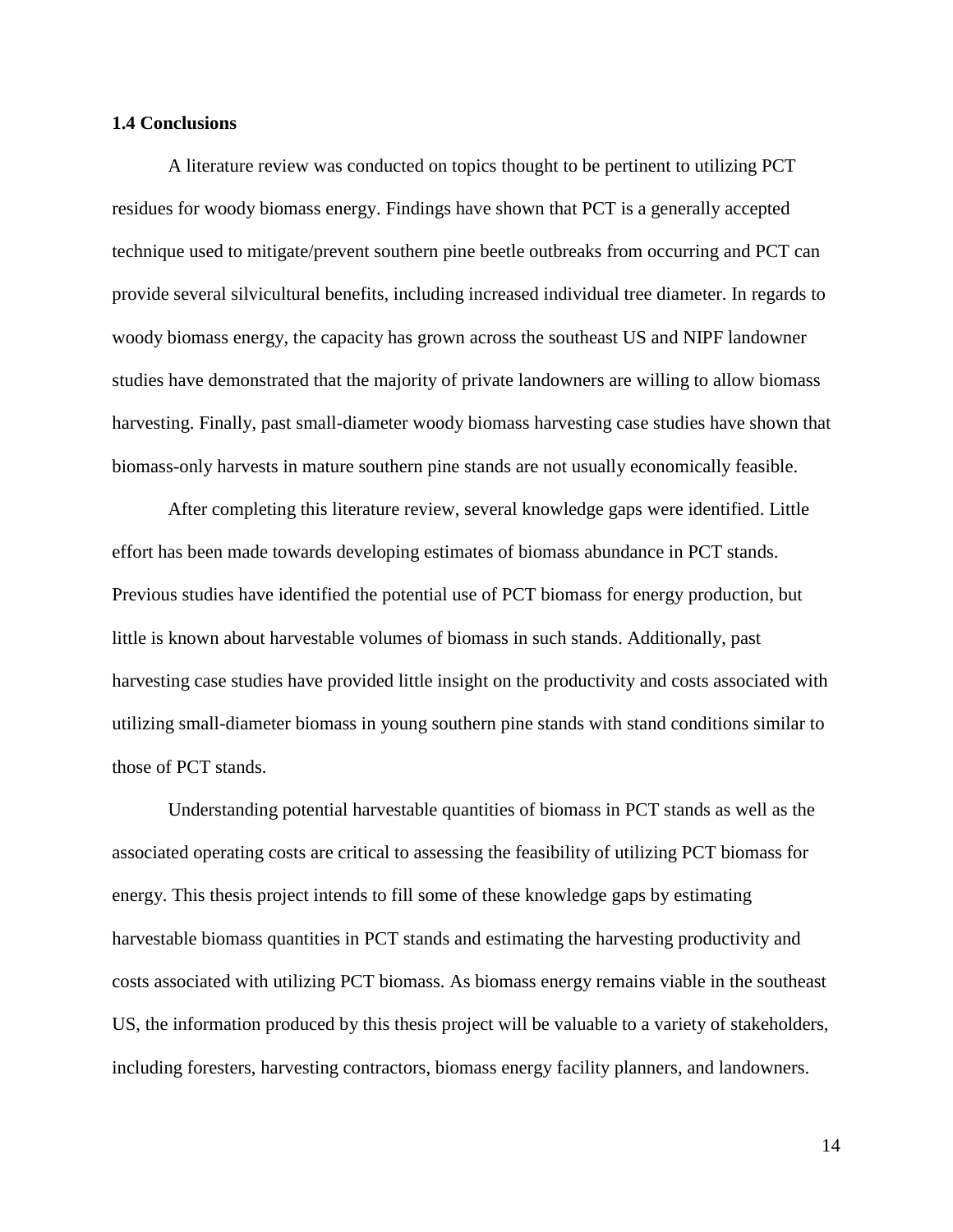#### **Literature Cited**

- Aguilar, F.X., Zhen, C., and A. W. D'Amato. 2014. Non-industrial forest owner's willingnessto-harvest: How higher timber prices influence woody biomass supply. Biomass and Bioenergy, 71:202-215.
- Barrett, S.M., Bolding, M.C., Aust, W.M., amd J.F. Munsell. 2014. Characteristics of logging businesses that harvest biomass for energy production. Forest Products Journal, 64(7/8):265-272.
- Becker, D. R., Eryilmaz, D., Klapperich, J. J., and M.A. Kilgore. 2013. Social availability of residual woody biomass from nonindustrial private woodland owners in Minnesota and Wisconsin. Biomass and Bioenergy, 56:82-91.
- Belanger, R. P., Hedden, R. L., and P. L. Lorio. 1993. Management strategies to reduce losses from the southern pine beetle. Southern Journal of Applied Forestry, 17(3):150-154.

Biomass Magazine, 2015. 2015 U.S. biomass power map. Biomass Magazine.

- Bolding, M. C. and B.L. Lanford. 2005. Wildfire fuel harvesting and resultant biomass utilization using a cut-to-length/small chipper system. Forest Products Journal, 55(12):181-189.
- Bolding, M. C., Kellogg, L. D., and C.T. Davis. 2009. Productivity and costs of an integrated mechanical forest fuel reduction operation in southwest Oregon. Forest Products Journal, 59(3):35-46.
- Brown, M. W., Nebeker, T. E., and C.R. Honea. 1987. Thinning increases loblolly pine vigor and resistance to bark beetles. Southern Journal of Applied Forestry, 11(1):28-31.
- Burkhart, H. E., Haney, H. L., Newberry, J. D., Leuschner, W. A., Morris, C. L., and D.D. Reed. 1986. Evaluation of thinning for reduction of losses from southern pine beetle attack in loblolly pine stands. Southern Journal of Applied Forestry, 10(2):105-108.
- Butler, B. J. 2008 Family forest owners of the United States, 2006. General Technical Report NRS-27. USDA Forest Service North Research Station, Newton Square, Pennsylvania. 72 pp.
- Cain, M. D. 1993. Ten-year results from precommercial strip-thinning: paradigm lost or reinforced?. Southern Journal of Applied Forestry, 17(1):16-21.
- Carvell, K. L. 1966. The effect of stand density on the development of Virginia pine in the Ohio River area of West Virginia. Current Report 46. West Virginia University Agricultural Experiment Station. 13 pp.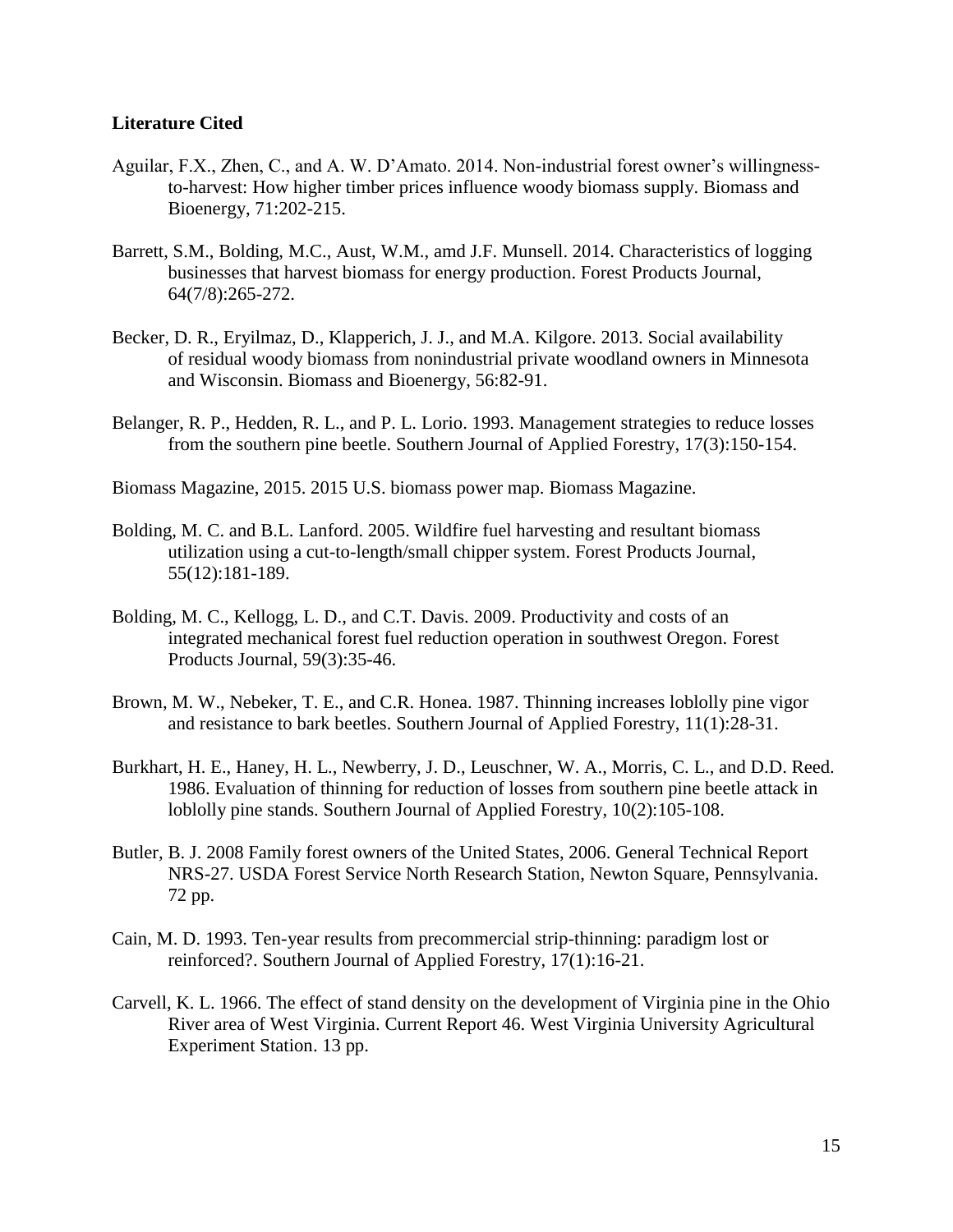- Conrad, J. L., Bolding, M.C., Aust, W.M., Smith, R.L., and A. Horcher. 2013. Harvesting productivity and costs when utilizing energywood from pine plantations of the southern coastal plain USA. Biomass and Bioenergy, 52(2013):85-95.
- Coster, J. E., and R. I Gara. 1968. Studies on the attack behavior of the southern pine beetle. II. Response to attractive host material. Contrib. Boyce Thompson Institute. 24:69-76.
- Coster, J. E., and J.L. Searcy. 1981. Site, stand, and host characteristics of southern pine beetle infestation. Technical Bulletin 1616. USDA Combined Forest Pest Research and Development Program. 115 pp.
- Coulson, R.N., and K.D. Klepzig. 2011. Southern Pine Beetle II. General Technical Report SRS-140. USDA Forest Service Southern Research Station, Asheville, NC. 512 pp.
- Dwivedi, P., and J.R. Alavalapati. 2009. Stakeholders' perceptions on forest biomass-based bioenergy development in the southern US. Energy Policy, 37(5):1999-2007.
- Fenton, R. H., and A. R. Bond. 1965. Pre-commercial thinning not recommended for Virginia pine stands in south Maryland. Research Note NE-40. USDA Forest Service, Upper Darby, Pennsylvania. 7 pp.
- Forisk. 2015. Available at: http://forisk.com/resources/resources-from-forisk-woodbioenergy-us-free-summary/ (last accessed February 2, 2015).
- Galik, C. S., Abt, R., and Y. Wu. 2009. Forest biomass supply in the southeastern United States implications for industrial roundwood and bioenergy production. Journal of Forestry, 107(2):69-77.
- Grano, C. X. 1969. Precommercial thinning of loblolly pine. Journal of Forestry, 67(11):825- 827.
- Hansen, E. N. 2010. The role of innovation in the forest products industry. Journal of Forestry, 108(7):348-353.
- Hedden, R. L., and R. F. Billings. 1979. Southern pine beetle: factors influencing the growth and decline of summer infestations in east Texas. Forest Science, 25:547-566.
- Hodges, J.D., Elam, W.W., and W.F. Watson. 1977. Physical properties of the oleoresin system of the four major southern pines. Canadian Journal of Forest Research. 7:520-525.
- Joshi, O., and S.R. Mehmood. 2011. Factors affecting nonindustrial private forest landowners' willingness to supply woody biomass for bioenergy. Biomass and Bioenergy, 35(1):186- 192.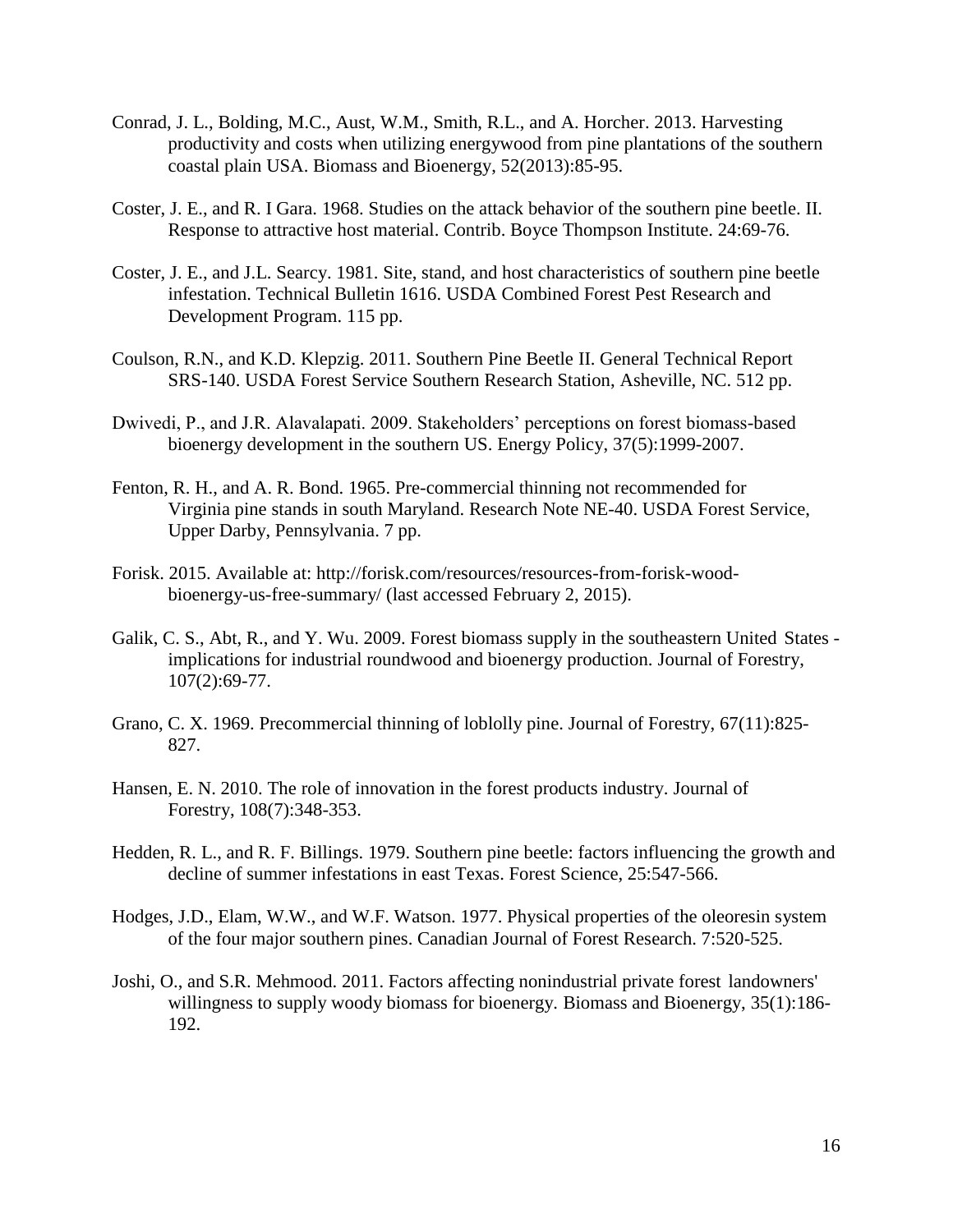- Joshi, O., Grebner, D. L., Hussain, A., and S.C. Grado. 2012. Landowner knowledge and willingness to supply woody biomass for wood-based bioenergy: Sample selection approach. Journal of Forest Economics, 19(2):97-109.
- Kärhä, K., Jouhiaho, A., Mutikainen, A., and S. Mattila. 2005. Mechanized energy wood harvesting from early thinnings. International Journal of Forest Engineering, 16(1):15-25.
- Klepac, J., and B. Rummer. 2010. Harvesting understory biomass with a baler. In Proc. 33<sup>rd</sup> annual Council on Forest Engineering, June 9<sup>th</sup>, 2011 Auburn, Alabama. 11 pp.
- Kline, K. L. and M.D. Coleman. 2010. Woody energy crops in the southeastern United States: two centuries of practitioner experience. Biomass and Bioenergy, 34(12):1655-1666.
- Koch, P., and D. W. McKenzie. 1976. Machine to harvest slash, brush, and thinnings for fuel and fiber--a concept. Journal of Forestry, 74(12):809-812.
- Leitch, Z. J., Lhotka, J. M., Stainback, G. A., and J.W. Stringer. 2013. Private landowner intent to supply woody feedstock for bioenergy production. Biomass and Bioenergy, 56:127-136.
- Ligné, D., Nordfjell, T., and A. Karlsson. 2005. New techniques for pre-commercial thinning– time consumption and tree damage parameters. International Journal of Forest Engineering, 16(2):89-99.
- Lohrey, R. E. 1977. Growth responses of loblolly pine to precommercial thinning. Southern Journal of Applied Forestry, 1(3):19-22.
- Lorio, P. L. 1980. Loblolly pine stocking levels affect potential for southern pine beetle infestation. Southern Journal of Applied Forestry, 4(4):162-165.
- Mann, W. F., and R.E. Lohrey. 1974. Precommercial thinning of southern pines. Journal of Forestry, 72(9):557-560.
- Miller, W. D. 1951. Thinning in old-field Virginia pine. Journal of Forestry, 49:884-887.
- Mitchell, D., and T. Gallagher. 2007. Chipping whole trees for fuel chips: A production study. Southern Journal of Applied Forestry, 31(4):176-180.
- Nowak, J., Asaro, C., Klepzig, K., and R. Billings. 2008. The southern pine beetle prevention initiative: working for healthier forests. Journal of Forestry, 106(5):261-267.
- Pan, F., Han, H. S., Johnson, L. R., and W. J. Elliot. 2008. Production and cost of harvesting, processing, and transporting small-diameter ( $\leq$  5 inches) trees for energy. Forest Products Journal, 58(5):47-53.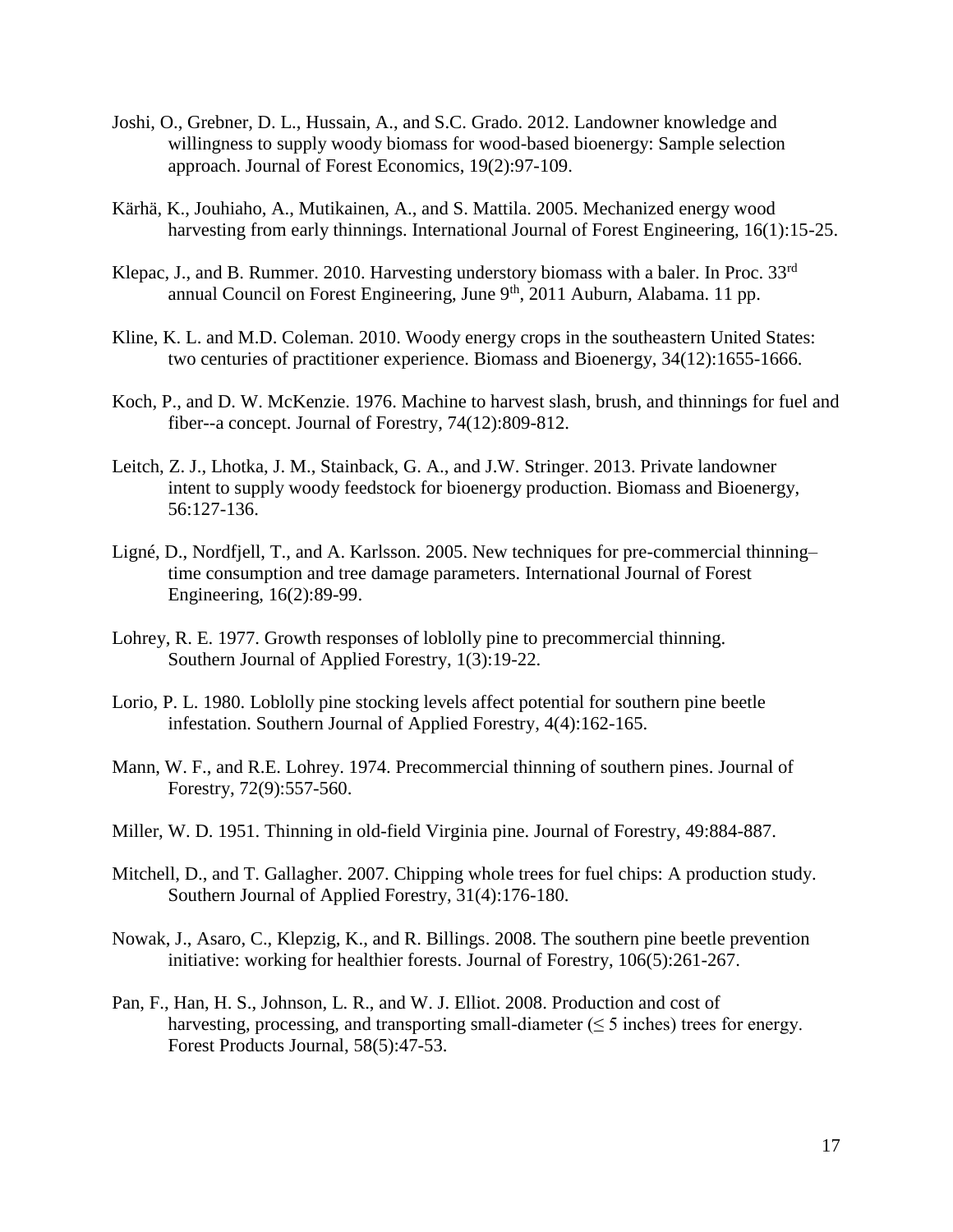- Paula, A. L., Bailey, C., Barlow, R. J., and W. Morse. 2011. Landowner willingness to supply timber for biofuel: results of an Alabama survey of family forest landowners. Southern Journal of Applied Forestry, 35(2):93-97.
- Perlack, R. D., Stokes, B.J., Lead Authors. 2011. US billion-ton update: biomass supply for a bioenergy and bioproducts industry. United States Department of Energy, Oak Ridge National Laboratory, Oak Ridge, Tennessee. 235 pp.
- Roise, J.P., Hannum, L.C., and G.P. Catts. Machine system for harvesting small diameter woody biomass and reducing hazardous fuels: a developmental report. In Proc. 2009 American Society of Agricultural and Biological Engineers Bioenergy Engineering Conference, October 11-14<sup>th</sup>, 2009 Seattle, Washington. 15 pp.
- Staudhammer, C., Hermansen, L. A., Carter, D., and E. A. Macie. 2011. Wood to energy: using southern interface fuels for bioenergy. USDA Forest Service Southern Research Station, Asheville, North Carolina. 100 pp.
- Thistle, H.W., Peterson, H., Allwine, G., Lamb, B.K., Strand, T., Holsten, E.H., and P.J. Shea. 2004. Surrogate pheromone plumes in three forest trunk spaces: composite statistics and case studies. Forest Science, 50:610-625
- Timber Mart South. 2014. Norris Foundation, University of Georgia, Athens, Georgia. 4th quarter.
- Watson, W. F., and B.J. Stokes. 1989. Harvesting small stems–A southern USA Perspective. In Proc. of the International Energy Agency, Task VI, Activity 3 Symposium, Harvesting small trees and forest residues. USDA Forest Service Southern Forest Experiment Station, Auburn, Alabama. pp. 131-139.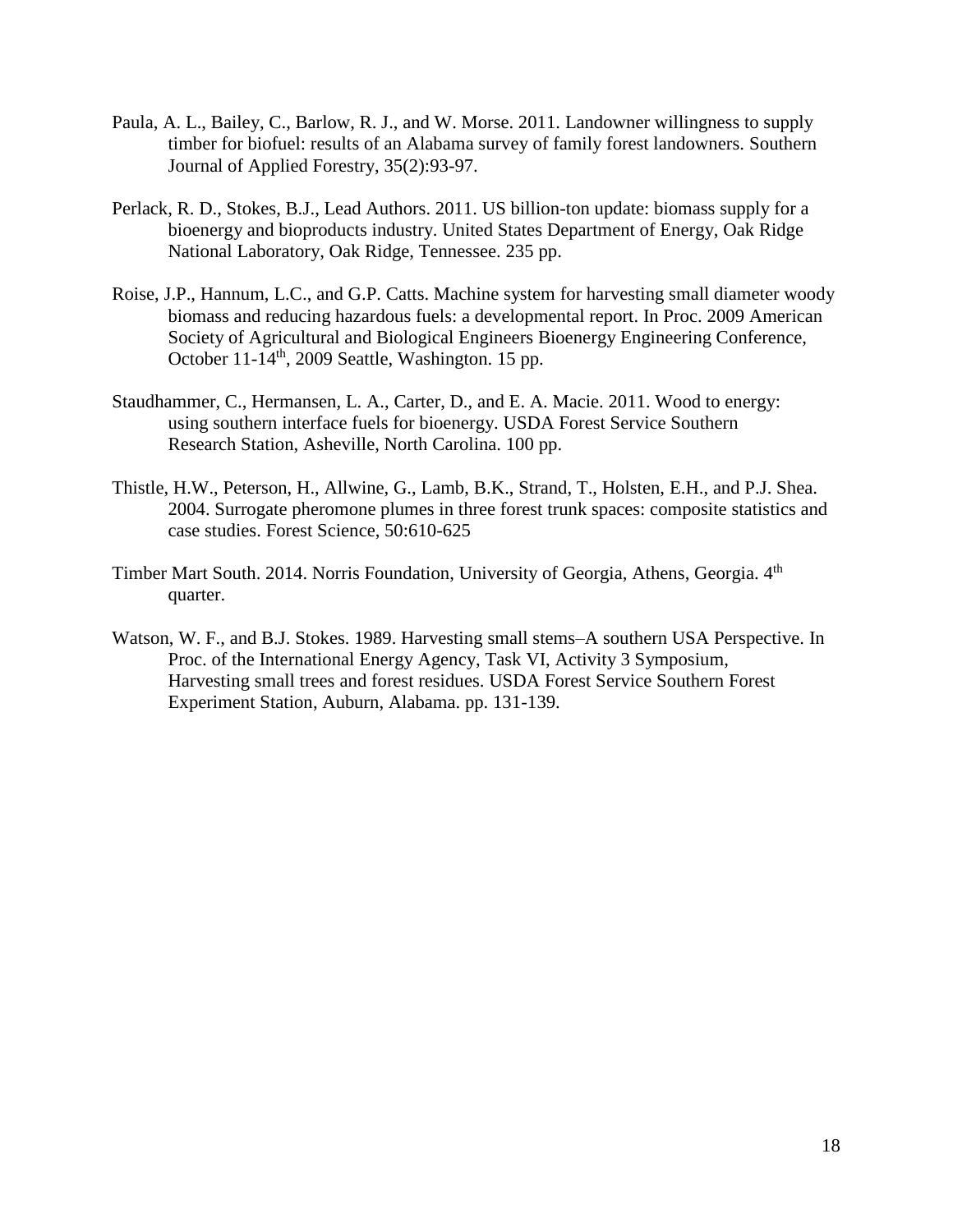### **Chapter 2. An Economic Feasibility Analysis of Utilizing Pre-commercially Thinned Southern Pine as a Woody Biomass Energy Source**

#### **2.1 Abstract**

The use of woody biomass as a feedstock for wood-burning energy facilities and wood pelletproducing mills has increased across the US south in recent years. Feedstock for these energy facilities and pellet mills comes in a variety of forms, including roundwood, logging residues, and secondary wood-manufacturing by-products. Residues from pre-commercial thinning (PCT) of southern pine stands, a practice sometimes used in the southeast to mitigate southern pine beetle outbreak risk that traditionally incurs an added cost to landowners, may be an unutilized resource suitable for biomass energy production. Utilization of thinning residues from PCT may provide an opportunity to reduce or offset the costs of southern pine beetle risk mitigation. Potential use of PCT biomass has been suggested by previous studies, but little effort has been made to quantify amounts available for utilization. Using a list of NIPF properties enrolled in the Virginia Department of Forestry Pine Bark Beetle Prevention Program, we conducted inventories of southern pine stands scheduled to undergo PCT in Virginia to determine estimates of potentially harvestable biomass. Inventory results suggest stands in the  $5 - 7$  and  $8 - 12$ -year old age groups contain total standing volumes of 14.47 and 39.63 green tons per acre of biomass, respectively. The study determined that PCT stands in the  $8 - 12$ -year old age group may contain sufficient volumes for economically feasible harvests based on removal estimations, thinning costs, and regional average biomass prices.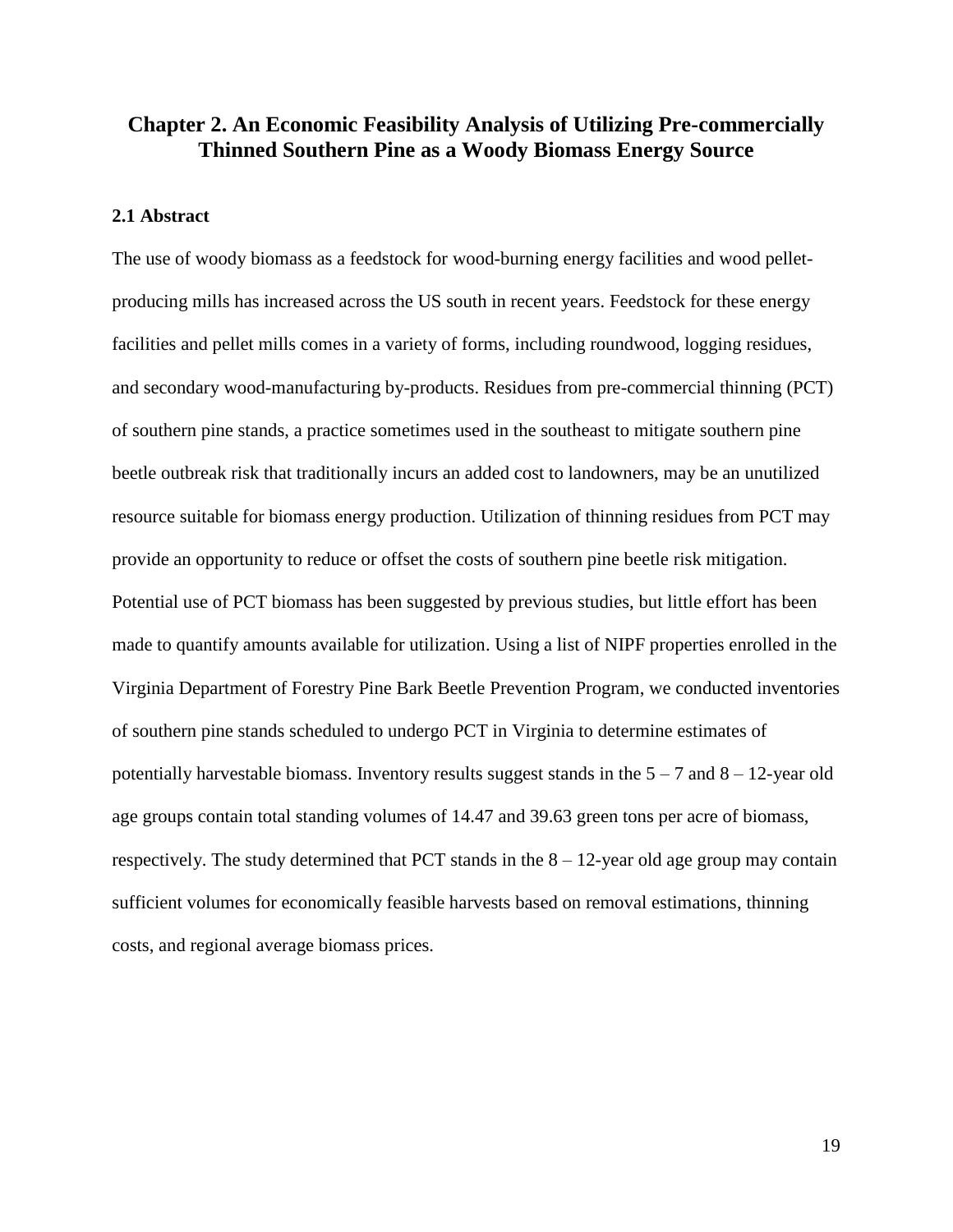#### **2.2 Introduction**

The use of woody biomass energy as an alternative to fossil fuels has gained significant interest within the United States over the last several decades. Announced and operating woodconsuming bioenergy projects in the US are expected to increase to a total use of 84 million green tons (gt) per year by 2023, of which 45 million gt/year of wood use is attributed to the US South (Forisk 2015). Several wood-fired energy plants have been created or retrofitted from existing energy plants to utilize biomass as an alternative energy source with US biomass energy nameplate capacity totaling 6,850 MW (Biomass Magazine 2015). Compared to other states, Virginia ranks 5th in biomass energy plant total nameplate capacity. At least seven biomass energy facilities have been constructed in Virginia for a combined nameplate capacity of over 400 MW utilizing a variety of feedstock sources including municipal solid waste, forest residues, and wood waste. Using a "rule of thumb" of 10,000 gt/year of biomass needed to create 1 MW of energy, roughly 4,000,000 gt/year is required to fuel these energy plants in Virginia.

Construction of wood pellet-producing mills has also increased throughout the US in response to greater demands for alternative energy sources. The existing maximum production capacity of pellet mills in the United States totaled 9,422,500 tons in 2014 with at least eight pellet mills in Virginia producing pellets for both domestic use and exports (Biomass Magazine 2014). A large proportion of pellet production can be attributed to the European Union's "20-20- 20" campaign to reduce energy dependence on fossils fuels and increase utilization of renewable energy sources by the year 2020 (Guo et al. 2013, European Commission 2014). Fiber needed for pellet production previously consisted of predominately sawmill residues and other secondary wood manufacturing by-products with a small proportion sourced from pulpwood and logging residues (Spelter and Toth 2009). However, recent increased global demand for wood pellets has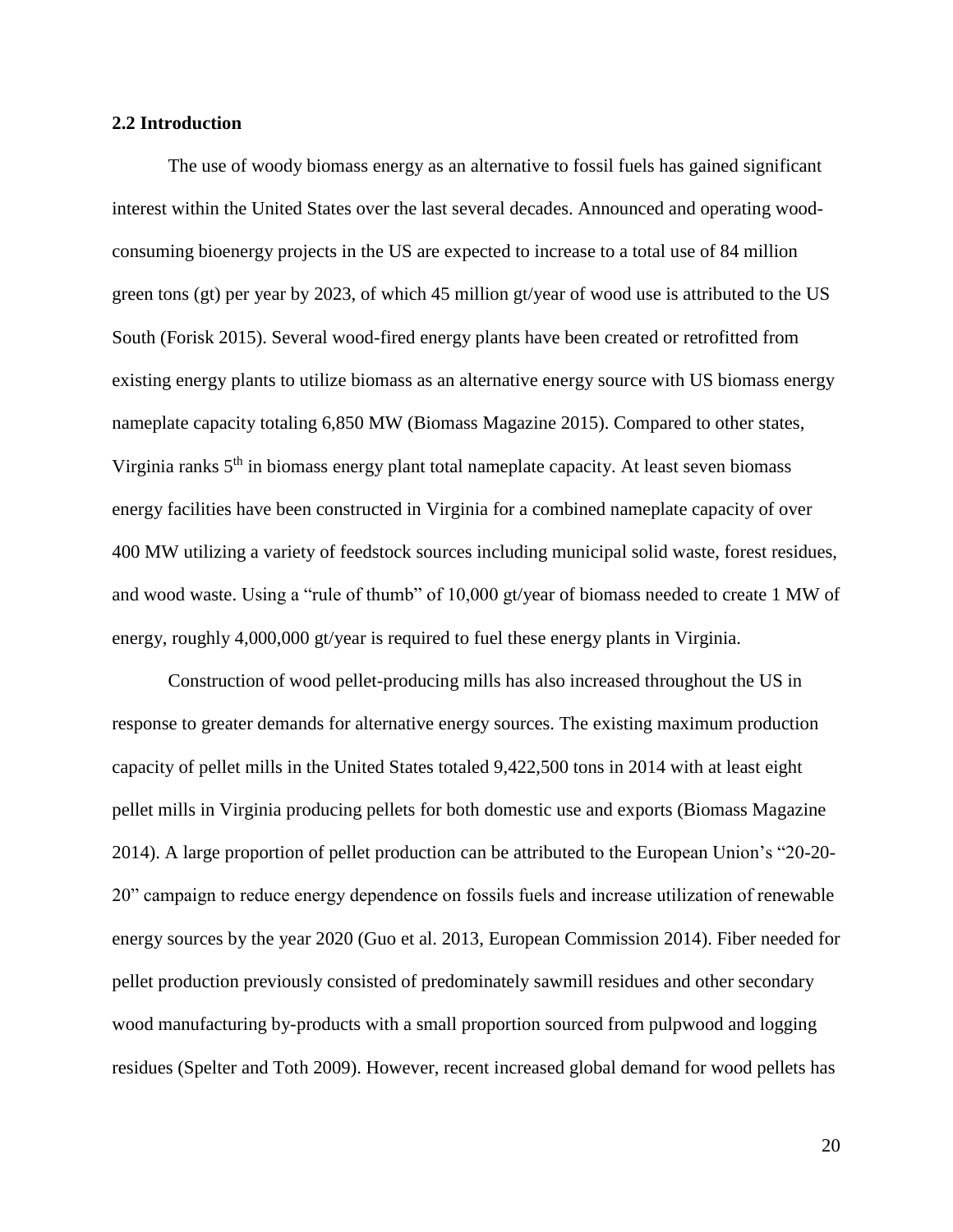increased the amount of primary forest products, like pulpwood, used for producing pellets for exports from the southeast US (Hoefnagels et al. 2014).

A potential feedstock for domestic biomass energy facilities which has not been explored extensively are the biomass residues left behind in young pine stands as a result of precommercial thinning (PCT). PCT is an intermediate stand treatment used to increase individual tree diameter and reduce stand susceptibility to southern pine bark beetle outbreak (Burkhart et al. 1986, Nowak et al. 2008). Dense southern pine stands often pose a greater risk for southern pine beetle infestation, and diameter growth is often limited in such stands. PCT treatments are typically net cost treatments that do not produce revenue and therefore equate to management investments or added expenses to landowners, although some states offer cost-share programs to encourage PCT. In Virginia, the Virginia Department of Forestry Pine Bark Beetle Prevention Program (VDOF PBBPP) offers a 60% cost-share to NIPF landowners who wish to conduct PCT and meet program criteria (Watson et al. 2013). Pine stands enrolled in the VDOF PBBPP must be at least 5 acres in size with stems no older than 15-years old and an average stem size not exceeding 4 inches DBH (VDOF 2014). Additionally, pre-treatment density of stands must be at least 800 stems/acre and post-treatment residual density must be from 300 - 500 stems/acre.

Traditionally, PCT treatments leave thinned stems on site, remaining unused for any type of wood or energy production (Perlack et al. 2011). Previous interest in fossil fuel energy alternatives during the 1970's and 1980's led to attempts at harvesting pre-commercial stems (e.g. Koch and McKenzie 1976, Watson and Stokes 1989), but reductions in fossil fuel prices soon dissipated interest in harvesting small-diameter biomass. As woody biomass energy markets have since become more viable, utilizing PCT biomass may become economically feasible. The potential use of PCT biomass for energy has more recently been suggested by the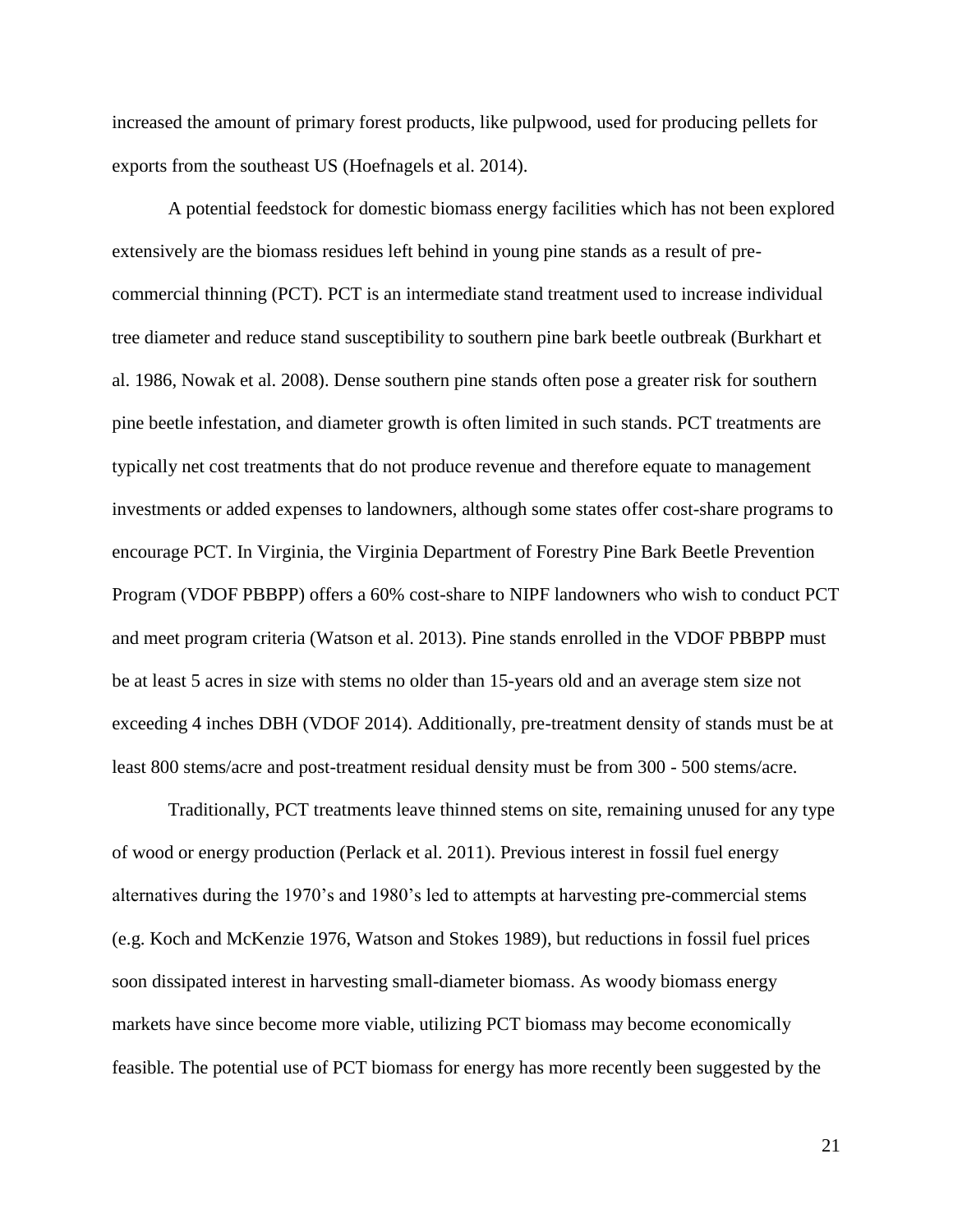USDA Forest Service (Staudhammer et al. 2011) and the US Department of Energy (Perlack et al. 2011). Furthermore, surveys of non-industrial private forest (NIPF) landowners throughout the US have shown that landowners are usually willing to allow woody biomass harvesting (Joshi and Mehmood 2010, Paula et al. 2011, Becker et al. 2013). However, little effort has been made to quantify realistic thinned biomass quantities available for harvest in young, smalldiameter southern pine stands considering the relatively low commercial value of stems < 4 inches DBH.

Since PCT treatments normally incur an added cost to the landowner, utilizing PCT biomass for energy may reduce the cost, cover harvesting expenses, or even produce a profit if removed biomass quantities are substantial enough and harvesting costs are low enough. The purpose of this study is to estimate potentially harvestable biomass in PCT stands and examine the costs associated with harvesting PCT biomass versus the costs of conducting a conventional PCT treatment. Specific goals were to: 1) inventory biomass abundance in PCT stands prior to thinning and examine stand characteristics, and 2) estimate PCT biomass removals and harvesting costs to explore the economic feasibility of PCT biomass harvests.

The layout of the paper is the following. First, we outline the methods used to inventory PCT stands. Second, we present biomass quantities by stand age class, density, and stem diameter. Third, we estimate potential biomass removals across age classes and explore the potential revenues and harvesting costs (e.g. \$/acre and \$/gt) from utilizing removed biomass. Finally, we summarize our findings, discuss limitations to utilizing PCT stands as a biomass energy source, and highlight future opportunities for research in this area.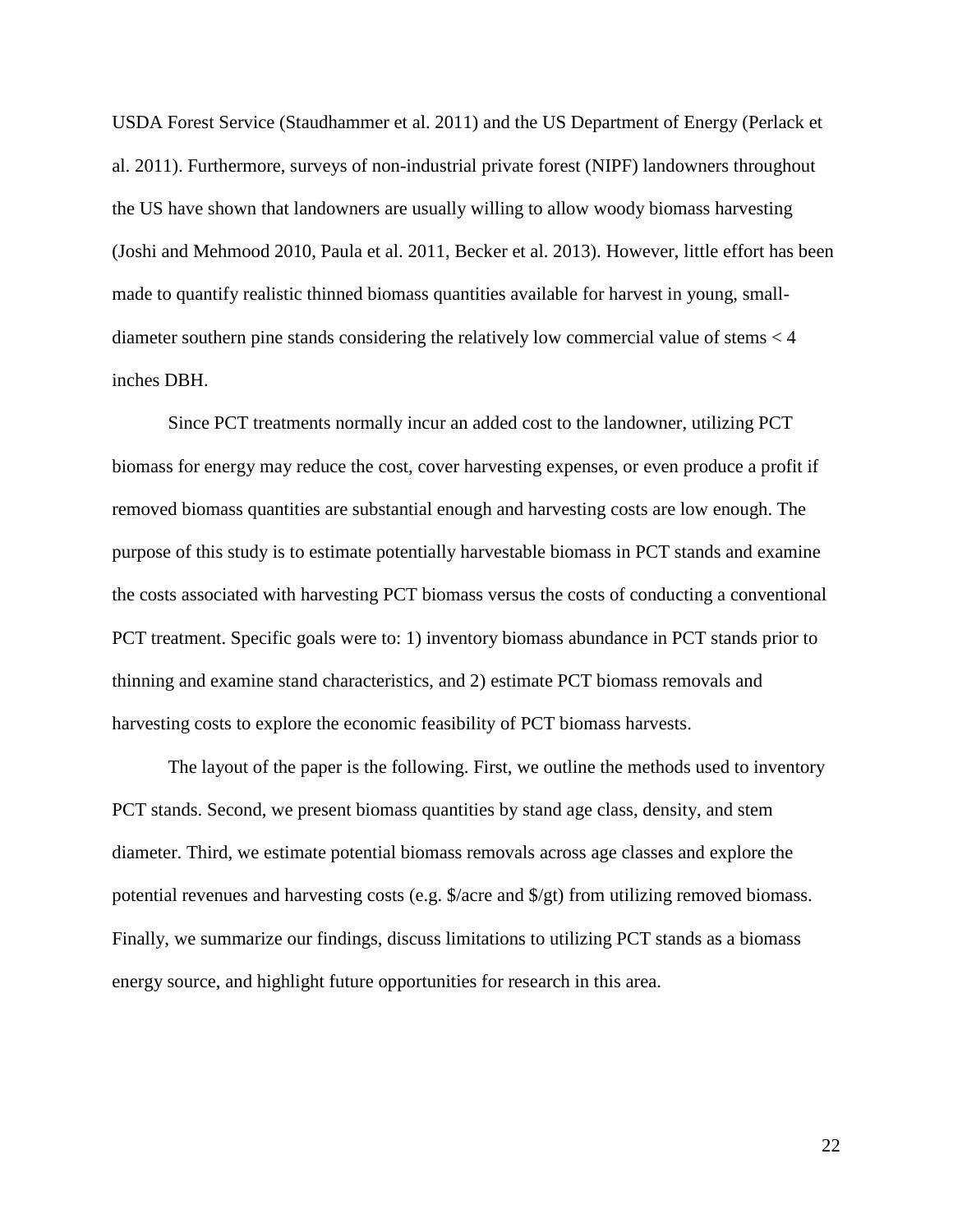#### **2.3 Methods**

#### *2.3.1 Inventory*

 $\overline{\phantom{a}}$ 

Considering the lack of information regarding biomass quantities available for harvest in small-diameter pine stands, measurements are needed to assess the economic feasibility of harvesting PCT biomass for energy. Stands were selected for measurement from among stands enrolled in the VDOF PBBPP. Plots within 18 stands located across Virginia were measured to estimate woody biomass volume<sup>1</sup>. Stands selected for measurement were chosen using a variety of criteria including age, location, availability for measurement prior to thinning, and landowner permission. Plots were distributed among stands to measure no more than 1 plot per acre. Selected stands had been either planted or naturally regenerated with loblolly pine (*Pinus taeda*), as determined by the VDOF forester responsible for the stand, and they usually contained a large number of loblolly pine "volunteer" regenerated trees, with a small number of stands containing large numbers of Virginia pine (*Pinus virginiana*) volunteers.

Stands were measured using a total of  $241 - 1/250$ <sup>th</sup> acre fixed-radius circular plots. Though plot size is relatively small, with the high density of pine stands that traditionally undergo PCT, a small plot size was practical for this application. Past PCT studies have examined treatments on stands with average densities exceeding 5,000 stems/acre (Mann and Lohrey 1974, Lohrey 1977) and another study observed a 7-year old pine stand with an average density of 25,300 pine stems/acre in southern Arkansas (Grano 1969). Even with the relatively small plot size used for this study, substantial time was needed by researchers to collect measurements on each plot given the high stand density.

<sup>&</sup>lt;sup>1</sup> For all intents and purposes, the use of the word "volume" throughout the paper is in reference to mass (e.g. green tons/acre)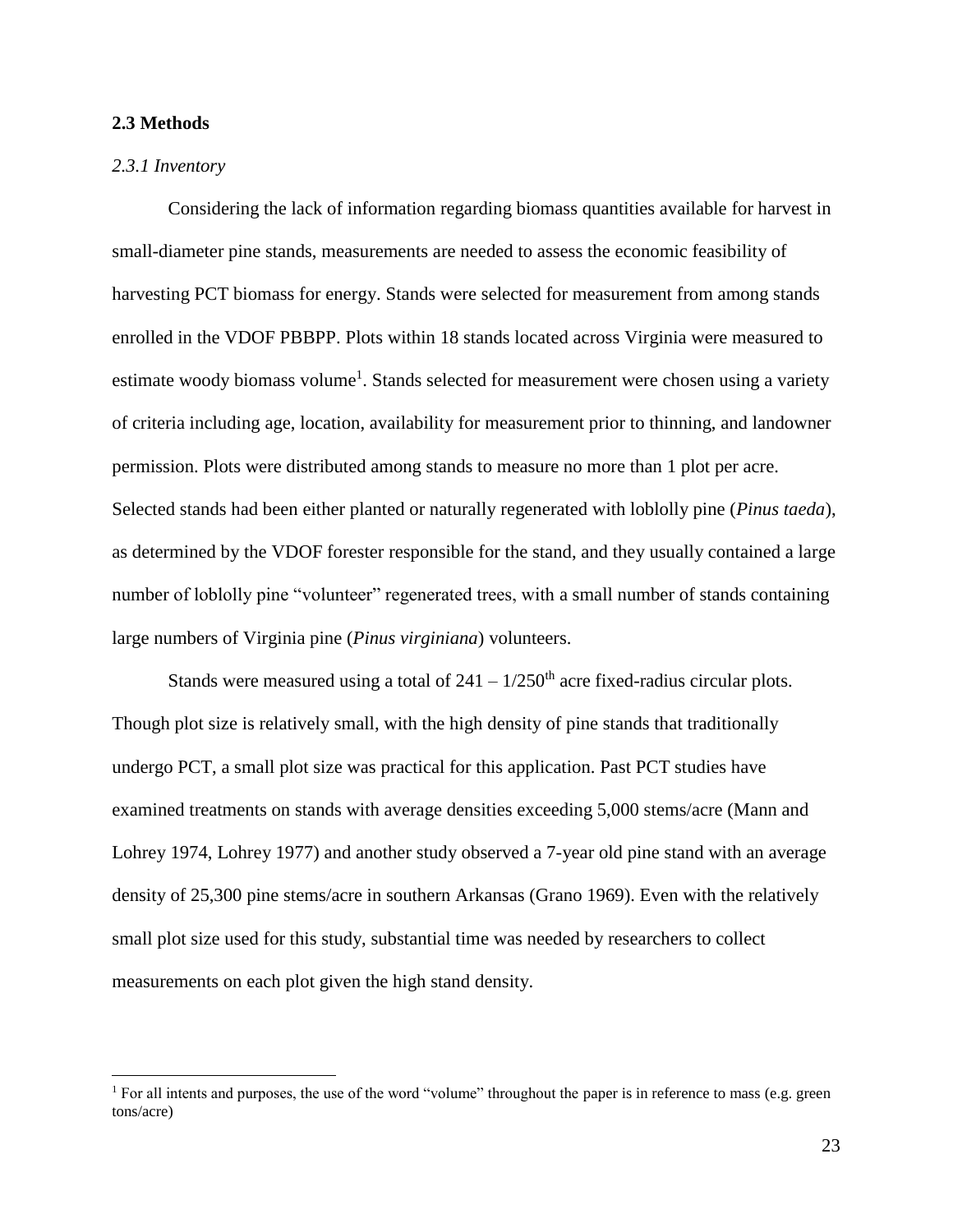The minimum size of measured stem diameters was 1.0 inch DBH, and tallys were recorded in 1 inch diameter classes. Pine stem heights were similar within each plot. Therefore, stem heights in each plot were obtained by measuring three randomly selected stems, to the nearest 1 foot, in each 1 inch diameter class and averaging the values to determine the representative height for the corresponding diameter class. Emphasis was placed on measuring stands greater than 5 years old, as older stands are expected to have a higher potential for containing volumes of woody biomass sufficient for mechanical recovery. Stands were located within the following nine counties in Virginia: Accomack, Albermarle, Brunswick, Chesterfield, Dinwiddie, Essex, Lunenburg, Middlesex, and Southampton (Figure 2.1). Additional information regarding the use of herbicides and the type of regeneration of the stand, i.e. natural or planted, was obtained from the VDOF forester responsible for each stand's cost-share program application. Age groups were developed based on the number of plots measured to form two age groups, 5-7 and 8-12-years old, which were then compared for differences in density, diameter, and volume.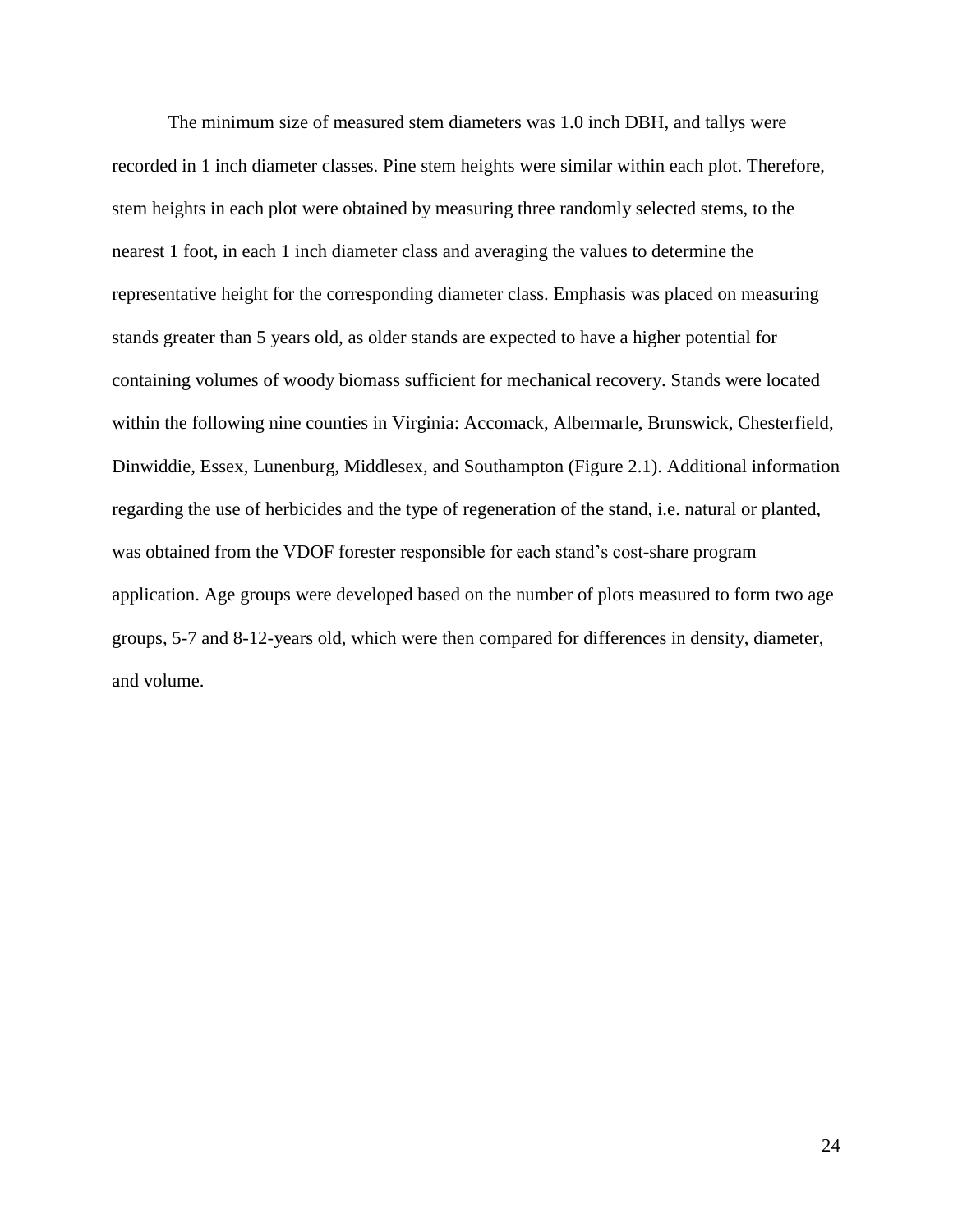

Figure 2.1. PCT stand inventory locations in Virginia, measured August 2013 – July 2014

Biomass quantities were calculated from plot-level data using a combination of biomass equations (Clark and Saucier 1990, Bullock and Burkhart 2003). Clark and Saucier's biomass equation was developed from southern pine trees spread across 135 study plantations in Alabama, Georgia, South Carolina, and Florida with ages 15 – 35-years old. Of the Natural Coastal Plain southern pine trees measured in their study, 100 of the 1,285 total trees were  $<$  5 inches DBH with an overall range of  $1.1 - 24.0$  inches. Bullock and Burkhart's equation was developed from 970 loblolly pine trees sampled from the Georgia Piedmont, East Texas, and the Coastal Plain and Piedmont regions of Virginia. The DBH range of all trees measured in their study was 0.8 inches – 12.3 inches, while the DBH range of the 261 trees they measured in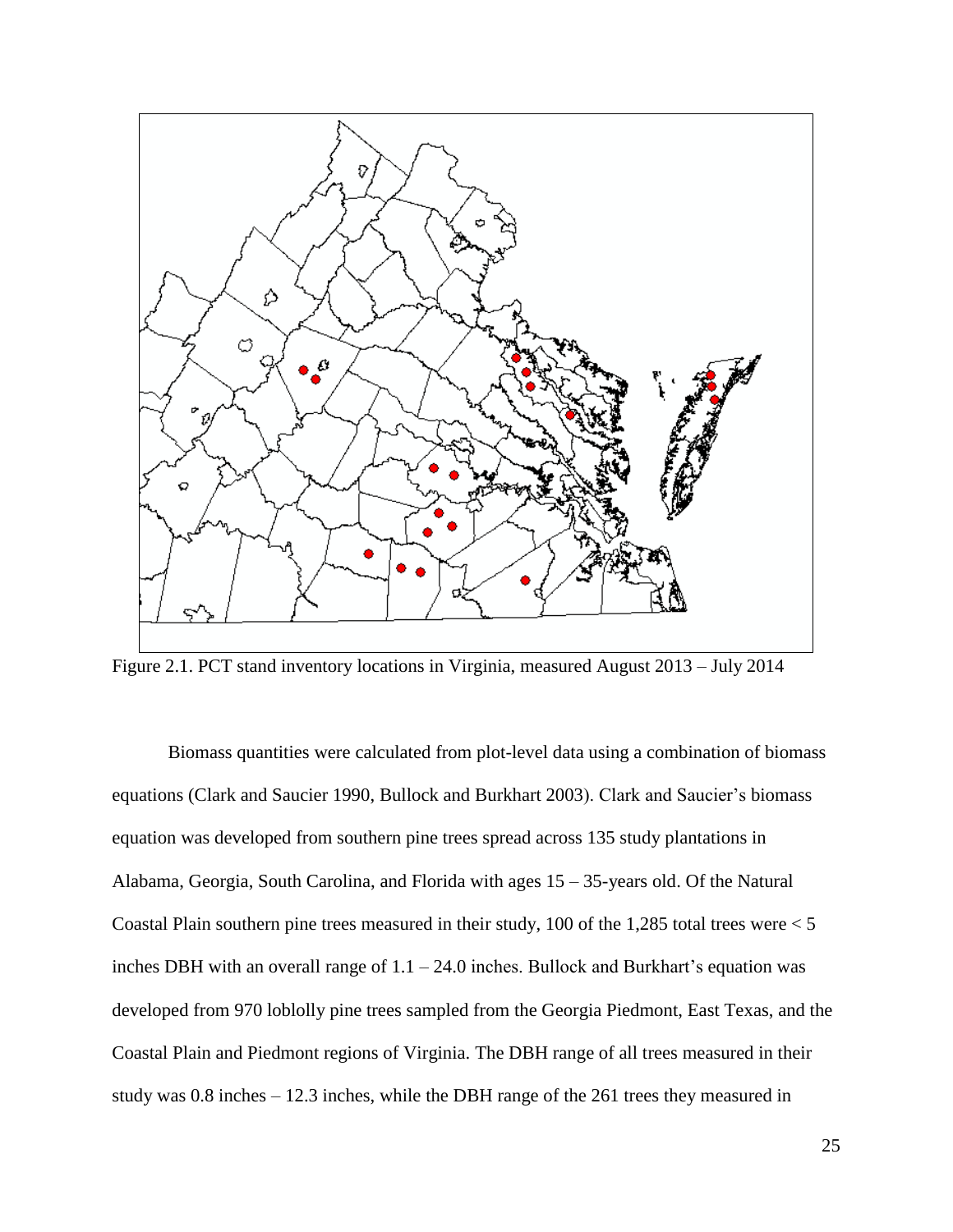Virginia was 2.5 inches – 11.4 inches. Although the density of the sampled trees used for both equations is not identified, it is likely that the density of trees in our study is much higher than trees sampled for these equations. When the Bullock and Burkhart equation is applied to 1 inch DBH stems, a negative value for volume results. Hence, we used Bullock and Burkhart's equation for all trees  $> 1$  inch DBH, given that their equation is based on trees sampled from sites similar to our study. For all 1 inch DBH trees in our analysis, Clark and Saucier's equation for Natural Coastal Plain southern pine, as we believe it produces a more realistic volume estimate for stems in this diameter class. Although the size range and density of the trees in our dataset may be outside the intended use of these equations, we believed the use of this combination of equations would provide the best estimate of PCT stand volume possible.

#### *2.3.2 Statistical Analysis*

SAS JMP statistical software was used to conduct statistical analysis of the inventory data. The Tukey-Kramer Honestly Significant Difference test, completed at the  $\alpha$  = 0.05 level, was used to gain a better understanding of how the variable means differed among our sampled plots.

#### **2.4 Results and Discussion**

#### *2.4.1 Inventory*

Among all sampled plots  $(n = 241)$ , planting is the more common source of regeneration, with only 31% of sampled plots being regenerated naturally. The use of herbicides also is common, with 80% of sampled plots having received herbicide treatment at an early stand age (Table 2.1). Stand density of pine for natural stands is higher than planted stands (*p-value* = 0.049) with 4,273 stems/acre compared to 3,544 stems/acre and the 8-12 age group exhibits a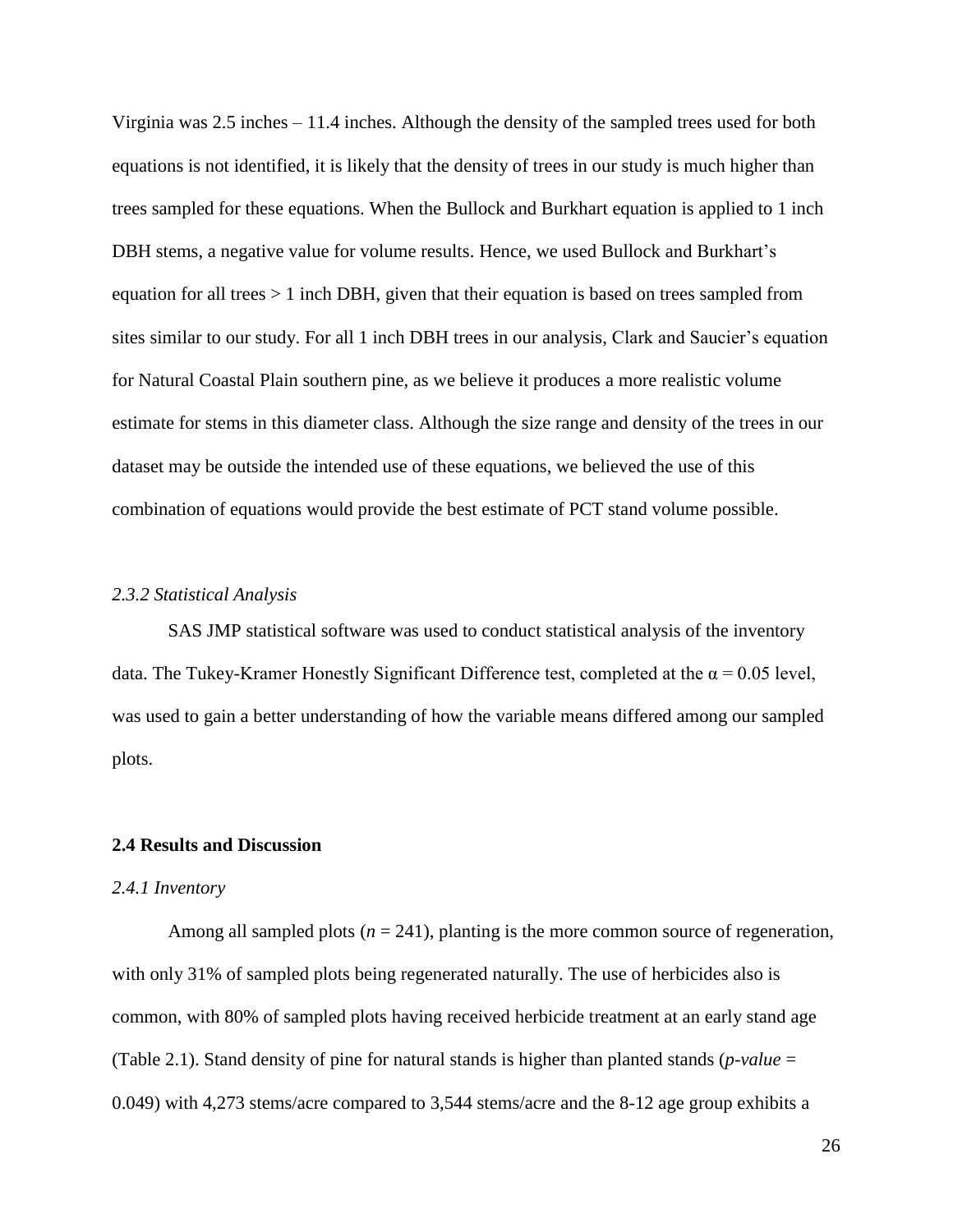higher density than the 5-7 age group ( $p < 0.001$ ) with 4,420 stems/acre compared to 3,120 stems/acre. Pine density of sampled plots ranges from  $250 - 11,000$  stems/acre with the majority containing  $600 - 1,000$  stems/acre (Figure 2.2). The mean DBH class of inventoried plots increases as stand density decreases (Figure 2.3).

|                             | $\sim$         |     |                              | O          |
|-----------------------------|----------------|-----|------------------------------|------------|
|                             |                | n   | Mean density<br>(stems/acre) | Std. Error |
|                             | Overall        | 241 | 3,771                        | 171.87     |
| Age (years)                 | $5 - 7$        | 120 | 3,117 <sup>A</sup>           | 209.83     |
|                             | $8 - 12$       | 121 | 4,419 <sup>B</sup>           | 259.48     |
| Regeneration<br><b>Type</b> | <b>Natural</b> | 75  | $4,273^C$                    | 296.08     |
|                             | Planted        | 166 | $3,544^{D}$                  | 208.84     |
| <b>Herbicide Use</b>        | Non-sprayed    | 48  | 3,676 <sup>E</sup>           | 354.20     |
|                             | Sprayed        | 193 | $3,794^E$                    | 195.90     |

Table 2.1. Pine density (stems/acre) characteristics on inventoried PCT stands in Virginia

A, B means not connected by the same letter are significantly different ( $\alpha$  = 0.05) between age groups

C, D means not connected by the same letter are significantly different ( $\alpha$  = 0.05) between regeneration type

E, F means not connected by the same letter are significantly different  $(α = 0.05)$  between herbicide use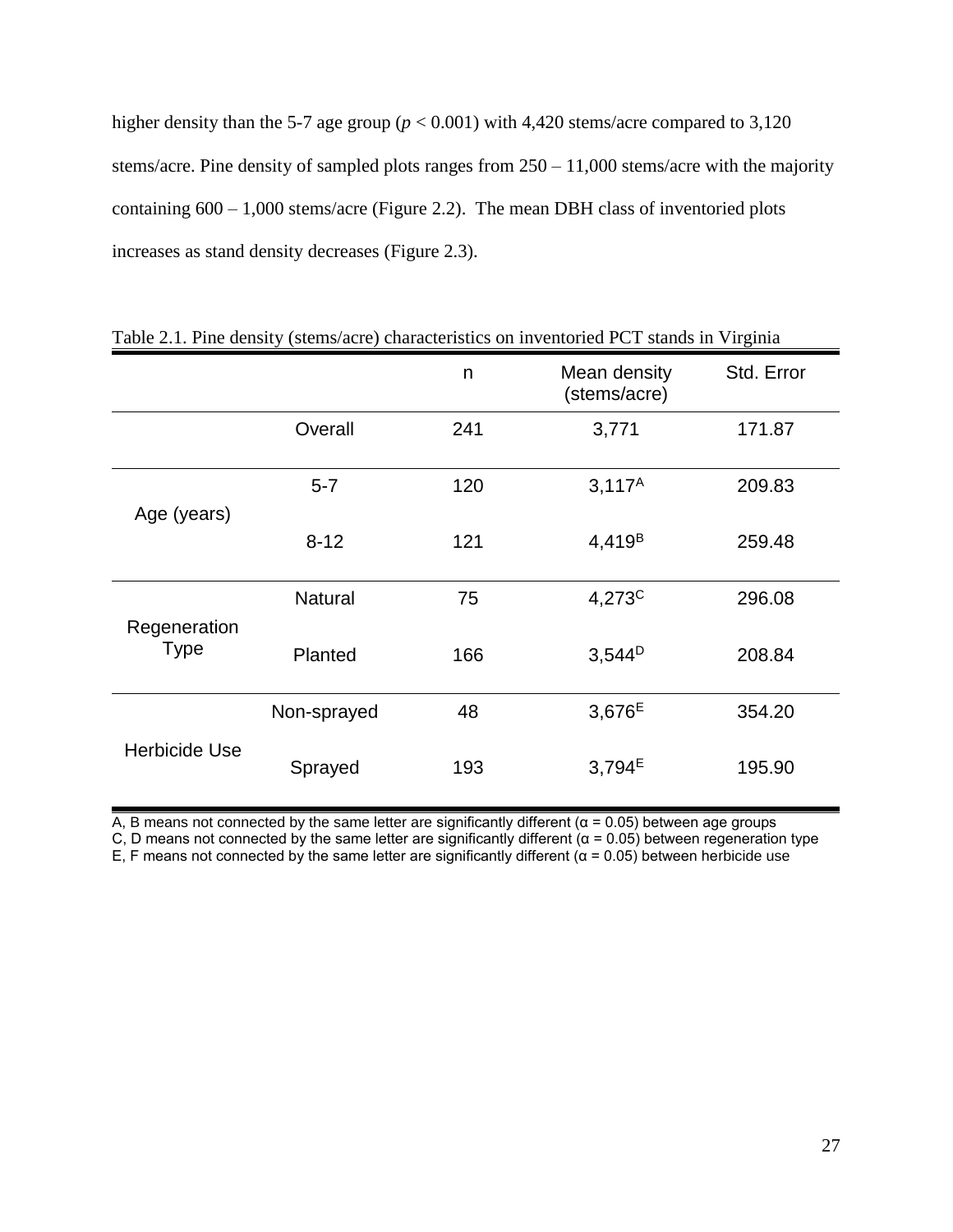

Figure 2.2. Plot distribution by stand density of pine on inventoried PCT stands in Virginia



Figure 2.3. Mean stand density of pine by DBH class on inventoried PCT stands in Virginia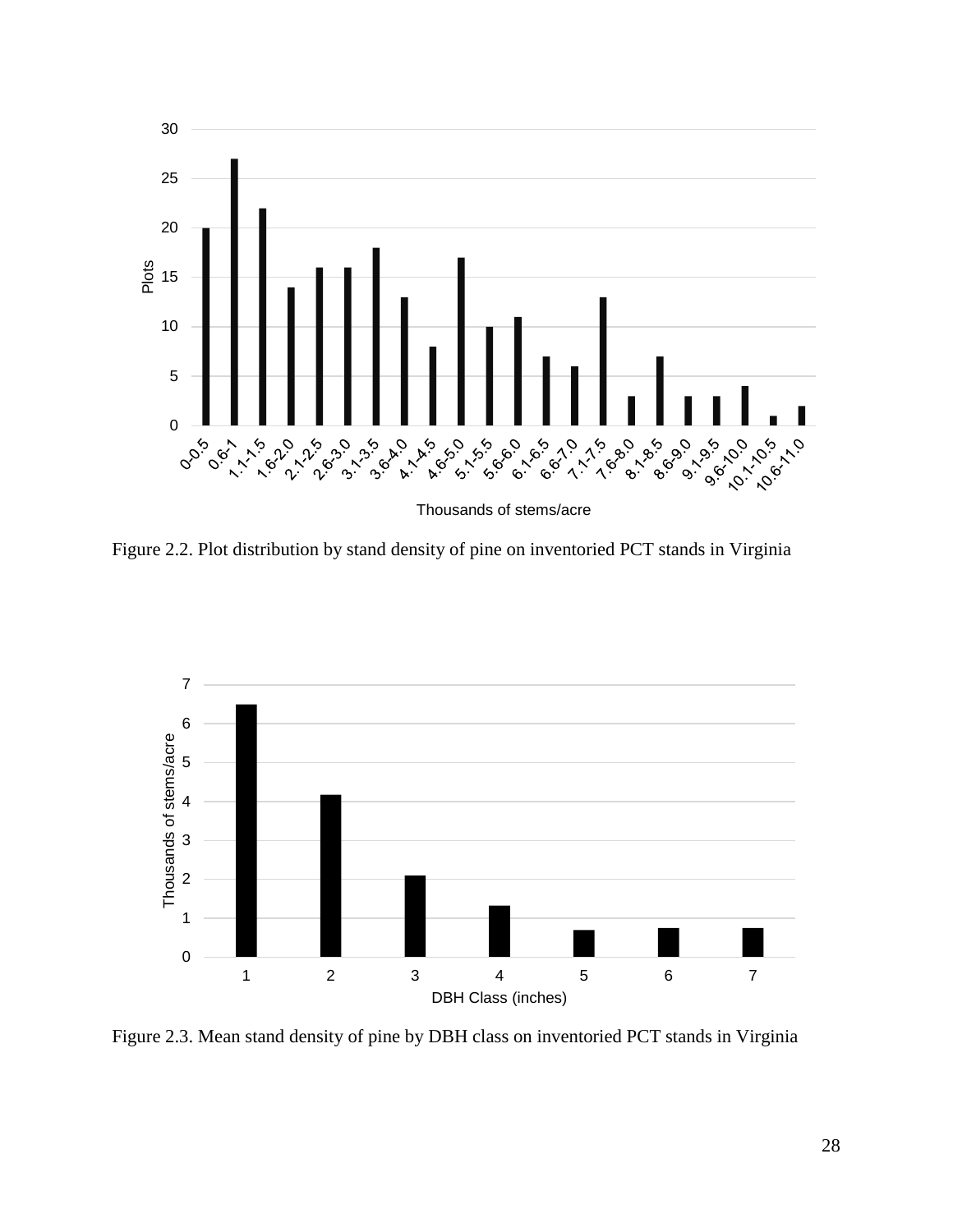The average DBH for all measured plots was 2.47 inches (Table 2.2). Plots in stands that were sprayed with herbicides showed a significantly higher DBH than non-sprayed plots ( $p =$ 0.006), likely a result of lower stand density. The diameter distribution for all measured stems nearly resembles a reverse-J curve (Figure 2.4); had the inventory included stems less than 1.0 inch DBH for measurement, a stronger inverse relationship between total stems measured and DBH would have appeared. The greater majority of all plots measured had an average DBH < 5 inches with most plots falling into the 2 inch DBH class (Figure 2.5).

|                             |                | n   | Mean DBH<br>(inches) | Std. Error |
|-----------------------------|----------------|-----|----------------------|------------|
|                             | Overall        | 241 | 2.47                 | 0.07       |
| Age (years)                 | $5 - 7$        | 120 | 2.39 <sup>A</sup>    | 0.09       |
|                             | $8 - 12$       | 121 | $2.56^{A}$           | 0.10       |
| Regeneration<br><b>Type</b> | <b>Natural</b> | 75  | $2.44^{\circ}$       | 0.14       |
|                             | Planted        | 166 | 2.49 <sup>C</sup>    | 0.08       |
|                             | Non-sprayed    | 48  | 2.10 <sup>E</sup>    | 0.15       |
| <b>Herbicide Use</b>        | Sprayed        | 193 | 2.56 <sup>F</sup>    | 0.07       |

Table 2.2. Stem DBH (inches) characteristics on inventoried PCT stands in Virginia

A, B means not connected by the same letter are significantly different ( $\alpha$  = 0.05) between age groups

C, D means not connected by the same letter are significantly different  $(a = 0.05)$  between regeneration type

E, F means not connected by the same letter are significantly different ( $\alpha$  = 0.05) between herbicide use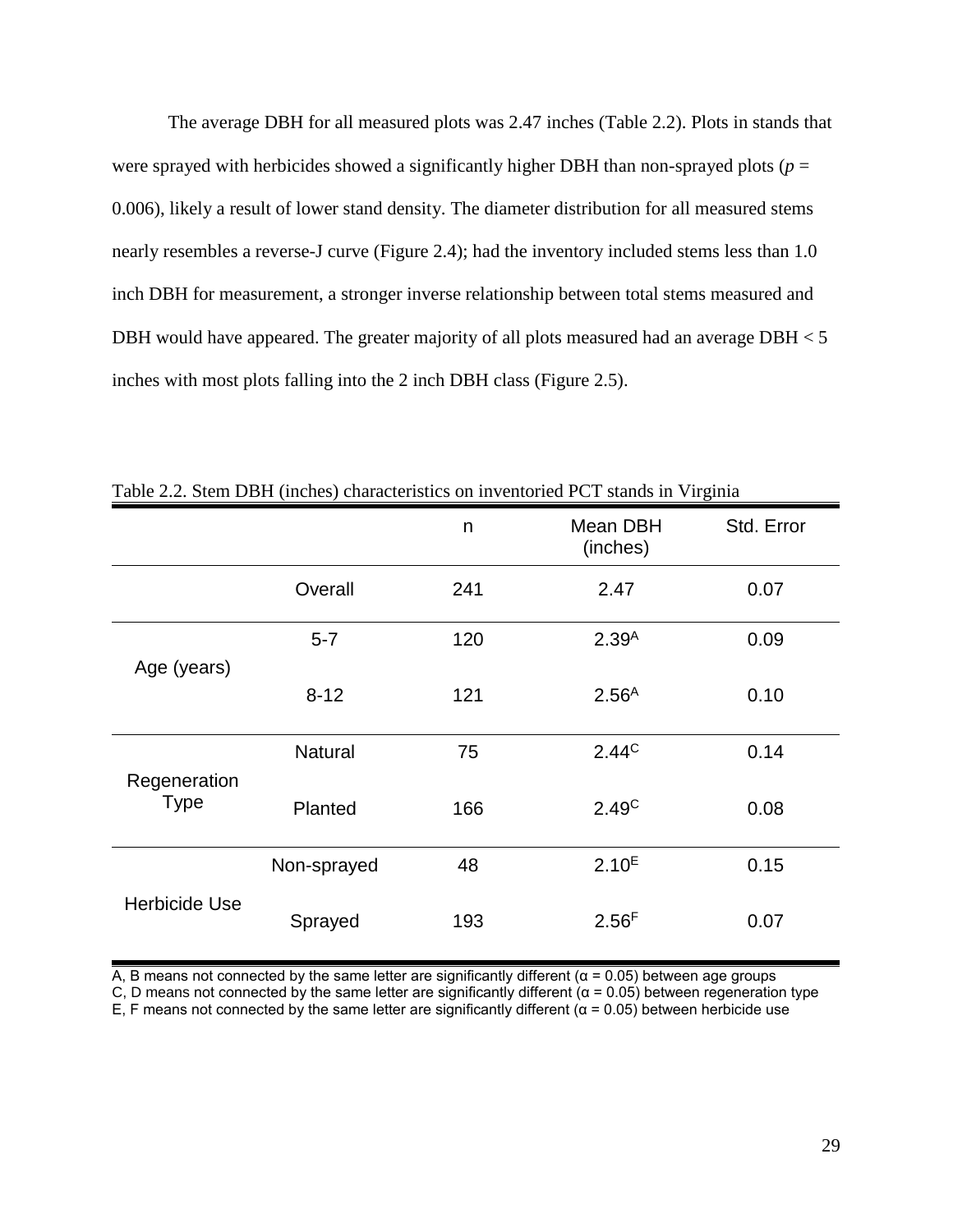

<sup>A</sup> Stems less than 1.0 inch not measured during inventory

Figure 2.4. Diameter distribution of measured stems on inventoried PCT stands in Virginia



Figure 2.5. Plot distribution by DBH class on inventoried PCT stands in Virginia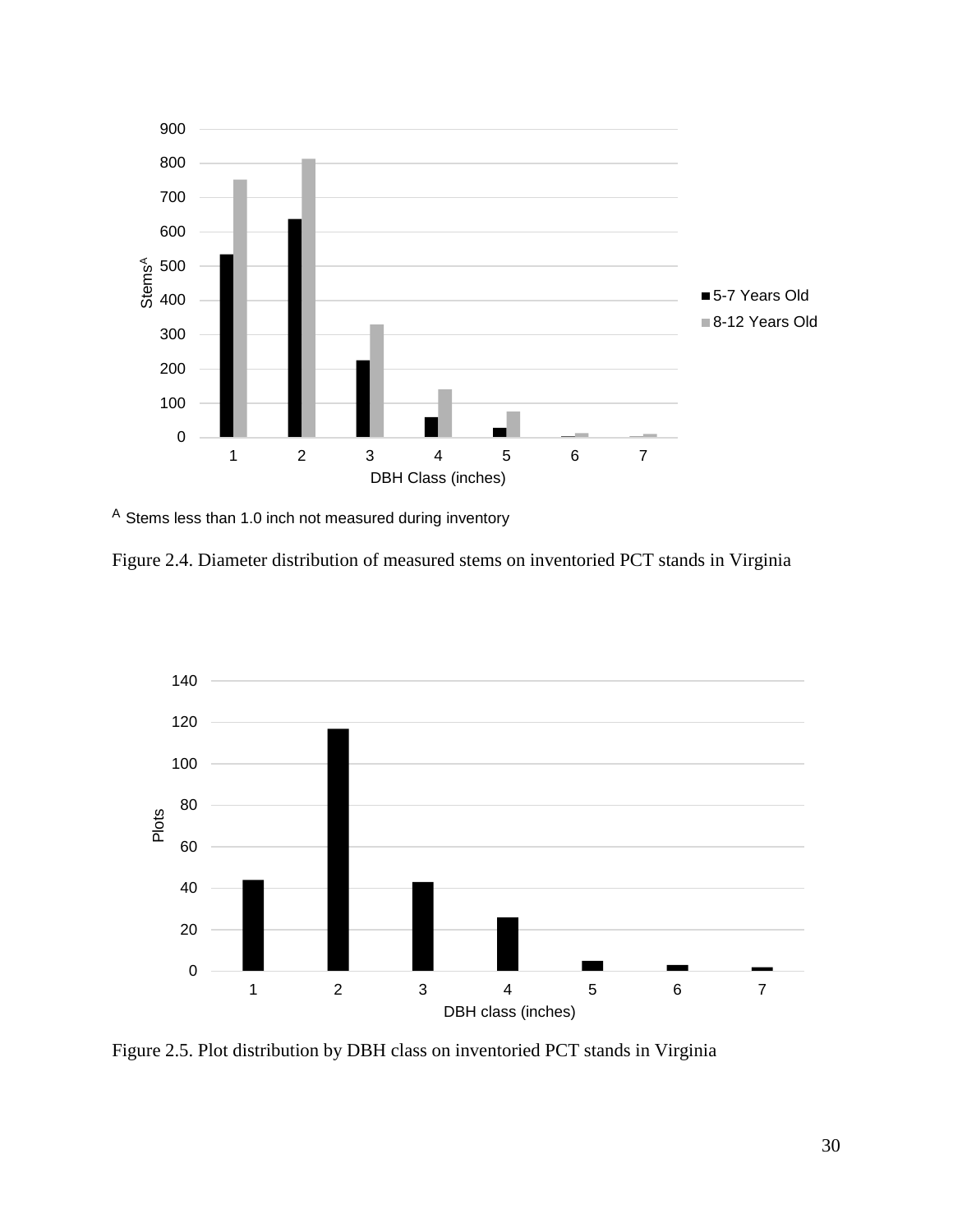An overall average pine volume of 27.1 gt/acre was observed from the sampled plots (Table 2.3). Plots in natural stands showed a significantly higher volume than planted stands ( $p <$ 0.001) with 34.66 gt/acre compared to 23.68 gt/acre, which could be attributed to the higher density of natural stands. Plots in stands that were sprayed with herbicides showed a significantly higher volume than non-sprayed stands ( $p < 0.001$ ) with 30.08 gt/acre compared to 14.82 gt/acre, which was expected since most herbicide applications are meant to deter the growth of hardwoods and encourage pine growth. Volumes for plots in the  $8 - 12$  age group were significantly higher than plots in the  $5 - 7$  age group ( $p < 0.001$ ) with 39.63 gt/acre compared to 14.47 gt/acre. Across all plots measured, volume appears to show a positive relationship with plot DBH (Figure 2.6).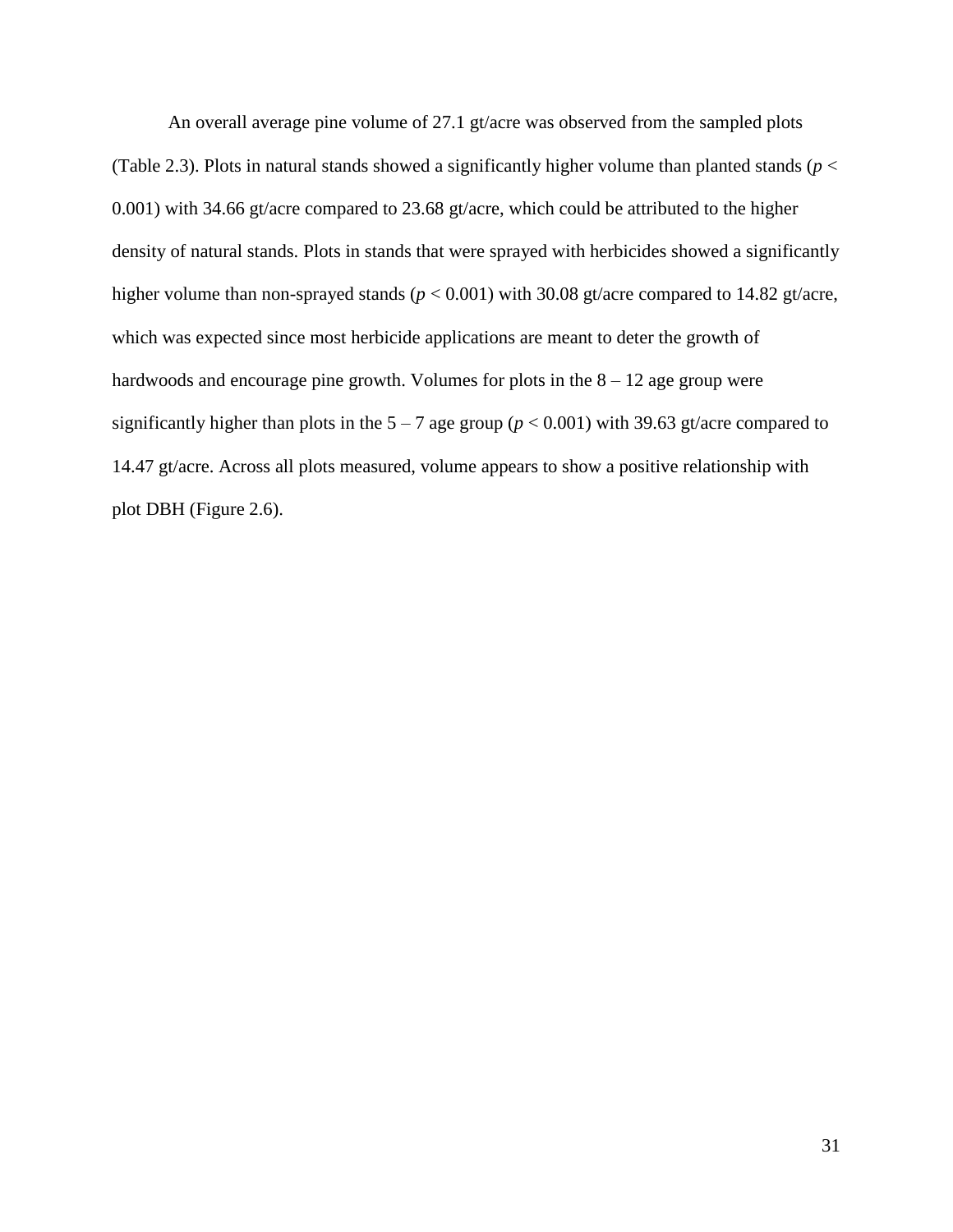|                             |                | n   | Mean volume<br>(gt/acre) | Std. Error |  |
|-----------------------------|----------------|-----|--------------------------|------------|--|
|                             | Overall        | 241 | 27.10                    | 1.45       |  |
| Age (years)                 | $5 - 7$        | 120 | $14.47^A$                | 0.77       |  |
|                             | $8 - 12$       | 121 | 39.63 <sup>B</sup>       | 2.28       |  |
| Regeneration<br><b>Type</b> | <b>Natural</b> | 75  | 34.66 <sup>C</sup>       | 3.47       |  |
|                             | Planted        | 166 | 23.68 <sup>D</sup>       | 1.34       |  |
|                             | Non-sprayed    | 48  | $14.82^{E}$              | 1.47       |  |
| <b>Herbicide Use</b>        | Sprayed        | 193 | 30.08F                   | 1.71       |  |

Table 2.3. Pine volume (gt/acre) characteristics on inventoried PCT stands in Virginia

A, B means not connected by the same letter are significantly different ( $\alpha$  = 0.05) between age groups

C, D means not connected by the same letter are significantly different  $(\alpha = 0.05)$  between regeneration type

E, F means not connected by the same letter are significantly different ( $\alpha$  = 0.05) between herbicide use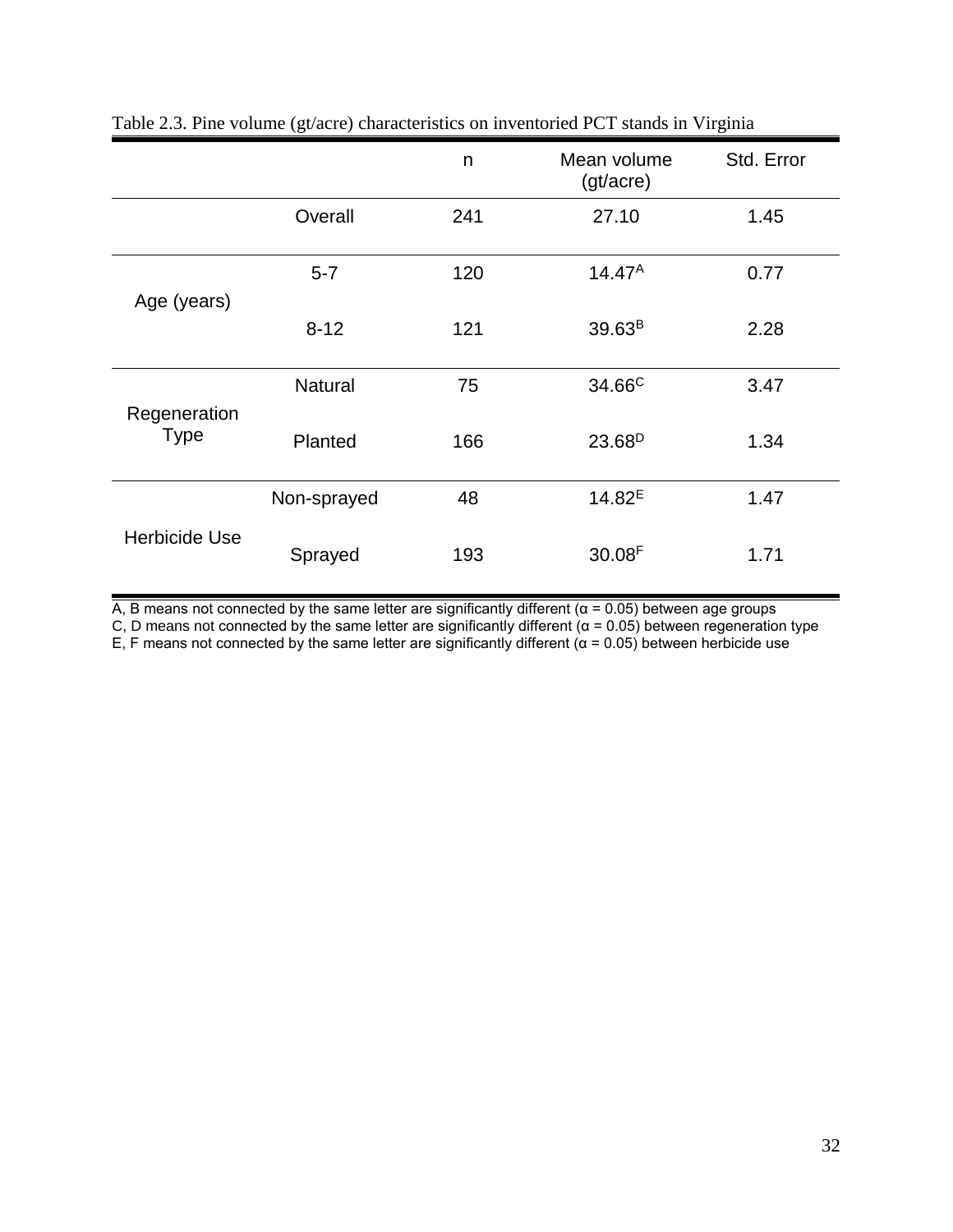

Figure 2.6. Mean volume by DBH class on inventoried PCT stands in Virginia

# *2.4.2 Estimated Removed Volumes*

Results from the inventory were used to estimate the removed volume of PCT stands. Target stand densities, obtained from the VDOF forester responsible for each PCT stand, ranged from 350 – 484 stems/acre for the 241 plots measured and a target density of 400 stems/acre was assumed for 43 plots whose actual target densities were not identified. For the purpose of estimating removed volume, the average tons per stem volume was calculated for each of the two age groups based on the average volume and density in each age group. Subtracting the target density from the average initial density for each plot produced an estimated removed density which could then be combined with the calculated tons per stem to determine an estimate of removed PCT biomass volume.

Using this calculation, removed volumes for the  $5 - 7$  and  $8 - 12$  age groups average 11.41 and 33.31 gt/acre, respectively (Table 2.4). The estimated removed volume per acre of the 8 – 12 age group compares favorably to the minimum commercial harvest volume guideline of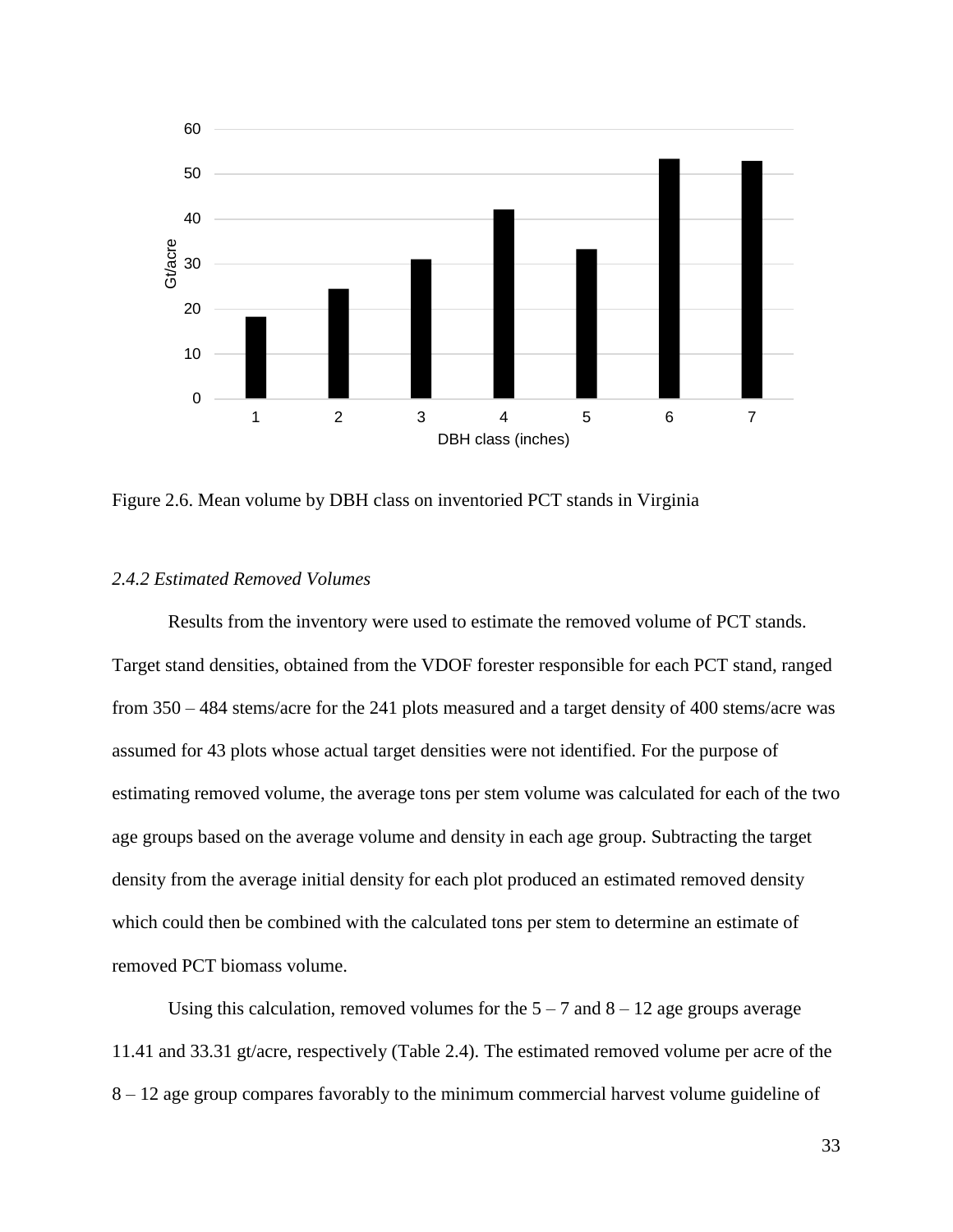30 gt/acre used in the southern US (Baker et. 2010), although this minimum volume is based on roundwood (stems  $\geq$  4 inches DBH) and not pre-commercial stems (< 4 inches DBH). It should be noted that the actual removed volumes from a biomass harvest may be less than indicated, depending on the selection method, as this estimation assumes a random selection of small- and large-diameter stems, while the actual proportion of small-diameter stems harvested would likely be much greater than large-diameter stems. Also, these values only reflect the removal of pine stems, therefore, a small additional component of hardwood volume could potentially be expected.

Table 2.4. Estimated removed volumes by age group on inventoried PCT stands in Virginia

| Age     | Removed     |
|---------|-------------|
| (years) | (tons/acre) |
| 5-7     | 11.41       |
| 8-12    | 33.31       |

## *2.4.3 Conventional PCT Costs*

PCT treatment costs for inventoried stands were obtained from the VDOF. Conventional, non-removal thinning costs, after applying the  $60\%$  cost-share, for stands inventoried in the  $5 - 7$ and 8 – 12 age groups averaged \$85.39/acre and \$83.25/acre, respectively (Table 2.5). Typically, harvesting costs incurred by loggers are expressed in units of \$/gt rather than \$/acre (Timber Mart South 2014). Therefore, in order to compare the cost of conventional treatment to the cost of harvesting PCT biomass, we used the actual PCT treatment costs to calculate the thinning cost in units of \$/gt by dividing the estimated removed PCT biomass volume for each age group by the per acre cost. These estimated costs (with 60% cost-share applied) for the  $5 - 7$  and  $8 - 12$ age groups were \$7.74/gt and \$2.50/gt, respectively.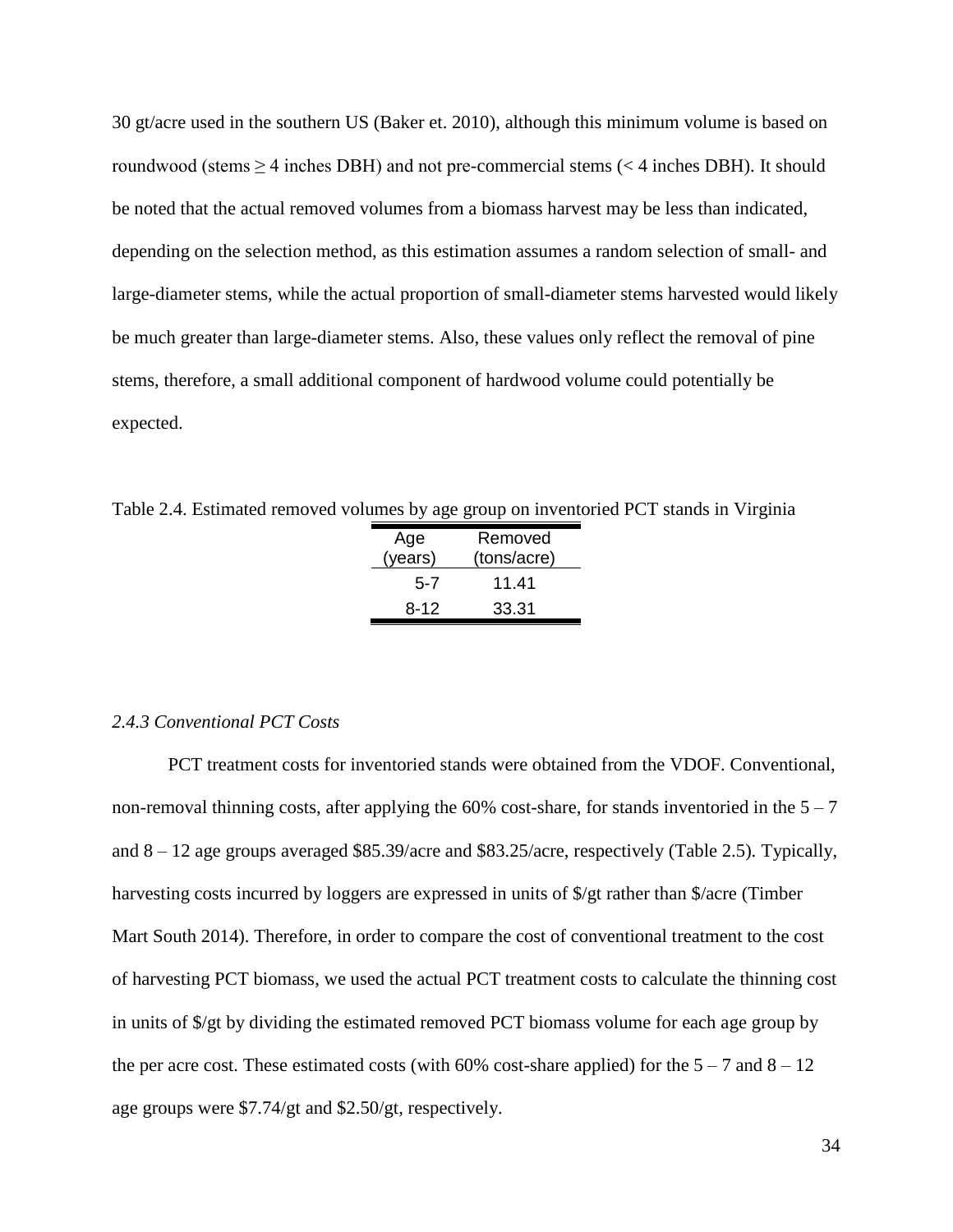|          | Actual $(\frac{5}{\arccos 0})^1$ |            | Estimated (\$/green ton) |            |  |  |
|----------|----------------------------------|------------|--------------------------|------------|--|--|
| Age      | With 60%                         | Without    | With 60%                 | Without    |  |  |
| (years)  | cost-share                       | cost-share | cost-share               | cost-share |  |  |
| $5 - 7$  | \$85.54                          | \$142.57   | \$7.74                   | \$12.90    |  |  |
| $8 - 12$ | \$83.25                          | \$138.75   | \$2.50                   | \$4.17     |  |  |

Table 2.5. Thinning costs to landowner on inventoried PCT stands in Virginia

<sup>1</sup>Source: VDOF PBBPP application records

#### *2.4.4 Harvesting PCT Biomass*

 $\overline{\phantom{a}}$ 

Of the potential products to be produced from harvesting PCT biomass, we believed "inwoods whole tree pine chips" would be the most likely product since in-woods chips are commonly produced from whole-tree chipping operations (Timber Mart South 2014). It should be noted that in-woods chips are normally made from biomass that has already been transported from the woods to the landing (i.e. "tops, limbs, limited bole material, and otherwise precommercial material"), therefore, we would expect higher harvesting costs associated with utilizing PCT biomass since stems would have to be cut and transported from the woods to the landing.

Decreased productivity rates associated with the lower per stem volumes of nonmerchantable/PCT biomass could further lead to higher harvesting costs. In studies analyzing the harvesting costs of utilizing both merchantable and non-merchantable stems for biomass, total cut-and-load costs were \$9.18/gt (Mitchell and Gallagher 2007),  $$14.58/gt^2$  (Pan et al. 2008), and \$39.83/gt (Bolding et al. 2009). A forest fire fuels reduction study estimated a cost of harvesting non-merchantable stems at \$25.70/gt (Bolding and Lanford 2005). The harvesting machine configurations, productivities, and initial stand densities varied widely among these studies. Of

<sup>&</sup>lt;sup>2</sup> Calculated from a listed cost of \$29.16 per bone dry ton assuming 50% moisture content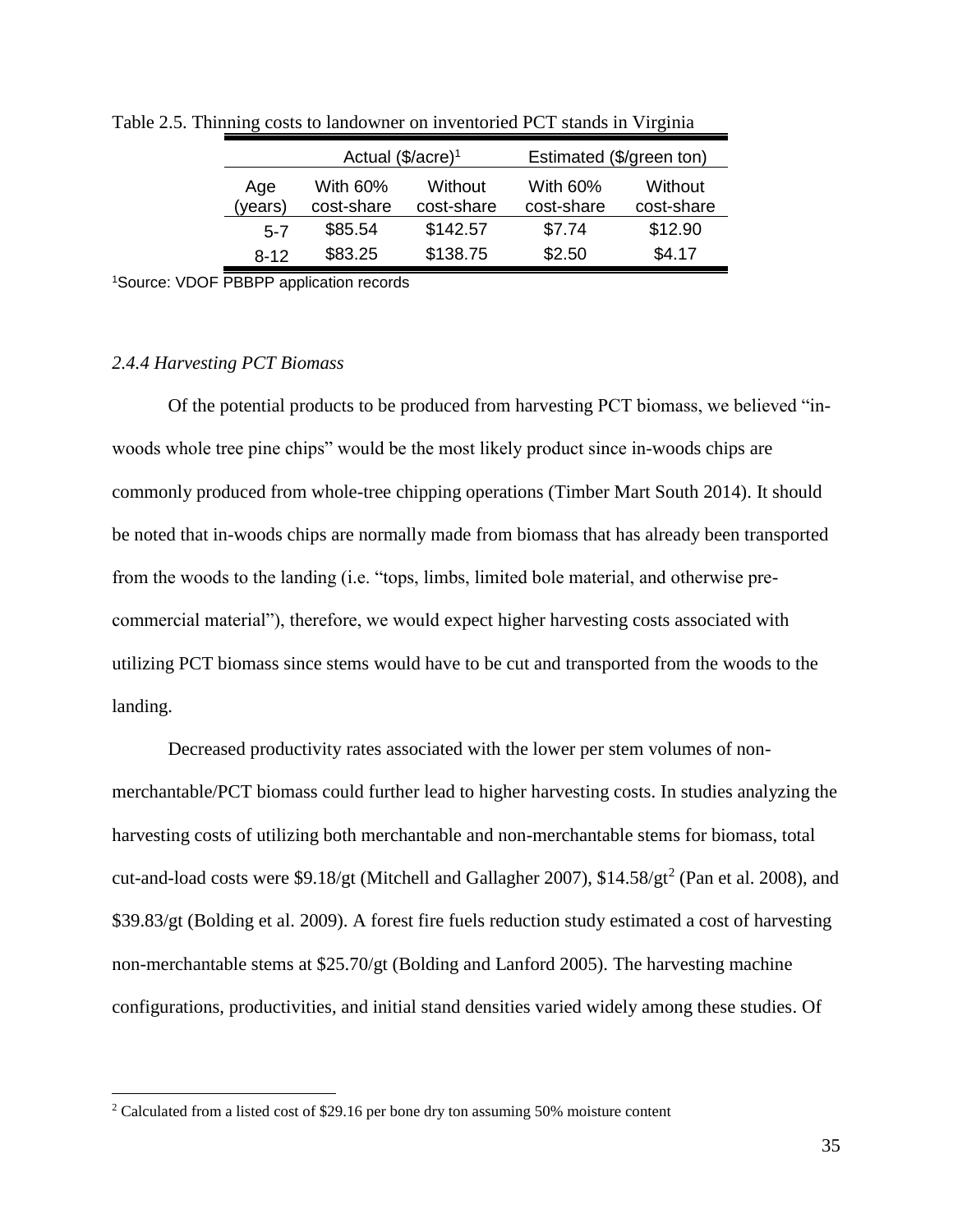these studies that were completed in the southeast US (Bolding and Lanford 2005, Mitchell and Gallagher 2007), stand conditions were greatly different from typical PCT stand conditions, in which average stem diameters are lower and average per acre stand densities are much greater. Therefore, further information regarding machine productivity and costs in stand conditions more representative of typical PCT stands would provide better insight on harvesting costs associated with PCT biomass.

Understanding this likelihood of higher harvesting costs associated with harvesting PCT biomass, we estimated thinning costs (assuming sub-profitable harvests) to a landowner at varying levels of harvesting costs to a logger. Using regional average prices for delivered inwoods pine biomass chips and average cut and load rates, haul rates, and haul distances for plantation thinnings in the southeast US coastal plain (Timber Mart South 2014), the landowner's thinning revenue/cost (\$/gt) was estimated at percentage-based levels of increased cut and load costs (Figure 2.7).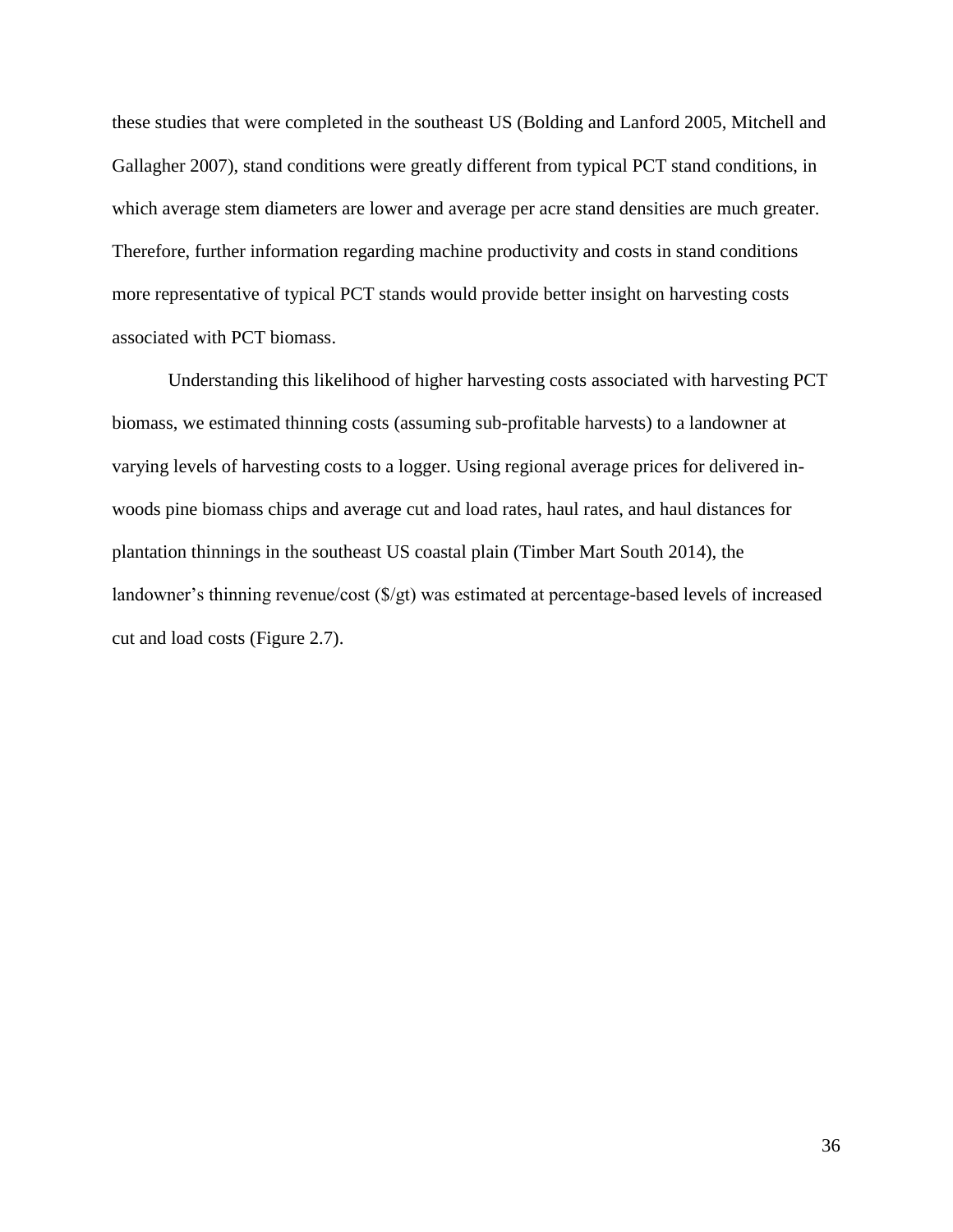

<sup>A</sup>Assumes in-woods pine price of \$18.62/gt, cut and load rate of \$11.88/gt, haul rate of \$0.13/gt/loaded mile, and minimum average haul distance of 51 miles (Timber Mart South 2014)



Considering the estimated \$/gt of the conventional PCT treatment costs (with 60% costshare applied) for the  $5 - 7$  and  $8 - 12$ -year old age groups, landowners may have an opportunity to reduce the cost of treating their overstocked stands by electing to harvest PCT biomass. If harvesting PCT biomass were to increase cut and load costs for the  $8 - 12$ -year old age group by 20% or less, landowners would be better off paying a logger to thin the stand (\$2.27/gt) rather than paying for a conventional PCT treatment (\$2.50/gt). For the  $5 - 7$ -year old age group, an increase in the cut and load cost of 60% or less suggests a lower thinning cost paid to a logger (\$7.02/gt) than for conventional PCT treatment (\$7.74/gt).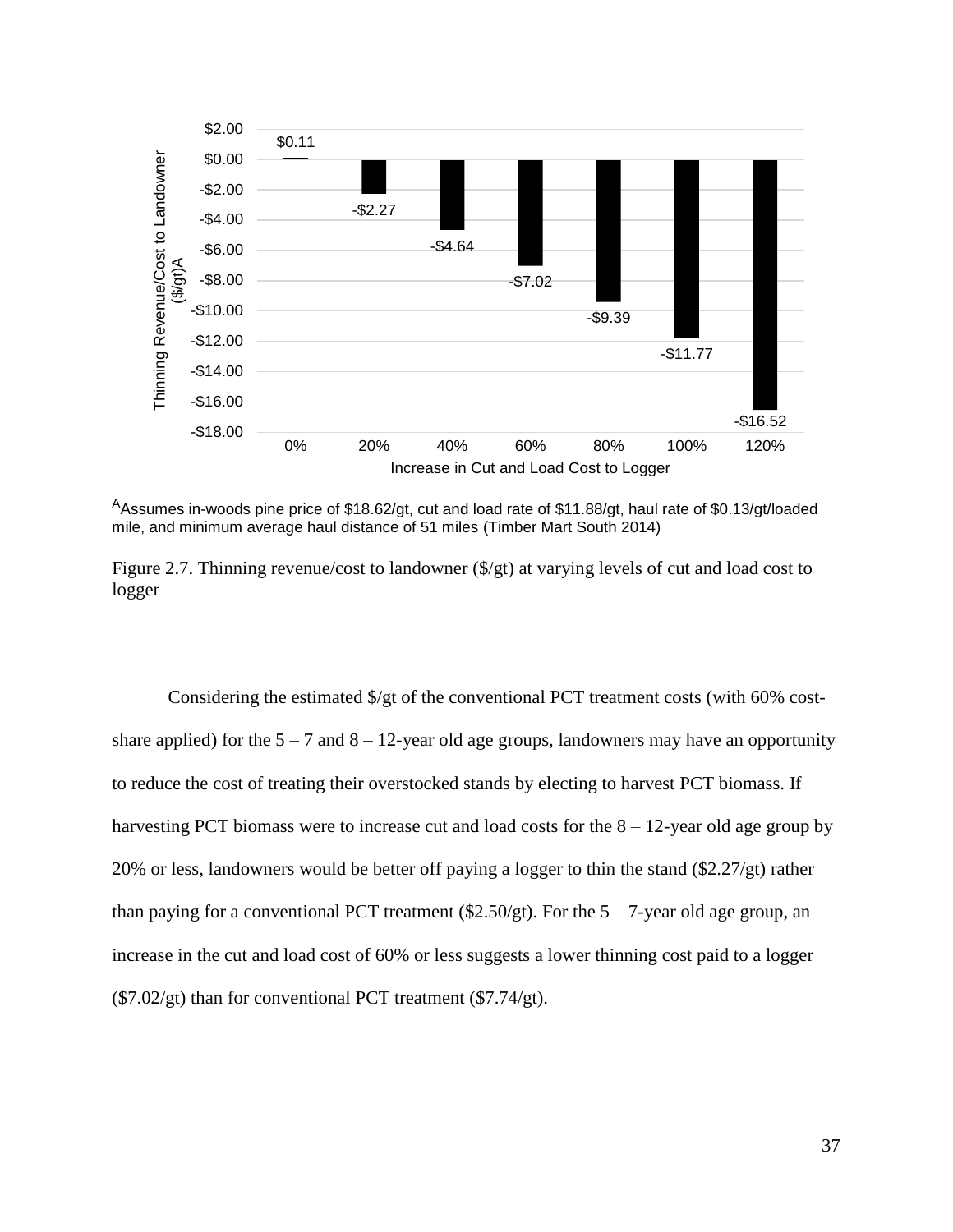#### **2.5 Conclusion**

A total of 241 plots across 18 southern pine stands enrolled in the VDOF PBBPP were measured in Virginia to estimate harvestable biomass in PCT treatment in stands of varying ages. Total stand density averaged 3,771 stems/acre, with the majority of measured stems falling into the 2 inch DBH class. Inventory measurements were separated by age group,  $5 - 7$  and  $8 - 12$ years old, to determine mean standing biomass quantities of 14.47 and 39.63 gt/acre in each respective age group. Estimated removed biomass quantities and thinning costs for the  $8 - 12$  age group suggest that landowners may have an opportunity to reduce the cost of conventional PCT treatment by allowing loggers to harvest PCT biomass.

In order for PCT biomass harvesting to become profitable, the value of the standing PCT biomass must outweigh the harvesting costs incurred by loggers. However, since conventional PCT treatments incur a cost to landowners, PCT biomass harvesting might be financially attractive to landowners even if thinning costs exceed revenues paid to a logger, as landowner payments may be less than the cost of a conventional PCT treatment. Although the estimated biomass removals and thinning costs in this study provide some insight on this issue, there are several areas in which more work is needed to more accurately assess whether or not harvesting PCT biomass is economically feasible. Current biomass equations need to be improved to include more stems sampled from smaller  $( $4$  inch) DBH classes to produce more accurate$ estimates for woody biomass energy production. More accurate estimates of removed volumes are also needed as the volumes in this study were based hypothetically on a target PCT density that was not actually measured following the completion of PCT in each stand. Finally, better information is needed regarding machine productivity and costs of equipment operating in smalldiameter southern pine stands to develop accurate estimates of PCT biomass harvesting costs.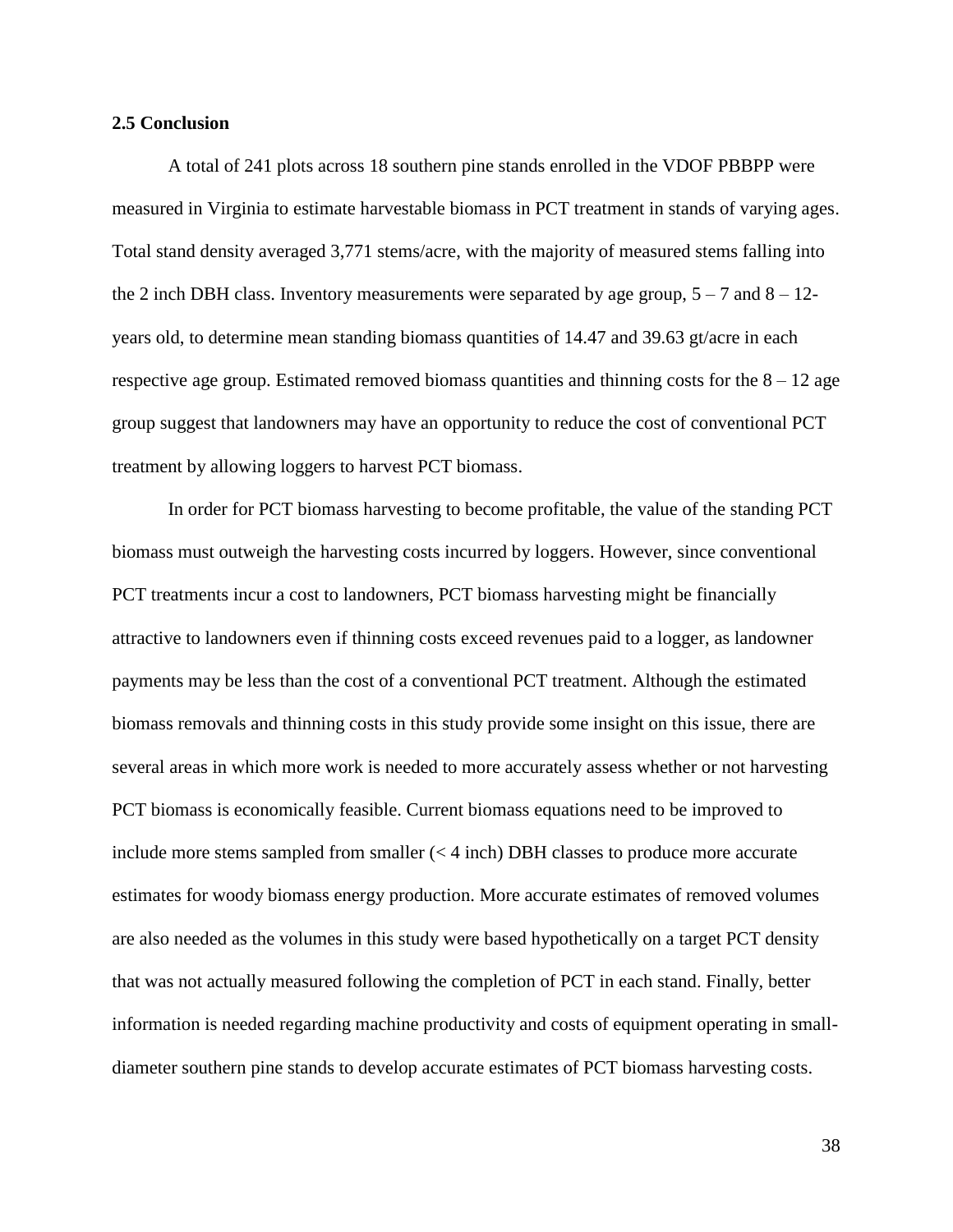# **Literature Cited**

- Aguilar, F.X., Zhen, C., and A. W. D'Amato. 2014. Non-industrial forest owner's willingnessto-harvest: How higher timber prices influence woody biomass supply. Biomass and Bioenergy, 71:202-215.
- Baker, S., Greene, D., and T. Harris. 2012. Impact of timber sale characteristics on harvesting costs. In Proc. Southern Forest Economics Workshop, Charlotte, North Carolina. pp. 94-105.
- Becker, D. R., Eryilmaz, D., Klapperich, J. J., and M.A. Kilgore. 2013. Social availability of residual woody biomass from nonindustrial private woodland owners in Minnesota and Wisconsin. Biomass and Bioenergy, 56:82-91.
- Biomass Magazine. 2014. 2014 U.S. and Canada pellet mill map. Biomass Magazine's Pellet Mill Magazine.
- Biomass Magazine. 2015. 2015 U.S. biomass power map. Biomass Magazine.
- Bolding, M. C. and B.L. Lanford. 2005. Wildfire fuel harvesting and resultant biomass utilization using a cut-to-length/small chipper system. Forest Products Journal, 55(12):181-189.
- Bolding, M. C., Kellogg, L. D., and C.T. Davis. 2009. Productivity and costs of an integrated mechanical forest fuel reduction operation in southwest Oregon. Forest Products Journal, 59(3):35-46.
- Bullock, B. P. and H.E. Burkhart. 2003. Equations for predicting green weight of loblolly pine trees in the South. Southern Journal of Applied Forestry, 27(3):153-159.
- Burkhart, H. E., Haney, H. L., Newberry, J. D., Leuschner, W. A., Morris, C. L., and D.D. Reed. 1986. Evaluation of thinning for reduction of losses from southern pine beetle attack in loblolly pine stands. Southern Journal of Applied Forestry, 10(2):105-108.
- Clark, A. and J.R. Saucier. 1990. Tables for Estimating Total-Tree Volumes, Stem Volumes, and Volumes of Planted and Natural Southern Pines in the Southeast. Georgia Forest Research Paper 79: Research Division, Georgia Forestry Commission. 27 pp.
- European Commission. 2014. The 2020 climate and energy package. Available at: http://ec.europa.eu/clima/policies/package/index\_en.htm (last accessed May 28, 2014).
- Forisk. 2015. Available at: http://forisk.com/resources/resources-from-forisk-woodbioenergy-us-free-summary/ (last accessed February 2, 2015).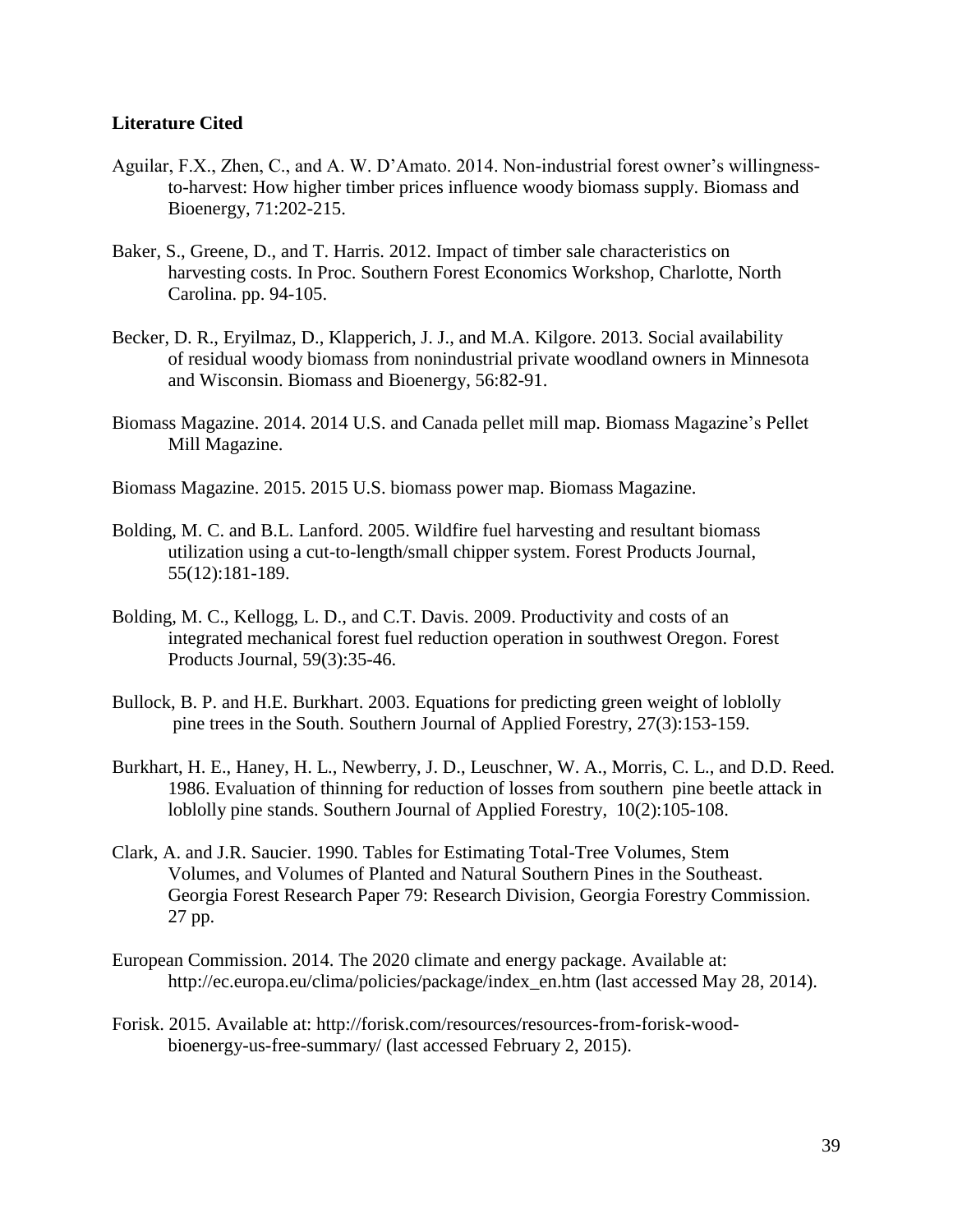- Grano, C. X. 1969. Precommercial thinning of loblolly pine. Journal of Forestry, 67(11):825- 827.
- Guo, Z., Hodges, D. G., and T.M. Young. 2013. Woody biomass policies and location decisions of the woody bioenergy industry in the southern United States. Biomass and Bioenergy, 56:268-273.
- Hoefnagels, R., Junginger, M., and A. Faaij. 2014. The economic potential of wood pellet production from alternative, low-value wood sources in the southeast of the US. Biomass and Bioenergy, 71:443-454.
- Joshi, O., and S.R. Mehmood. 2011. Factors affecting nonindustrial private forest landowners' willingness to supply woody biomass for bioenergy. Biomass and Bioenergy, 35(1):186- 192.
- Joshi, O., Grebner, D. L., Hussain, A., and S.C. Grado. 2013. Landowner knowledge and willingness to supply woody biomass for wood-based bioenergy: Sample selection approach. Journal of Forest Economics, 19(2):97-109.
- Koch, P., and D.W. McKenzie. 1976. Machine to harvest slash, brush, and thinnings for fuel and fiber--a concept. Journal of forestry, 74(12):809-812.
- Lohrey, R. E. 1977. Growth responses of loblolly pine to precomerrcial thinning. Southern Journal of Applied Forestry, 1(3):19-22.
- Mann, W. F. and R.E. Lohrey. 1974. Precommercial thinning of southern pines. Journal of Forestry, 72(9):557-560.
- Mitchell, D. and T. Gallagher. 2007. Chipping whole trees for fuel chips: A production study. Southern journal of applied forestry, 31(4):176-180.
- Nowak, J., Asaro, C., Klepzig, K., and R. Billings. 2008. The southern pine beetle prevention initiative: working for healthier forests. Journal of forestry, 106(5):261-267.
- Pan, F., Han, H. S., Johnson, L. R., and W. J. Elliot. 2008. Production and cost of harvesting, processing, and transporting small-diameter  $(< 5$  inches) trees for energy. Forest products journal, 58(5):47-53.
- Paula, A. L., Bailey, C., Barlow, R. J., and W. Morse. 2011. Landowner willingness to supply timber for biofuel: results of an Alabama survey of family forest landowners. Southern Journal of Applied Forestry, 35(2):93-97.
- Perlack, R. D., Stokes, B.J., Lead Authors. 2011. US billion-ton update: biomass supply for a bioenergy and bioproducts industry. United States Department of Energy, Oak Ridge National Laboratory, Oak Ridge, Tennessee. 235 pp.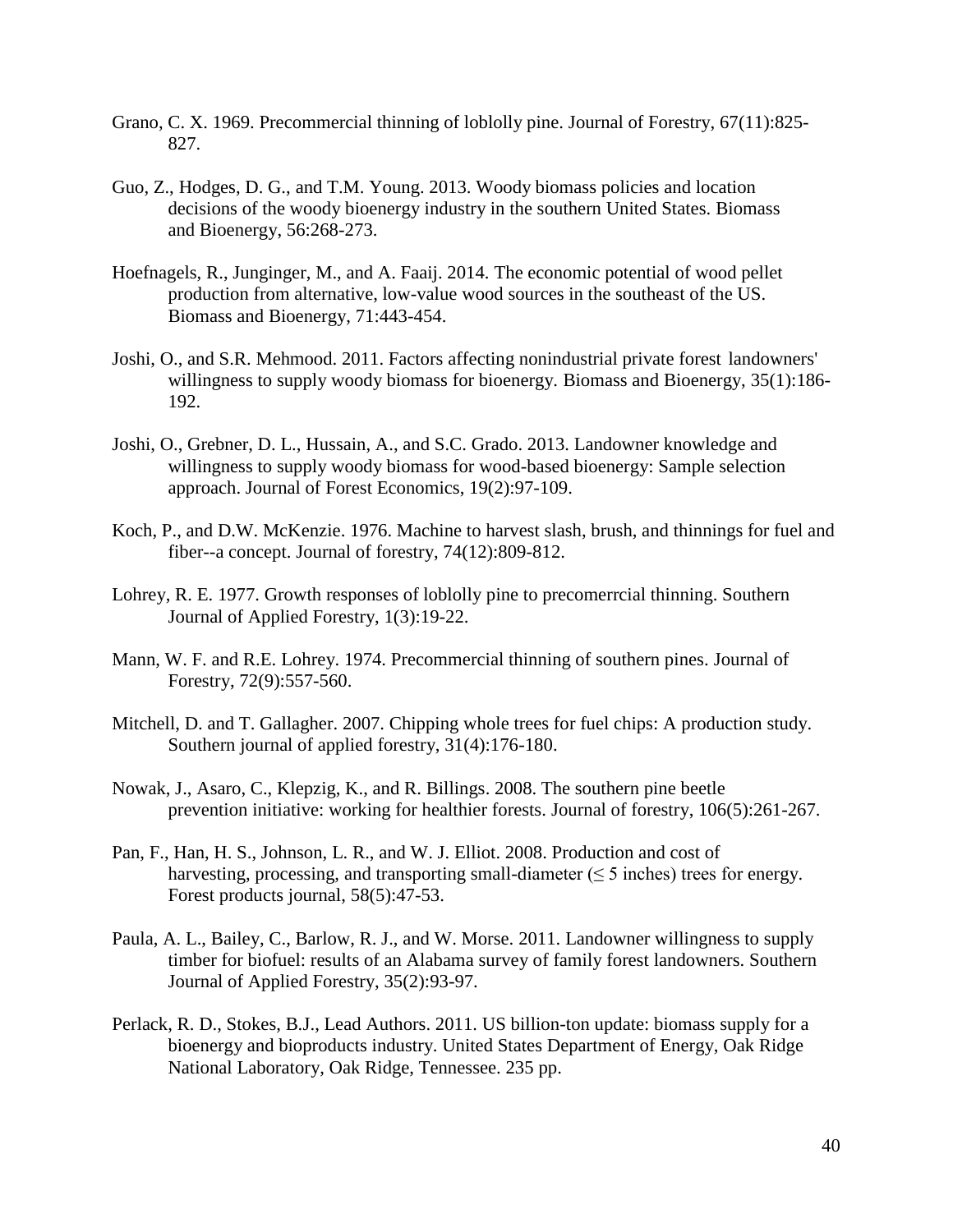- Spelter, H. and D. Toth. 2009. North America's wood pellet sector. USDA Forest Service Forest Products Laboratory, Madison, Wisconsin. 23 pp.
- Staudhammer, C., Hermansen, L. A., Carter, D., and E. A. Macie. 2011. Wood to energy: using southern interface fuels for bioenergy. USDA Forest Service Southern Research Station, Asheville, North Carolina. 100 pp.
- Timber Mart South. 2014. Norris Foundation, University of Georgia, Athens, Georgia. 4<sup>th</sup> quarter.
- Virginia Department of Forestry. 2014. Available at: http://www.dof.virginia.gov/costshare/health/pbbp.htm (last accessed February 2, 2015).
- Watson, W. F., and B.J. Stokes. 1989. Harvesting small stems–A southern USA Perspective. In Proc. of the International Energy Agency, Task VI, Activity 3 Symposium, Harvesting small trees and forest residues. USDA Forest Service Southern Forest Experiment Station, Auburn, Alabama. pp. 131-139.
- Watson, A. C., Sullivan, J., Amacher, G. S. and C. Asaro. 2013. Cost sharing for precommercial thinning in southern pine plantations: Willingness to participate in Virginia's pine bark beetle prevention program. Forest Policy and Economics, 34:65-72.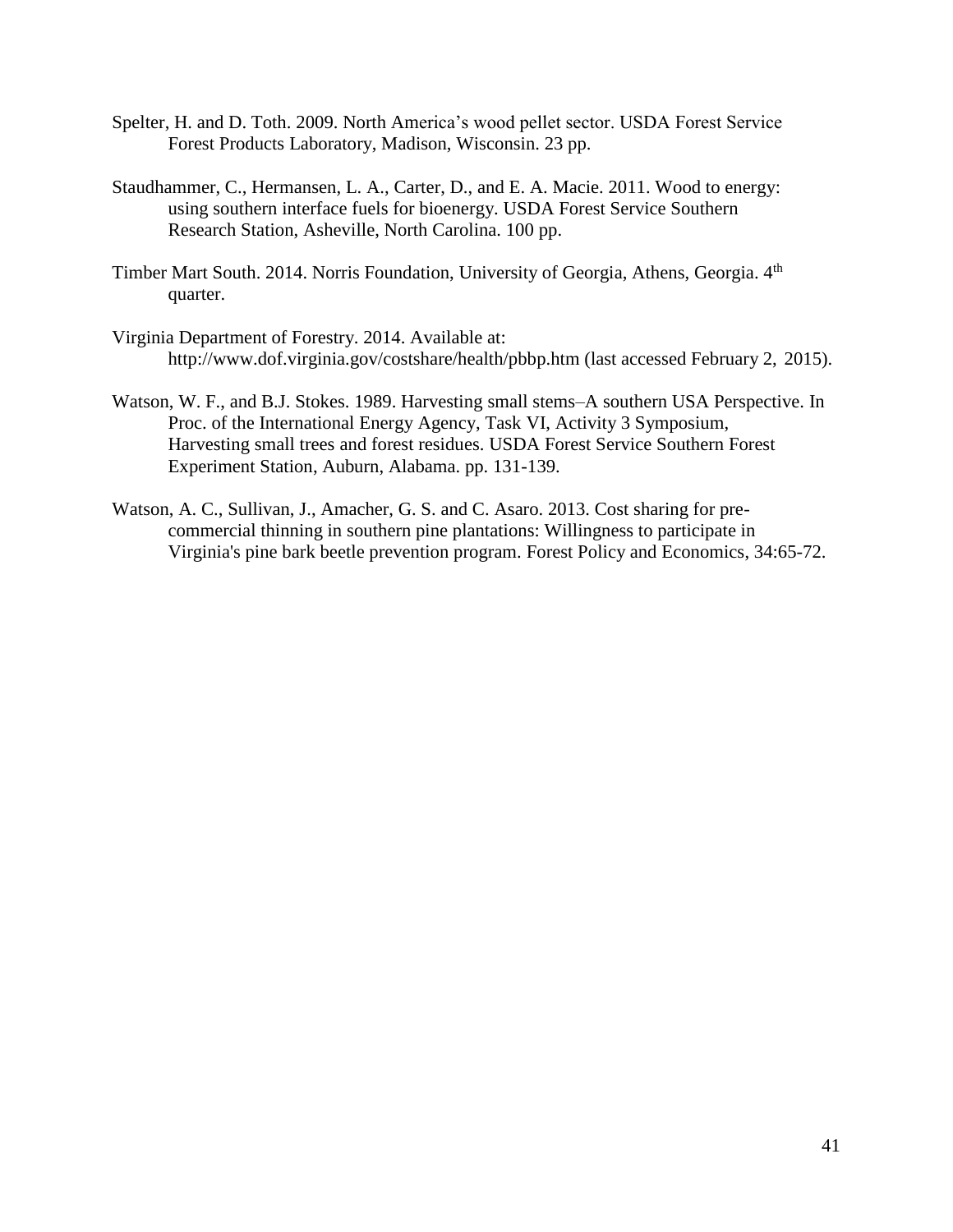# **Chapter 3. Productivity and Costs of Utilizing Small-diameter Stems in a Biomass-only Harvest**

# **3.1 Abstract**

Increased use of woody biomass for energy has increased the number of in-woods chipping operations across the southeastern US. Young loblolly pine (*pinus taeda*) stands that undergo a first commercial thinning, or sometimes a pre-commercial thinning, may serve as a potential raw material source for these chipping operations. A harvesting case study was completed using activity and elemental time studies to analyze conventional logging equipment thinning and chipping a 15-year old planted loblolly pine stand located in the coastal plain of Virginia. All stems in the harvest were chipped for biomass and no pulpwood or sawtimber was produced. Overall individual machine productivity rates for the feller-bunchers, skidders, and chipper were 30.77, 23.42, and 83.67 green tons (gt) per productive machine hour, respectively. A total cutand-haul cost of \$23.46/gt was calculated using the Auburn Harvesting Analyzer (AHA). Hauling was found to comprise the largest component of total costs at 33% or \$6.94/gt. Conducting sensitivity analyses by balancing the operation in the AHA reduced the cut-and-haul cost by 5% to \$22.28/gt. Considering a regional average delivered price of \$17.35/gt for inwoods whole-tree pine biomass chips, the operation in the case study failed to break even. Results of this study suggest that current delivered in-woods pine chip prices are outweighed by harvesting costs in biomass-only harvests of young pine stands; however, optimally balancing operations will improve feasibility.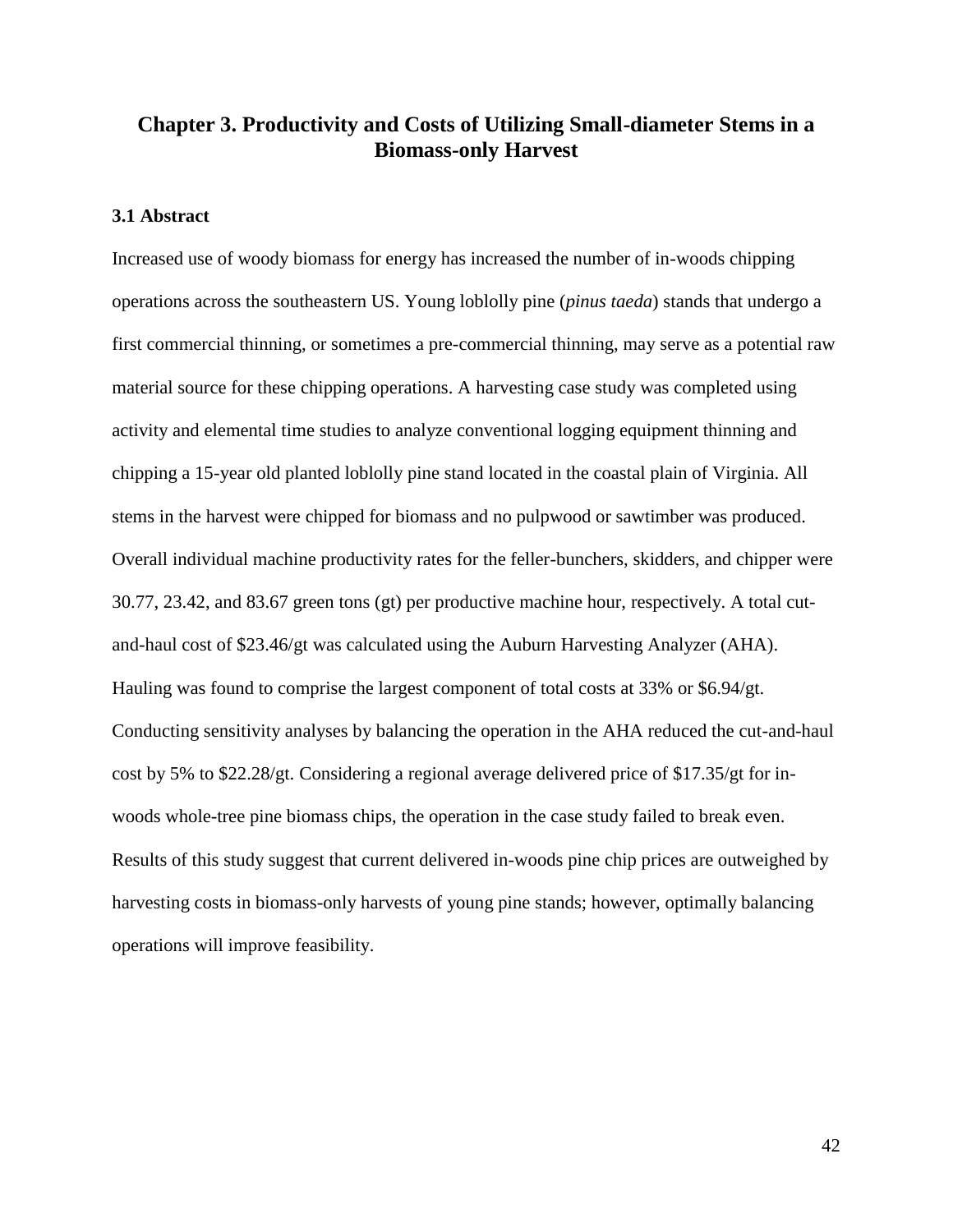#### **3.2 Introduction**

Interest in woody biomass energy has increased rapidly throughout the southeastern US. For biomass energy-producing facilities in this region, loblolly pine (*Pinus taeda*) has the potential to serve as a major feedstock (Munsell and Fox 2010). Biomass utilized by conventional integrated harvesting operations is typically regarded as a by-product from the production of primary forest products, i.e., pulpwood and sawtimber (Baker et al. 2010, Barrett et al. 2014). A first commercial thinning of loblolly pine stands to harvest pulpwood is often conducted between stand ages of 10 and 20 years (Demers et al. 2013). At earlier stand ages, a pre-commercial thinning (PCT) is sometimes conducted to improve individual tree growth and reduce susceptibility to southern pine beetle outbreak (Burkhart et al. 1986, Nowak et al. 2008). PCT can often be completed with the use of hand crew-operated brush saws to thin and leave stems on-site (VDOF 2015), contrary to first commercial thinning operations in which conventional harvesting equipment is used to harvest merchantable stems (Demers et al. 2013). Since traditional PCT treatments do not utilize any thinned stems for pulpwood or biomass to produce any type of revenue, an added management cost is typically incurred to the landowner.

The merchantable volume available for harvest in a stand will greatly dictate the decision of whether or not to harvest. Much of the volume harvested in first commercial thinning operations comes from merchantable-sized stems  $(\geq 4$  inches DBH) which are processed for pulpwood (Demers et al. 2013). A regional assessment of harvested volumes across the southeast showed that minimum commercial partial harvest removed volumes did not deviate much from 30 green tons (gt) per acre (Baker et al. 2012). However, these volumes are largely based on commercial products > 4 inches DBH (i.e., pulpwood and sawtimber); little is known regarding biomass quantities available for potential harvest in pre-commercial stands, in which the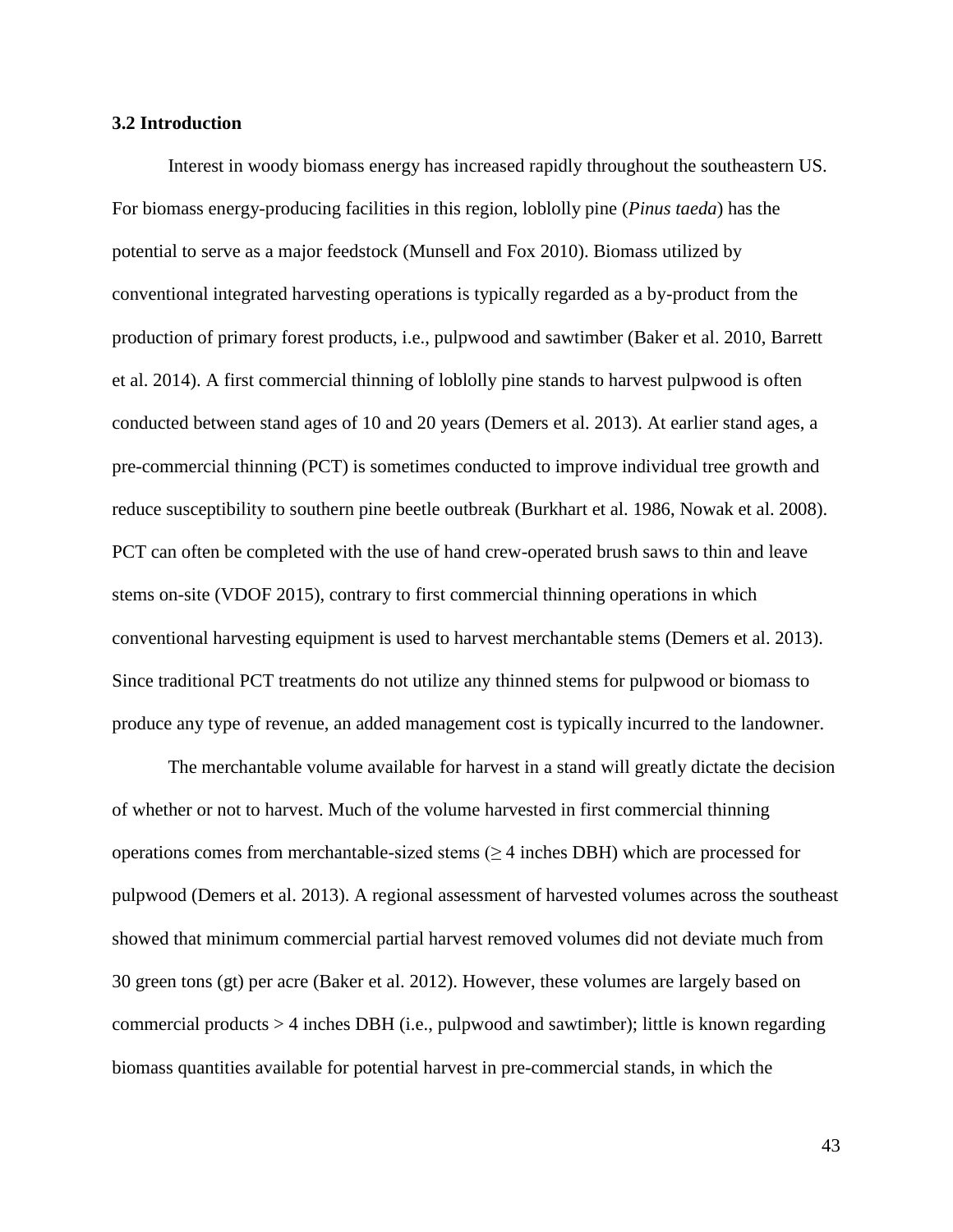majority of stems are of non-merchantable size (< 4 inches DBH) (Grano 1969, Lohrey 1977). Density in PCT stands commonly exceed 5,000 stems/acre (Grano 1969, Lohrey 1977, Cain 1993) which is typically much greater than stands that undergo a first commercial thinning, which more commonly contain less than 1,000 stems/acre (Demers et al. 2013). It is unlikely that PCT stands contain enough merchantable-sized stems to warrant pulpwood harvesting like that of most first commercial thinnings, but given the current demand for biomass energy, sufficient volumes of biomass from non-merchantable stems may be present to warrant a biomass-only harvest.

In the 1970's and 1980's, attempts were made to harvest pre-commercial stems for use as woody biomass energy in response to emerging biomass markets at the time (Koch and Mackenzie 1976, Watson and Stokes 1989). Koch and McKenzie (1976) designed prototypical harvesting machines capable of utilizing pre-commercial stems. Their study suggested that highly dense stands (e.g.  $4,858 - 16,194$  stems/acre) of 6 year old southern pine may yield between  $10 - 20$  gt/acre of biomass usable for energy production. However, machine design issues, including limited compatibility with hardwoods and maneuverability complications, greatly limited the operational feasibility of the prototypical machines. Additionally, high oil prices resulting from the energy crisis of the early 1970's soon subsided following the study, decreasing interest in woody biomass as an alternative energy source. In response to another energy crisis in the 1980's, Watson and Stokes (1989) examined the harvesting costs of "preharvesting energywood" in which stems < 1 inch DBH were harvested to fuel a wood-fired boiler. Conventional equipment, including feller-bunchers with shear heads, grapple skidders, and in-woods chippers, were used. The study concluded that utilizing stems  $\lt 1$  inch for energy production could be economically feasible "especially when the costs of fossil fuels are high" but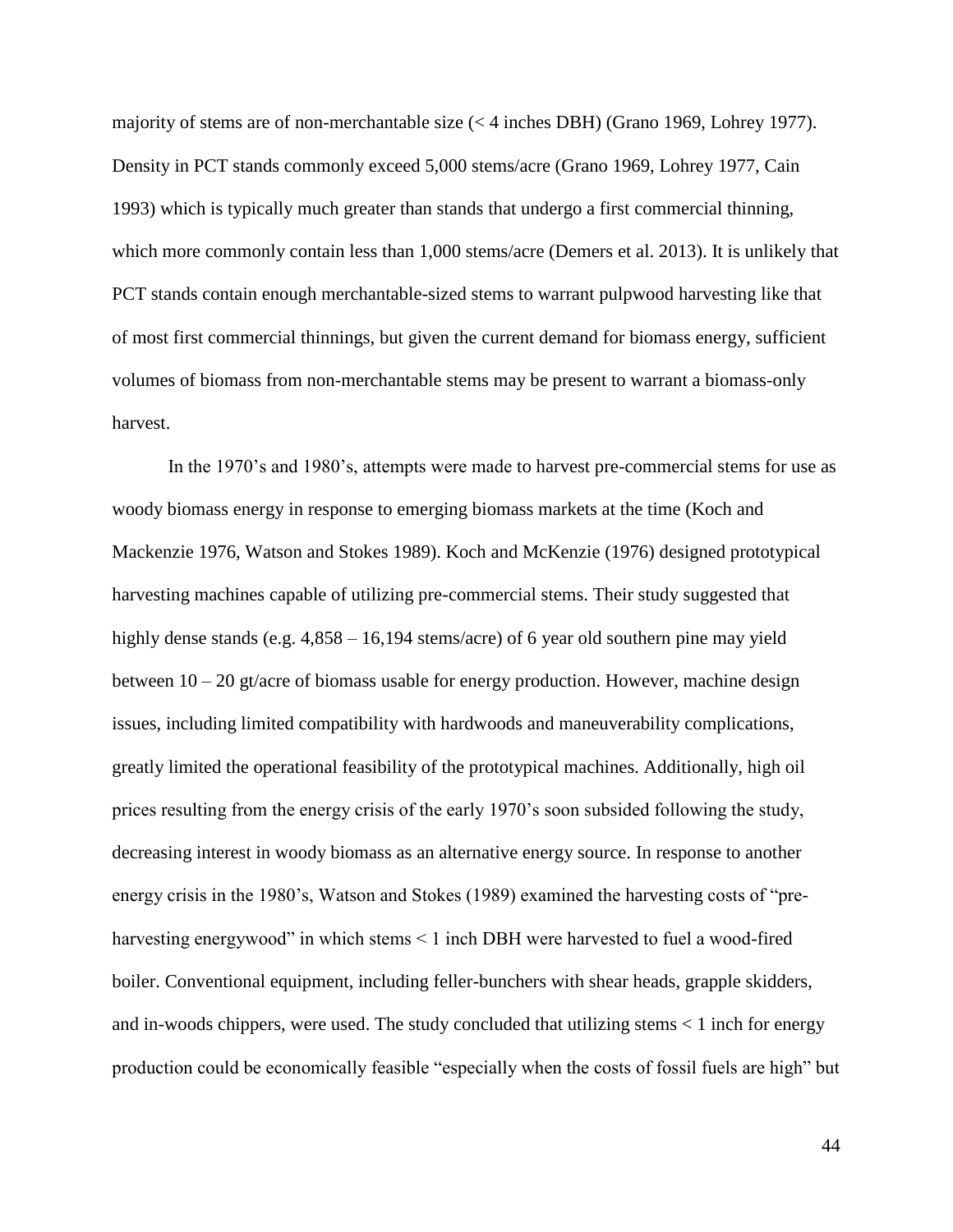the relatively low price of fossil fuels at the time of the study gave energy producers little incentive to utilize small diameter stems for biomass energy. With the improved productivity of modern-day harvesting equipment and the current prices paid for woody biomass, interest in utilizing small-diameter stems for biomass has resurfaced.

More recent case studies conducted in North America have investigated productivity and harvesting costs of using conventional equipment to utilize non-merchantable and/or precommercial stems in biomass harvesting operations (e.g. Bolding and Lanford 2005, Mitchell and Gallagher 2007, Pan et al. 2008, Conrad et al. 2013). Bolding and Lanford (2005) analyzed the feasibility of employing a cut-to-length harvesting system to utilize non-merchantable understory hardwood stems (e.g.  $0.5 - 4.0$  inches DBH) for biomass in a  $40 - 60$ -year old pine stand located in Alabama with a total stem density of 1,232 stems/acre. The study determined that the system was effective in reducing forest fuel loads; however, the total cut-and-haul cost of harvesting non-merchantable stems was much higher than the cost of harvesting merchantable stems on the same site. The high cut-and-haul cost of the non-merchantable portion was due to decreased machine productivity and difficulty of handling small stems and did not compare favorably with prices paid for woody biomass at the time of the study.

Research in Arizona examined the use of conventional harvesting equipment to thin ponderosa pine stands with densities exceeding 5,000 stems/acre and average diameters < 2 inches DBH (Pan et al. 2008). System delays were regarded as a major limiting factor to machine productivity in the system and total cut-and-haul costs in this study also exceeded prices paid for woody biomass.

Conrad et al. (2013) performed biomass-only harvests on 22 and 26-year old loblolly pine stands located in North Carolina with stand densities slightly greater than 500 stems/acre. All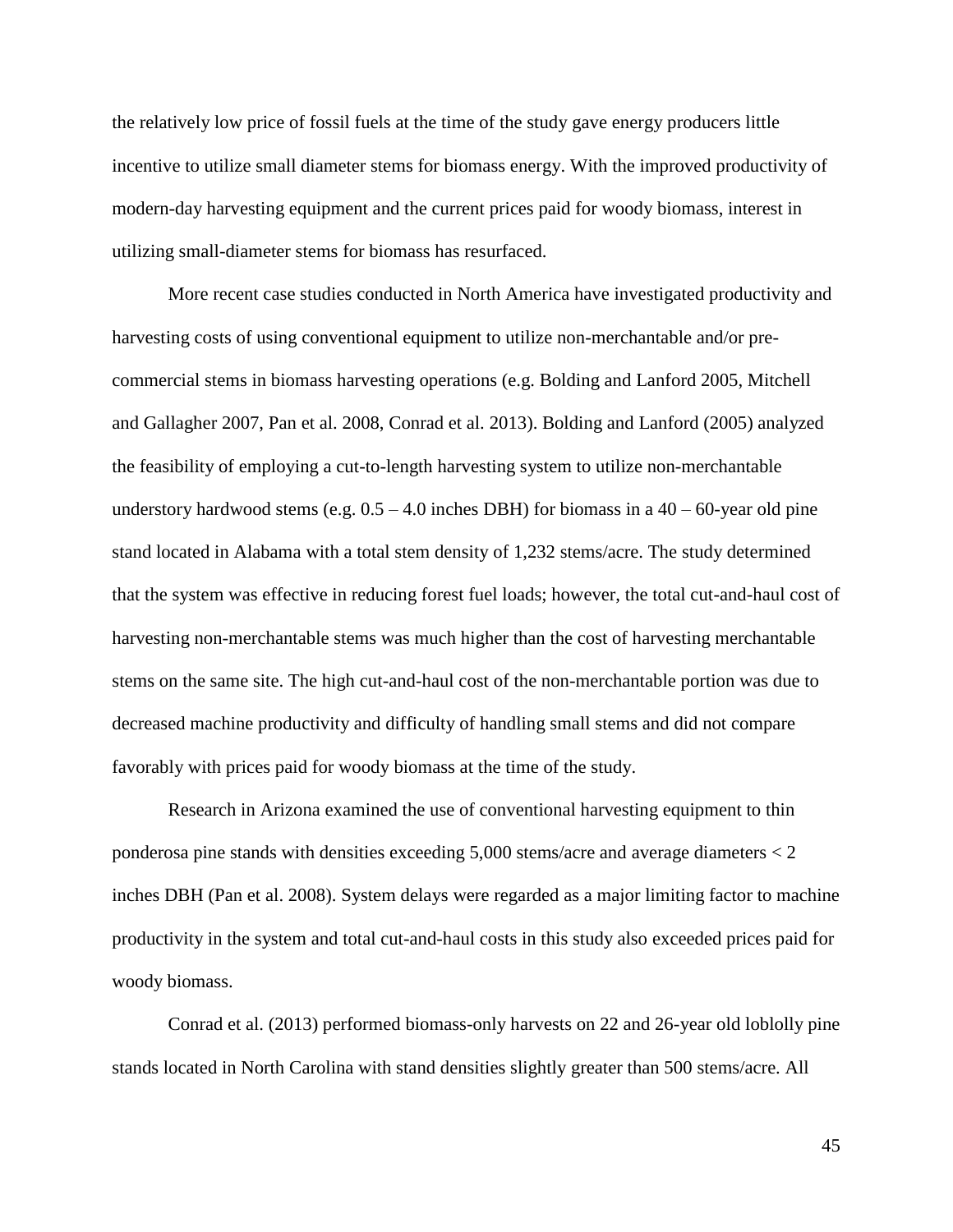harvested stems, whether merchantable or non-merchantable size, were chipped for biomass. The total cut-and-haul cost of the biomass harvest did not compare favorably to delivered chip prices.

A separate case study in Alabama examined biomass-only operations utilizing large proportions of stems < 5 inches DBH in overstocked southern pine stands aging 30 and 37-years old with stem densities less than 500 stems/acre (Mitchell and Gallagher 2007). Productivity analysis was only completed on the loader and chipper in the operation, providing little insight on feller-buncher and skidder productivity. However, the cut-and-haul cost of the operation in this study did compare favorably with current prices for woody biomass, indicating that merchantable biomass-only harvests can be achieved with conventional harvesting equipment.

Of the aforementioned studies, those conducted in the southeastern US were completed in pine stands older than 20 years that possess a larger quantity of merchantable stems and lower densities than the younger pine stands that undergo PCT. Insight on machine productivity and costs of utilizing small-diameter stems with conventional harvesting equipment during biomassonly harvests has been provided by these studies, but no consideration has been given to the potential use of stands with PCT conditions.

There is clear potential for utilizing PCT stands for biomass-only harvests. However, limited information is available regarding merchantable biomass volumes and machine productivity in PCT stands. Furthermore, past case studies have produced varied results regarding economically feasible cut-and-haul costs during biomass-only harvests of pine stands. The purpose of this study was to assess the productivity and harvesting costs of a biomass-only harvest operation using conventional harvesting equipment to utilize small-diameter stems in a stand near the margin of profitability between PCT and first commercial thinning conditions. Specific objectives were to: 1) characterize stand density and volume attributes, 2) attain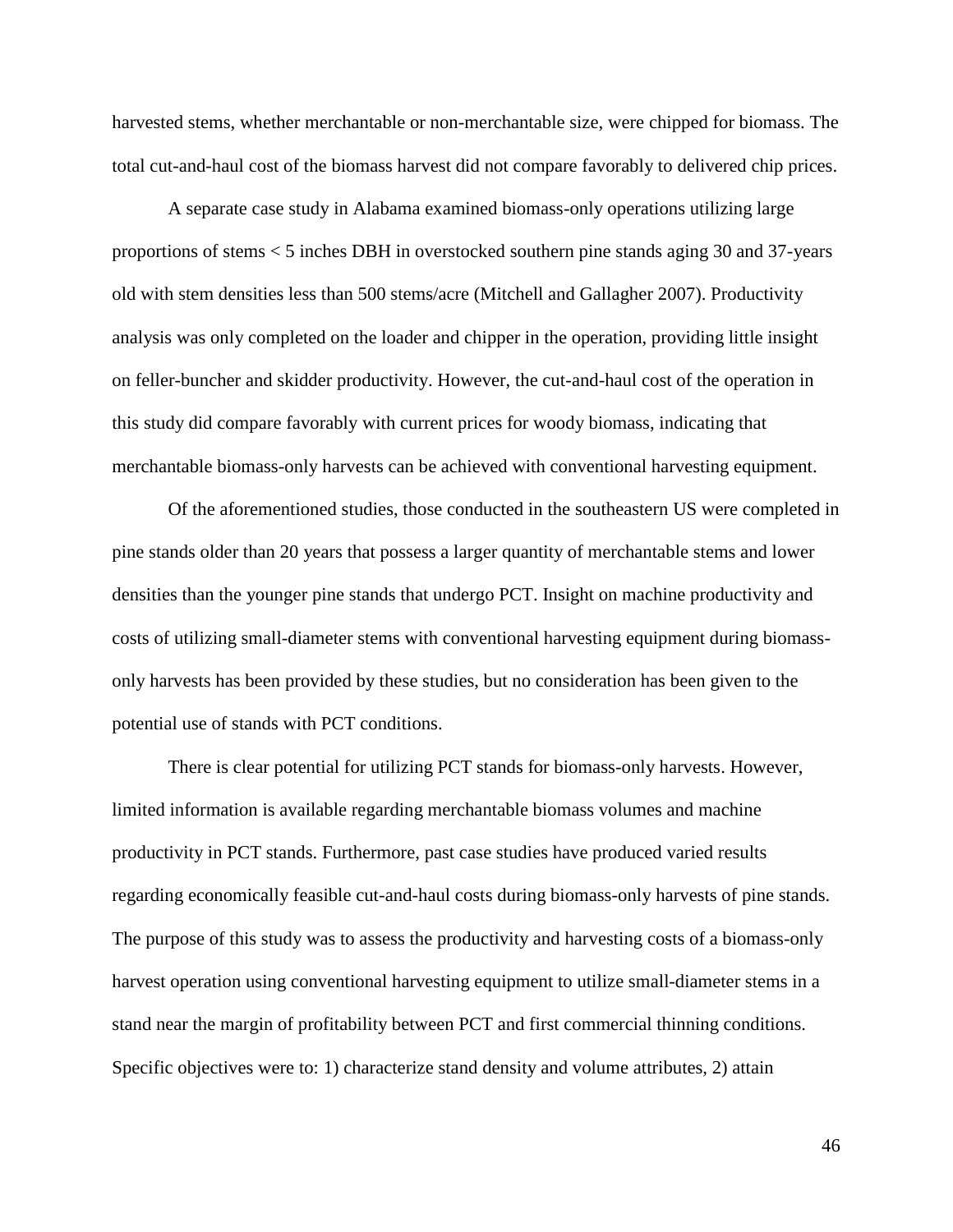machine productivity information, 3) estimate harvesting component costs), and 4) assess the economic feasibility of the operation by comparing total cut-and-haul costs to regional prices for biomass.

#### **3.3 Methods**

The 15 year old planted loblolly pine study site comprised a single stand of 87 acres and was located in Greensville County, Virginia, within the Coastal Plain physiographic region. A combination row and select thinning prescription was used to thin all stems 50 feet between corridors and selectively thin non-merchantable-sized stems between the rows to retain higher quality merchantable-sized pine stems. Stems were selected for harvest by the feller-buncher operators to reduce the initial stand density of 723 pine stems/acre to a residual 330 pine stems/acre. Loblolly pine was the dominant overstory species while understory species included red maple (*Acer rubrum*), sweetgum (*Liquidambar styraciflua*), blackgum (*Nyssa sylvatica*), sourwood (*Oxydendrum arboretum*), white oak (*Quercus alba*), blackjack oak (*Quercus marilandica*), willow oak (*Quercus phellos*), and American holly (*Ilex opaca*). The major soil type for the tract was Roanoke loam, classified as poorly drained (Web Soil Survey 2013). Preand post-harvest stand inventories were conducted to record species and measure the height and DBH of stems. Individual tree volumes were calculated using Bullock and Burkhart's (2003) equation for loblolly pine and Clark et al.'s (1986) equations for hardwoods. A Trimble Ranger GPS unit equipped with SOLO Forest GPS software (Trimble 2015) was used for inventory navigation and grid design. Measured plots consisted of  $45$ ,  $1/100<sup>th</sup>$  acre fixed-radius plots for all stems  $<$  2 inches DBH and 45,  $1/10<sup>th</sup>$  acre fixed-radius plots for all stems  $>$  2 inches DBH.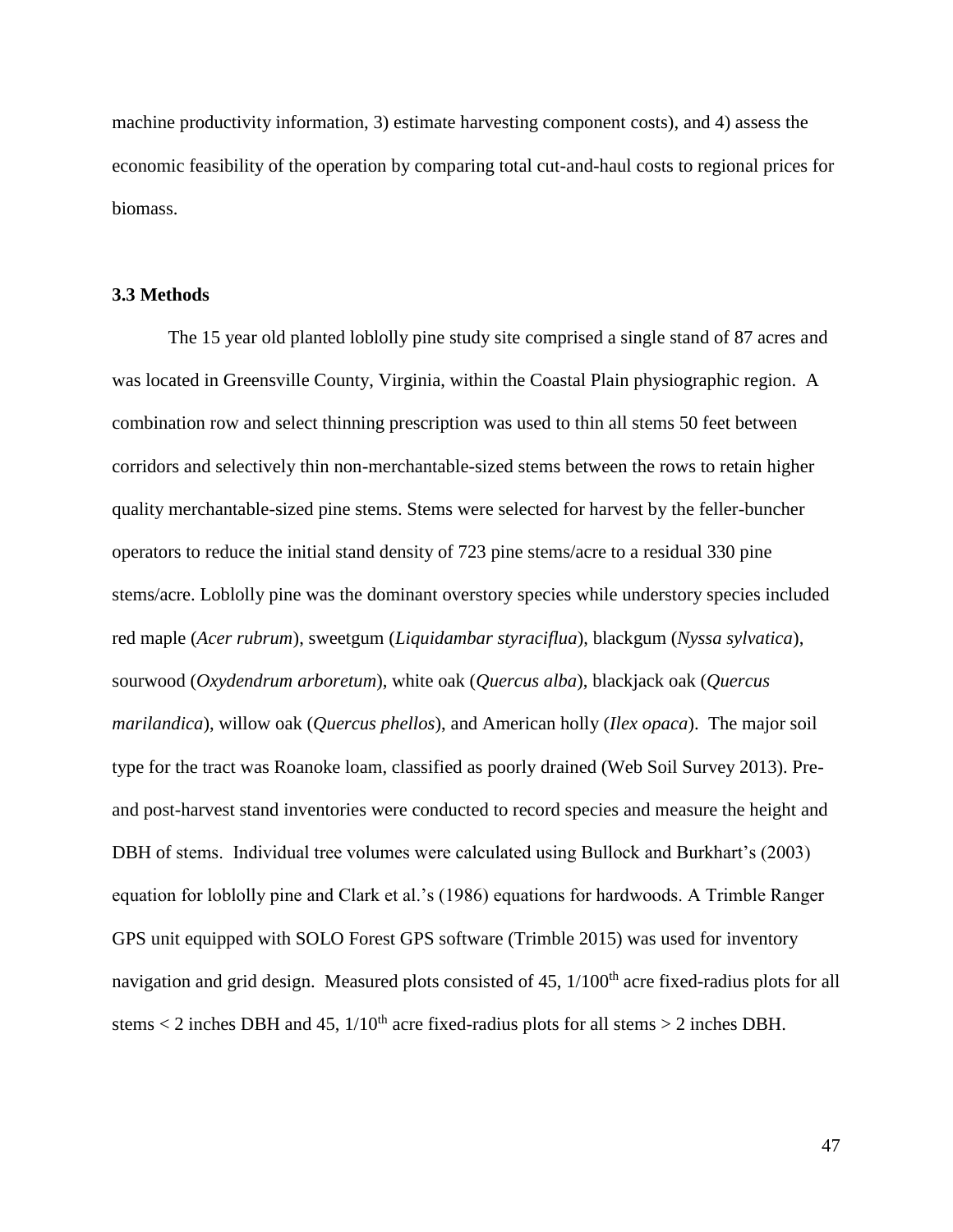The harvest was designed to first bisect the tract with one main skid trail, row thin approximately every  $4<sup>th</sup>$  row perpendicularly to the main skid trail, and then selectively thin between rows. Harvesting equipment used for the case study included: three Tigercat 718 fellerbunchers, two Caterpillar 535C grapple skidders, one Tigercat 234 loader, one Peterson 4300 inwoods chipper, five semi-trucks, and six chip vans. Each of the three feller-bunchers were operated by different individuals with Operator 3 having more experience than Operators 1 and 2. Each of the two skidders were also operated by different individuals with Operators 1 and 2 having roughly the same level of experience while the loader was operated by one single individual who also operated the chipper via remote control. All equipment operators were regarded as well-experienced. All stems harvested in the operation were whole-tree chipped for biomass and no roundwood was produced. Chips produced during the study were taken to one of two 50 MW wood-fired energy plants: Plant 1 located in Franklin, VA, 30 miles from the site, or Plant 2 located in Hopewell, VA, 69 miles from the site.

Activity sampling (Olsen and Kellogg 1983) was used to assess the range of nonproductive and productive activities performed by the loader, chipper, and both skidders. Past harvesting case studies have used activity sampling to determine machine utilization rates as well as potential bottlenecks in the overall operation (Bolding et al. 2009, Conrad et al. 2013). Each machine used in the skidding and chipping components of the operation were observed by collecting activity information at fixed intervals of 1-minute. Observed activities for the skidders included: off landing, cleaning landing debris, arriving from inhaul, departing for outhaul, decking turn, waiting on chipper, refuel and maintenance, mechanical repairs, non-mechanical delay, idle, and other. Loader activities included: feeding chipper, cleaning landing debris, waiting on skidder, waiting on chip van, refuel and maintenance, mechanical repairs, non-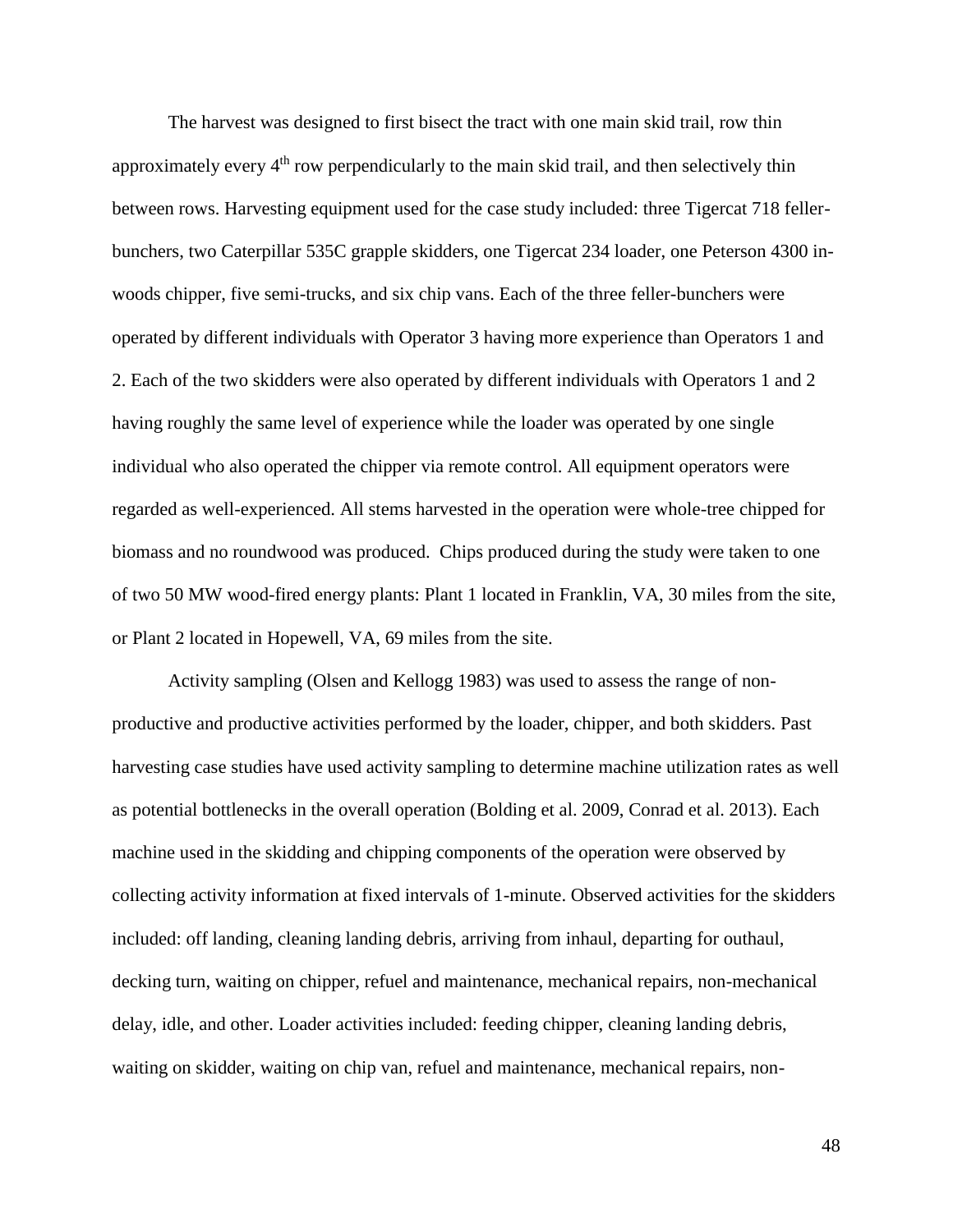mechanical delay, idle, and other. Chipper activities included: chipping, waiting on loader, refuel and maintenance, mechanical repairs, non-mechanical delay, idle, and other.

Elemental time studies for the felling and bunching, skidding, and chipping functions were completed by collecting observations on five of the fifteen total workdays required for the harvest. Productivity for each component, in units of gt per productive machine hour (PMH), was derived from first multiplying the mean number of stems by the average volume per removed stem and then dividing that value by the mean cycle time. Each feller-buncher time cycle began after the previous bunch was dropped and ended when the observed bunch was dropped. Ocular and audial estimates were used to count the number of stems in each bunching cycle after physically counting stems in initial bunches to calibrate estimates. Spatial data were also collected on a handheld GPS in an attempt to relate the properties of harvested trees in each feller-buncher cycle to the pre-harvest inventory. From the location of where the researcher was standing, a waypoint was logged on the GPS whenever a feller-buncher cycle began (Figure 3.1). Operator and thinning type (row or select) were also recorded for each observation. Time elements for the skidding component included total turn time and delay time. Each skidding cycle began when the observed turn was picked up and ended when the following turn was picked up. The main skid trail length was measured and distances were flagged in 100 ft. increments for estimating each skid distance. Time elements for the chipping cycle included chipping time and delay time with chipping cycle time defined by the time required to fill each chip van.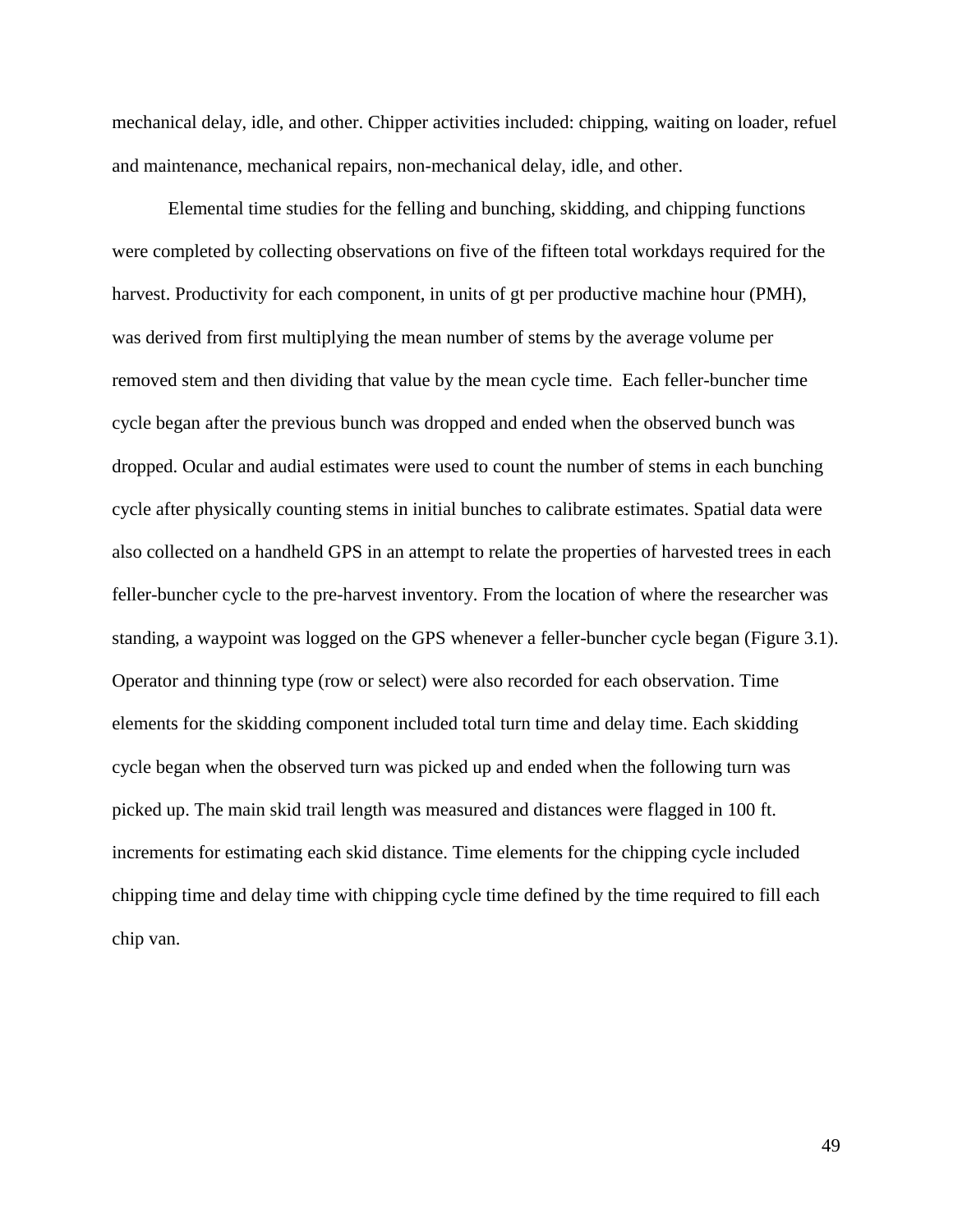

Figure 3.1. Logged GPS waypoints of feller-buncher cycle locations on case study site located in the Virginia Coastal Plain region

A two-sample, two-tailed t-test assuming non-equal variance  $(\alpha = 0.05)$  was used to determine possible differences within the feller-buncher and skidder cycle data. For fellerbuncher cycles, operator and thinning type were compared by the time per bunch and the number of stems per bunch. For skidders, operator and thinning type were compared by the time per skid turn, the number of stems per skid turn, and the skidding distance.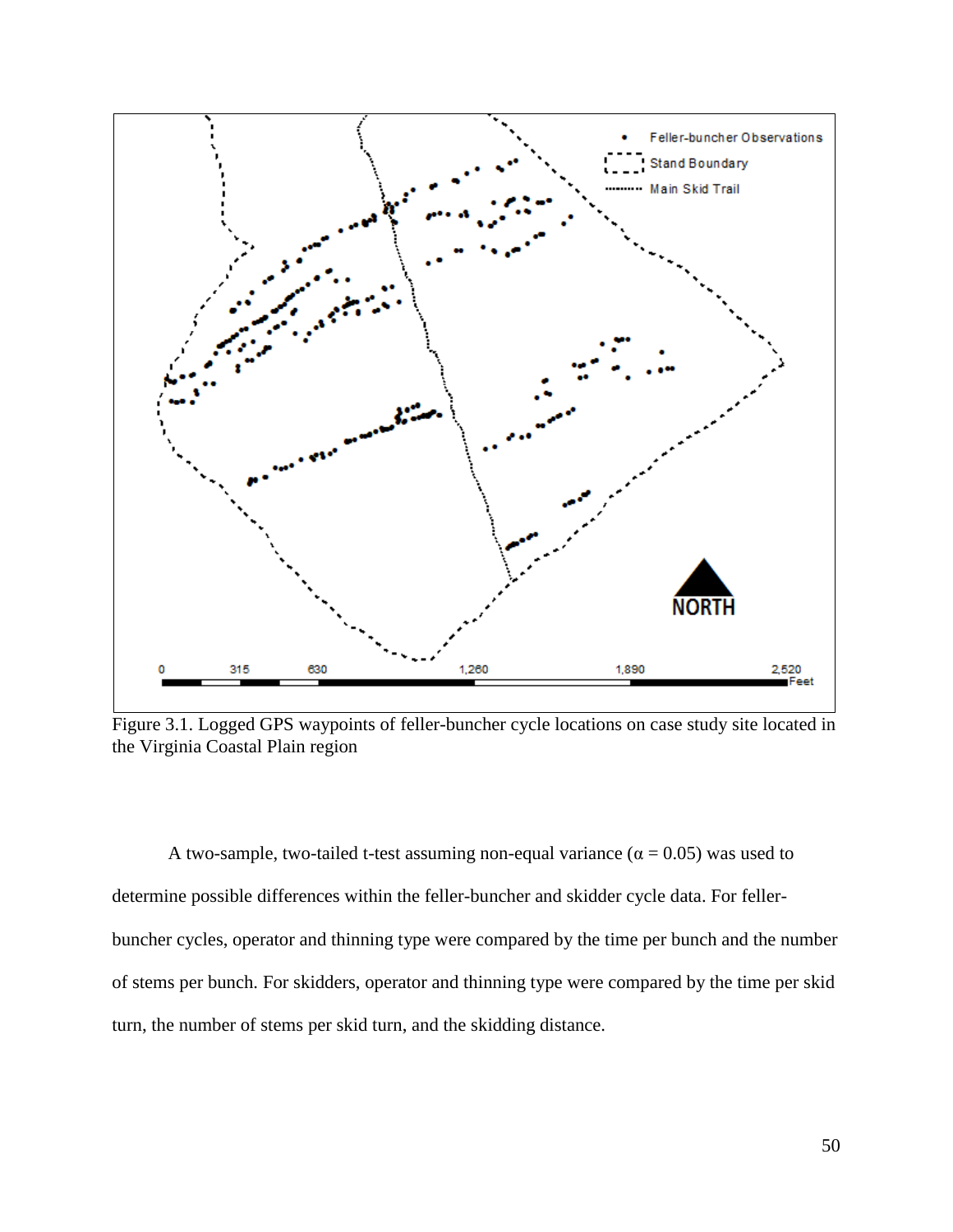Machine rates (Miyata 1980) for the feller bunchers, skidders, chipper, and trucks were calculated and entered into the Auburn Harvesting Analyzer (AHA) (Tufts et al. 1985) to calculate harvesting costs in \$/gt. Initial machine purchase prices for the feller-bunchers, skidders, and chipper were obtained directly from the logging contractor. Truck and chip van prices were estimated from on-line classifieds (Forestry Equipment Sales 2014) of similar equipment. Salvage value, machine life, interest, insurance and taxes, lubrication rate, maintenance and repair, and overhead assumptions were determined from Brinker et al. (2002). Utilization rates were calculated by dividing the observed number of productive machine hours (PMH) by the number of scheduled machine hours (SMH) for each machine. Fuel consumptions rates were obtained from Greene et al. (2014) and the Peterson website (Peterson Corporation 2014). Fuel costs were obtained from Timber Mart South (Timber Mart South 2014) and labor costs were based on figures from the US Bureau of Labor Statistics (US Department of Labor 2014).

#### **3.4 Results and Discussion**

## *3.4.1 Stand Characteristics*

Stand inventories showed a pre-harvest total density of 4,930 stems/acre, of which 723 stems/acre were loblolly pine, and a post-harvest density of 674 stems/acre including 267 stems/acre of loblolly pine (Table 3.1). The majority of stems measuring  $\geq 2$  inches DBH were loblolly pine with a smaller component of hardwoods, and all stems < 2 inches DBH were hardwood. Although the greater majority of the stand was dominated by a loblolly pine overstory, some smaller portions of the stand were dominated by red maple and oak species. Loblolly pine comprised 75% of the initial 77 gt/acre pre-harvest volume and 76% of the 34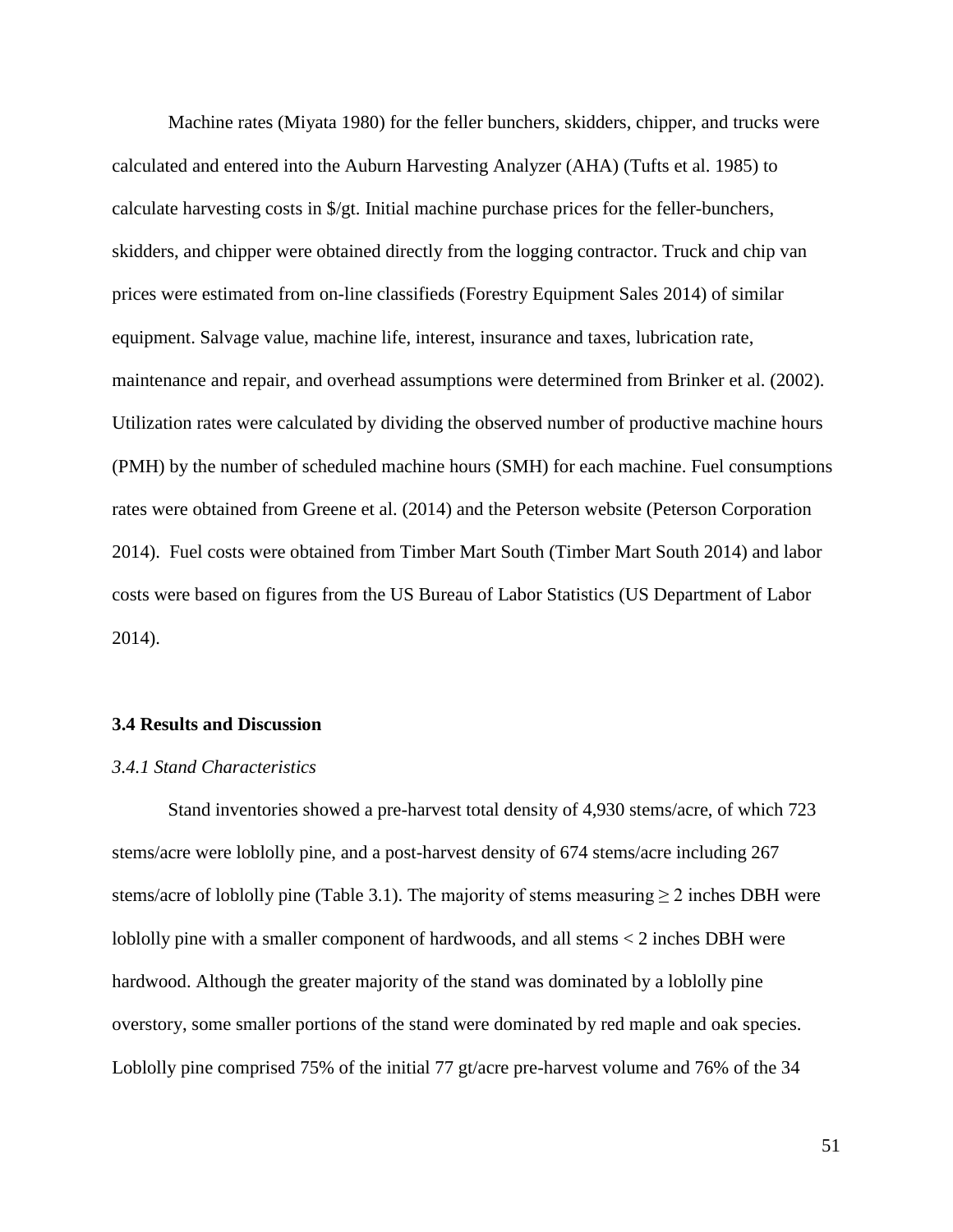gt/acre post-harvest volume, equating to a total removed volume of 43 gt/acre. Although the majority of all harvested stems were  $\leq$  4 inches DBH (Table 3.2), the majority of the total harvested volume was derived from stems > 4 inches DBH (25.89 gt).

|                        | Initial<br>(pre-harvest) $^A$ | Residual<br>(post-harvest) <sup>A</sup> | Harvested<br>(Initial – Residual) |
|------------------------|-------------------------------|-----------------------------------------|-----------------------------------|
| Volume (gt/acre)       |                               |                                         |                                   |
| All stems              | 76.99                         | 34.27                                   | 42.72                             |
| $Pine^B$               | 57.91                         | 26.19                                   | 31.72                             |
| Hardwood <sup>BC</sup> | 19.08                         | 8.08                                    | 11.00                             |
| Density (stems/acre)   |                               |                                         |                                   |
| All stems              | 4,930                         | 674                                     | 4,256                             |
| $Pine^B$               | 723                           | 267                                     | 456                               |
| Hardwood <sup>BC</sup> | 4,207                         | 407                                     | 3,800                             |

Table 3.1. Initial, residual, and harvested stand volume and density characteristics of case study site

 $^{\circ}$  Number of observations = 45

 $B$  Plot size = 0.1 acres (stems  $\geq$  2 inches DBH)

 $\textdegree$  Plot size = 0.01 acres (stems < 2 inches DBH)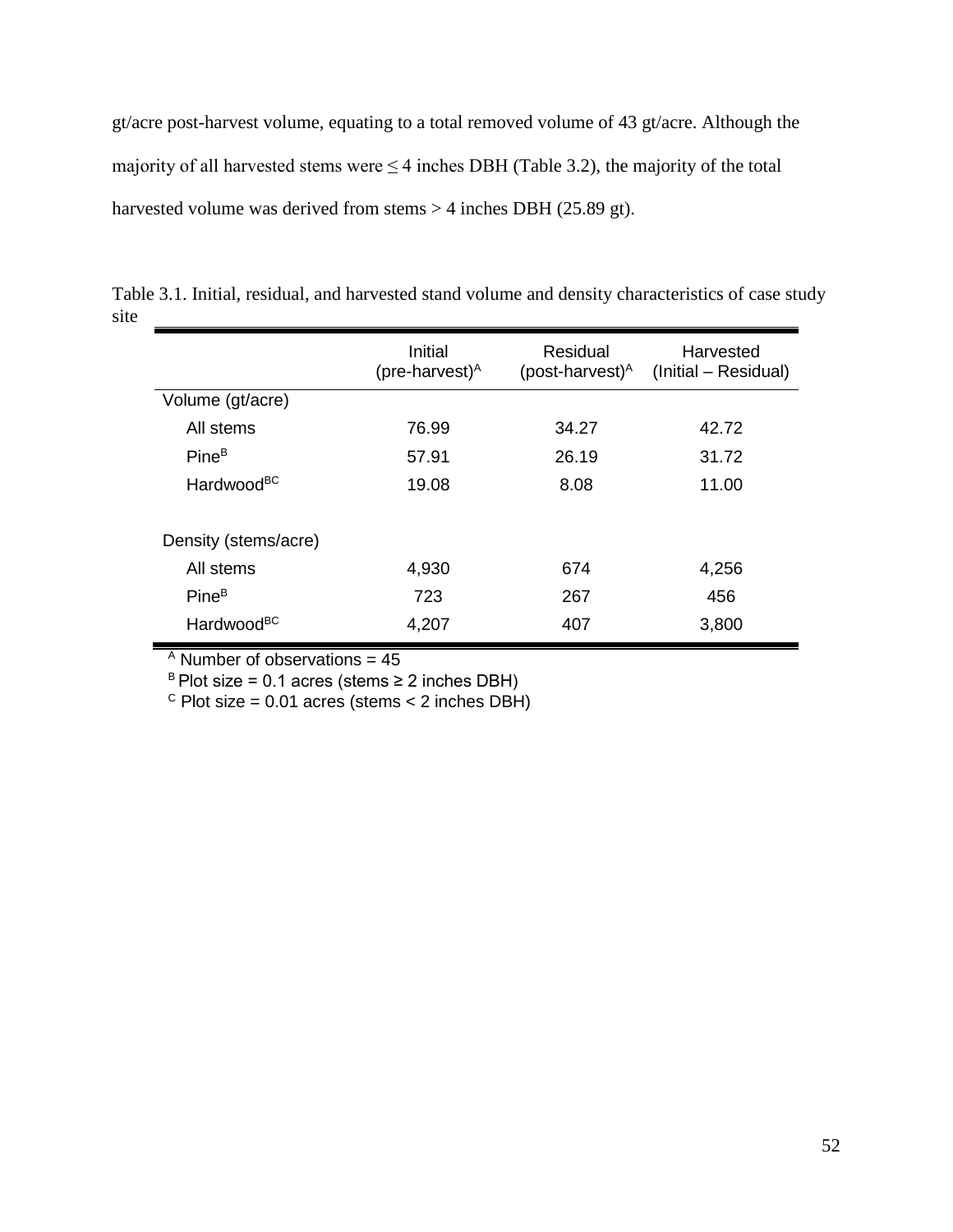| <b>DBH Class</b> | <b>Initial Density</b><br>(stems/acre) | <b>Residual Density</b><br>(stems/acre) | <b>Harvested Density</b><br>(stems/acre) | <b>Volume Harvested</b><br>(gt/acre) |
|------------------|----------------------------------------|-----------------------------------------|------------------------------------------|--------------------------------------|
| ◢                | 1,456                                  | 144                                     | 1,312                                    | 2.76                                 |
| $\overline{2}$   | 520                                    | 465                                     | 55                                       | 4.64                                 |
| 3                | 222                                    | 168                                     | 54                                       | 3.36                                 |
| 4                | 197                                    | 136                                     | 61                                       | 5.44                                 |
| 5                | 171                                    | 98                                      | 73                                       | 6.86                                 |
| 6                | 108                                    | 42                                      | 66                                       | 4.20                                 |
| 7                | 88                                     | 46                                      | 42                                       | 6.44                                 |
| 8                | 37                                     | 17                                      | 20                                       | 3.40                                 |
| 9                | 20                                     | 13                                      | 7                                        | 3.51                                 |
| 10               | 10                                     | 3                                       | 7                                        | 1.05                                 |
| 11               | 3                                      |                                         | 2                                        | 0.43                                 |

Table 3.2. Initial, residual, and harvested stand density and volume harvested by DBH class of case study site

# *3.4.2 Activity Sample*

Non-productive activities (i.e. waiting on chipper, refuel and maintenance, mechanical repairs, non-mechanical delay, and idle) comprised low percentages of the 939 sampled time observations equating to utilization rates of 84.3% and 91.5% for skidder Operators 1 and 2, respectively (Table 3.3). These rates are higher than equivalent measures in published guidelines (Miyata 1980, Brinker et al. 2002) and in similar studies (e.g. Bolding et al. 2009, Pan et al. 2008), implying that both skidder operators were highly productive. Both skidders were off the landing for the majority of the sampled time, 70.2% and 79.2% for skidder Operators 1 and 2, respectively, likely a result of the long skidding distances endured on the operation.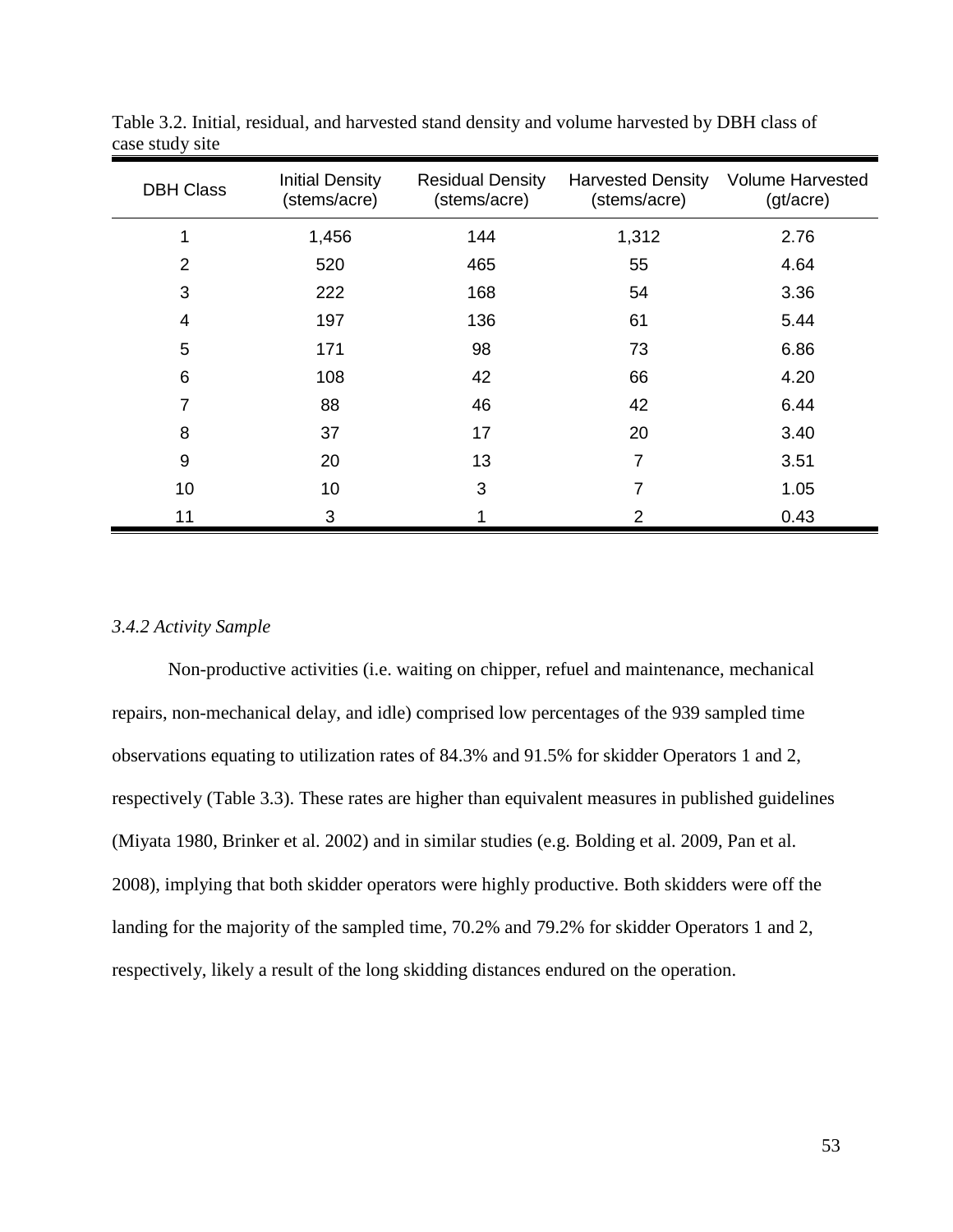| Loader                     |       | Chipper                   |         | <b>Skidders</b>            |                |                |  |
|----------------------------|-------|---------------------------|---------|----------------------------|----------------|----------------|--|
|                            |       |                           |         |                            | Operator 1     | Operator 2     |  |
|                            |       |                           | $-\%$ - |                            |                |                |  |
| Feeding chipper            | 57.9  | Chipping                  | 57.9    | Off landing                | 70.2           | 79.2           |  |
| Cleaning<br>landing debris | 0.7   | Waiting on<br>loader      | 5.0     | Cleaning landing<br>debris | 2.7            | 1.7            |  |
| Waiting on<br>skidder      | 6.0   | Waiting on<br>chip van    | 22.6    | Arriving from inhaul       | 3.9            | 3.3            |  |
| Waiting on<br>chip van     | 22.5  | Refuel and<br>maintenance | 2.3     | Departing for outhaul      | 4.3            | 3.3            |  |
| Refuel and<br>maintenance  | 0     | Mechanical<br>repairs     | 0       | Decking turn               | 3.3            | 3.9            |  |
| Mechanical<br>repairs      | 0     | Non-mechanical<br>delay   | 9.7     | Waiting on<br>Chipper      | 0.5            | 0.1            |  |
| Non-mechanical<br>delay    | 9.7   | Idle                      | 0.5     | Refuel and<br>maintenance  | $\mathbf 0$    | $\mathbf 0$    |  |
| Idle                       | 0.9   | Other                     | 1.9     | Mechanical repairs         | $\overline{0}$ | $\overline{0}$ |  |
| Other                      | 2.3   |                           |         | Non-mechanical delay       | 1.7            | 3.3            |  |
|                            |       |                           |         | Idle                       | 11.1           | 2.8            |  |
|                            |       |                           |         | Other                      | 2.3            | 2.3            |  |
| Total                      | 100.0 | Total                     | 100.0   | Total                      | 100.0          | 100.0          |  |

Table 3.3. Proportions of observed machine activities on case study site

Loader and chipper activities were synonymous with one another since all stems were whole-tree chipped and no product merchandising took place. Feeding the chipper/chipping accounted for 57.9% of the scheduled time, generating a chipper utilization rate lower than those in published guidelines (Miyata 1980, Brinker et al. 2002) and a collection of chipper productivity studies (Spinelli and Visser 2009). The low utilization rate of the chipper could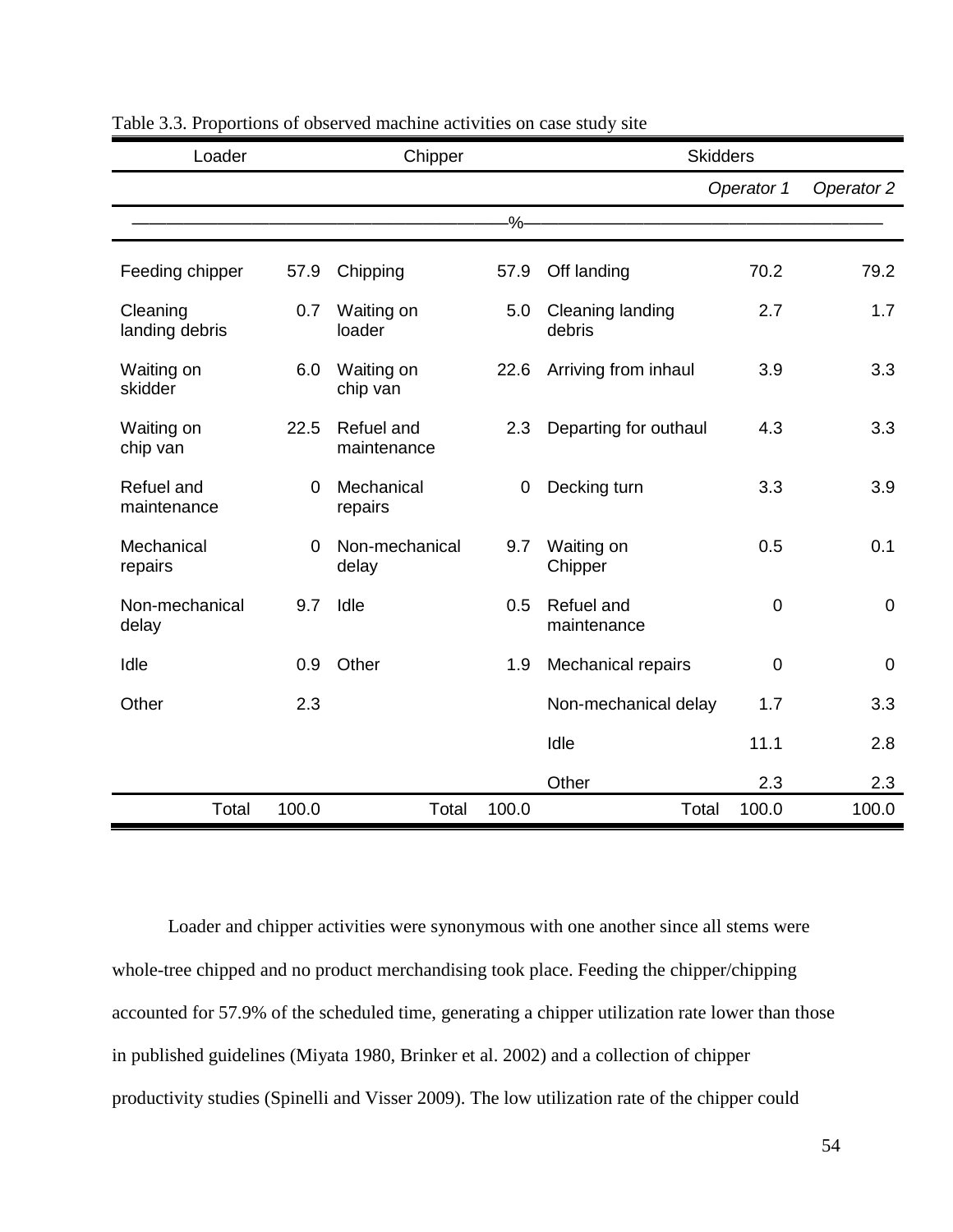possibly be attributed to the relatively large proportion of sample time spent waiting on chip vans (22.6%), suggesting that additional chip vans would have improved chipper utilization. Despite the low utilization rate, mechanical delays (i.e. one single chipper knife change) only accounted for 2.3% of sampled time, lower than that of the 8.0% average in the Spinelli and Risser (2009) study. Although this knife change incurred a relatively short delay in this study, more frequent knife changes could reasonably be expected in biomass-only harvests in comparison to integrated harvests due to more regular chipper use.

# *3.4.3 Feller-buncher Time Study*

A total of 398 feller-buncher cycles were observed (*n* = 398) with a total bunching time of 632.93 minutes and total delay time of 37.65 minutes. Overall, feller-buncher cycles exhibited an average delay-free time of 1.50 minutes/cycle with 19 stems in each bunch (Table 3.4). However, since the feller-bunchers were cutting stems with diameters < 1 inch DBH, exact stem counts proved difficult to obtain, and the actual number of stems per bunch was likely greater than observed in most bunches. These overall average cycle times and stem counts translated to a mean productivity rate of 30.77 gt/PMH.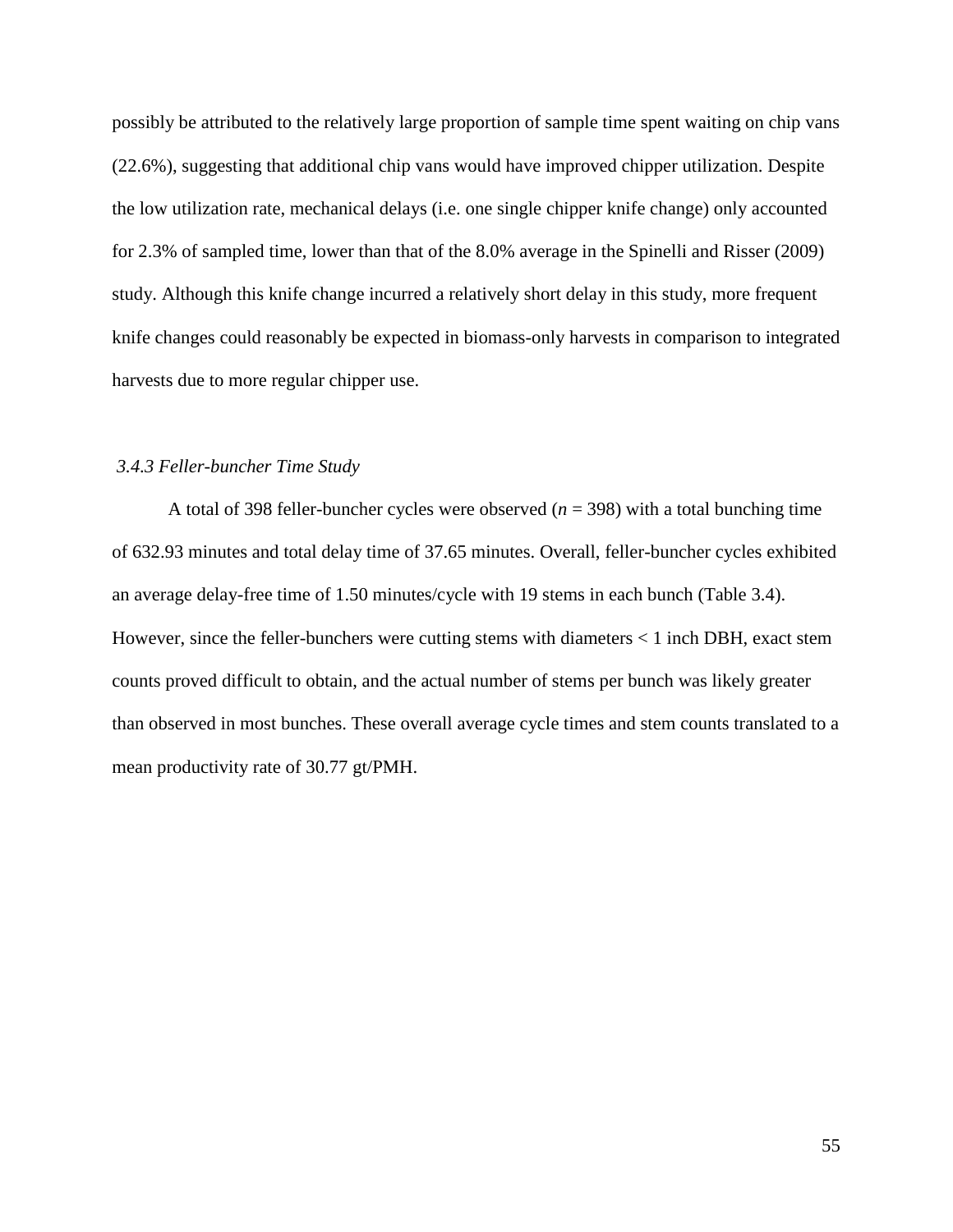|                        |     |                   | Time per bunch<br>(minutes) | Stems per<br>bunch |           | Productivity<br>(gt/PMH) |  |
|------------------------|-----|-------------------|-----------------------------|--------------------|-----------|--------------------------|--|
|                        | n   | Mean              | <b>SE</b>                   | Mean               | <b>SE</b> |                          |  |
| Overall                | 398 | 1.50              | 0.031                       | 19                 | 0.38      | 30.77                    |  |
| Row Thinning           | 226 | 1.75 <sup>a</sup> | 0.041                       | 22 <sup>a</sup>    | 0.47      | 30.51                    |  |
| <b>Select Thinning</b> | 172 | 1.17 <sup>b</sup> | 0.035                       | 17 <sup>b</sup>    | 0.56      | 35.32                    |  |
| Operator 1             | 170 | 1.78 <sup>A</sup> | 0.044                       | $22^A$             | 0.56      | 29.89                    |  |
| Operator 2             | 129 | $1.43^{B}$        | 0.055                       | 19 <sup>B</sup>    | 0.62      | 32.17                    |  |
| Operator 3             | 99  | 1.09 <sup>C</sup> | 0.043                       | 16 <sup>C</sup>    | 0.76      | 35.67                    |  |

#### Table 3.4. Feller-buncher time study statistics

a, b means not connected by the same letter are significantly different ( $\alpha$  = 0.05) between thinning types A, B, C means not connected by the same letter are significantly different ( $\alpha$  = 0.05) between operators

Cycle times and the number of stems per bunch varied by operator, with Operator 3 averaging 1.09 minutes/bunch with 16 stems, both significantly lower than Operators 1 and 2 (*pvalues* < 0.001). The low cycle times of Operator 3 translated into a greater productivity rate than Operators 1 and 2 at 35.67 gt/PMH which was expected considering Operator 3 had several more years of experience than the other operators. Select thinning resulted in significantly shorter cycle times and fewer stems per bunch than row thinning ( $p < 0.001$ ), with a time per bunch of 1.75 minutes in row thinning as compared to 1.17 minutes in select thinning and stems/bunch counts of 22 and 17, respectively. As a result, productivity during row thinning was less than select thinning with 30.51 gt/PMH compared to 35.32 gt/PMH, respectively. This difference in thinning productivity rates could be attributed to the larger number of select thinning cycles performed by Operator 3 (99 of 172 observations), the most experienced operator, and the large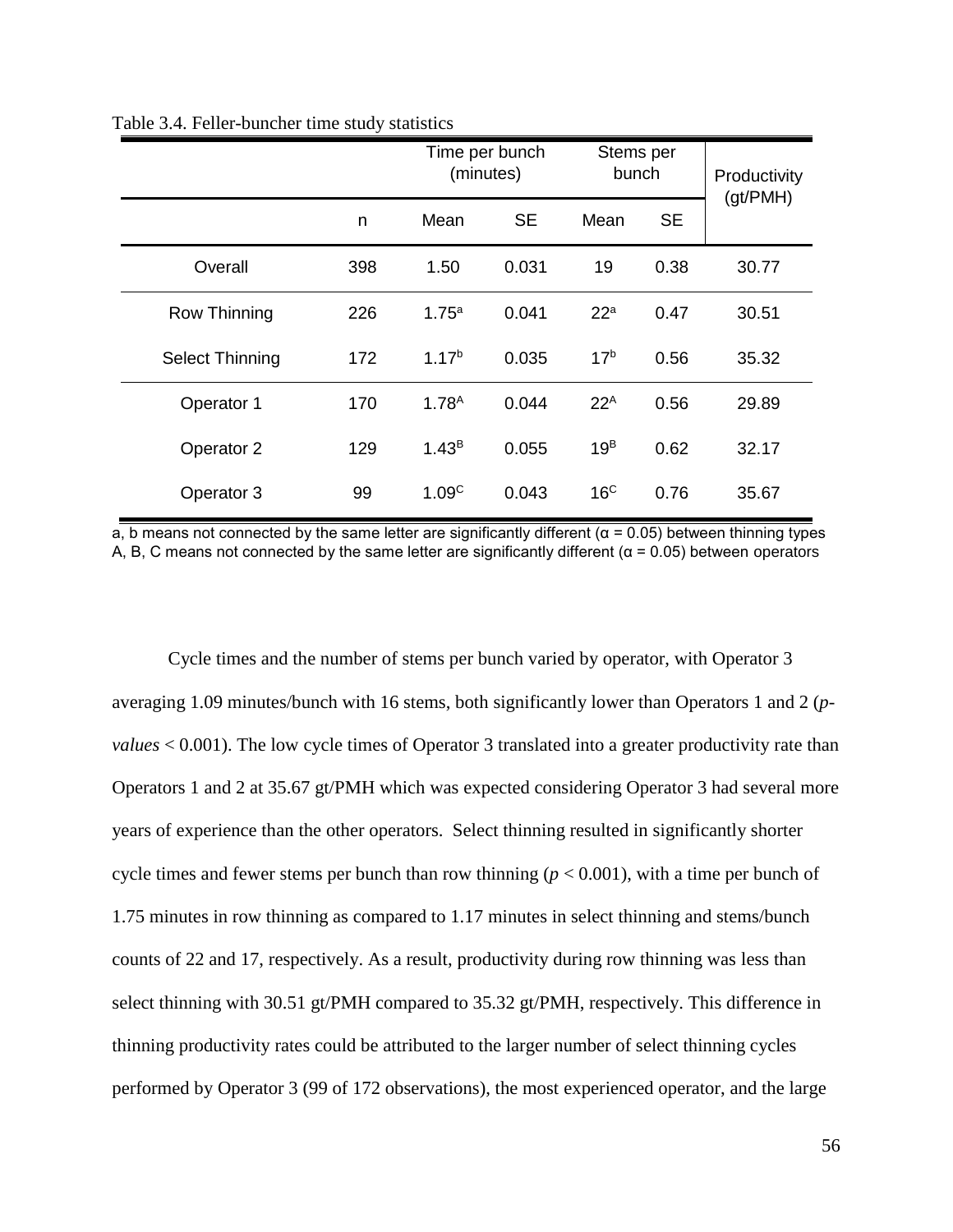number of row thinning cycles performed by Operator 1 (170 of 226 observations), the least experienced operator.

### *3.4.4 Skidder Time Study*

A total of 145 skidder cycles were observed  $(n = 145)$  with a total skid time of 1,503 minutes and delay time of 48 minutes. Delay-free skid time averaged 10 minutes per skidding cycle with 97 stems per turn and an average distance of 1,427 feet from the turn pick-up location to the landing (Table 3.5). On average, overall skidder productivity was 23.42 gt/PMH.

|                           |     |                    | Time per skid<br>turn (minutes) |                  | Stems per skid<br>turn |                   | Skid distance<br>(feet) | Productivity |  |
|---------------------------|-----|--------------------|---------------------------------|------------------|------------------------|-------------------|-------------------------|--------------|--|
|                           | n   | Mean               | <b>SE</b>                       | Mean             | <b>SE</b>              | Mean              | <b>SE</b>               | (qt/PMH)     |  |
| Overall                   | 145 | 10.04              | 0.48                            | 97               | 2.76                   | 1427              | 41.68                   | 23.42        |  |
| Row<br>Thinning           | 101 | 11.33 <sup>a</sup> | 0.63                            | 88 <sup>a</sup>  | 2.90                   | 1568 <sup>a</sup> | 50.08                   | 18.82        |  |
| <b>Select</b><br>Thinning | 44  | 7.06 <sup>b</sup>  | 0.43                            | 118 <sup>b</sup> | 4.90                   | 1103 <sup>b</sup> | 48.08                   | 40.47        |  |
| Operator 1                | 83  | 9.00 <sup>A</sup>  | 0.49                            | $95^A$           | 4.20                   | 1186 <sup>A</sup> | 33.41                   | 25.56        |  |
| Operator 2                | 62  | $11.41^{B}$        | 0.90                            | 99 <sup>A</sup>  | 3.17                   | $1751^B$          | 67.72                   | 21.01        |  |

Table 3.5. Skidder time study statistics

a, b means not connected by the same letter are significantly different ( $\alpha$  = 0.05) between thinning types A, B means not connected by the same letter are significantly different ( $\alpha$  = 0.05) between operators

Similar to the feller-bunchers, significant differences were found between skidder operators. Skid turn times were significantly less for Operator 1 as compared to Operator 2 ( $p =$ 0.021) with 9.00 minutes/turn compared to 11.41 minutes/turn, respectively. However, Operator 2 had significantly greater skid distances (*p* < 0.001), nearly 600 feet further than Operator 1,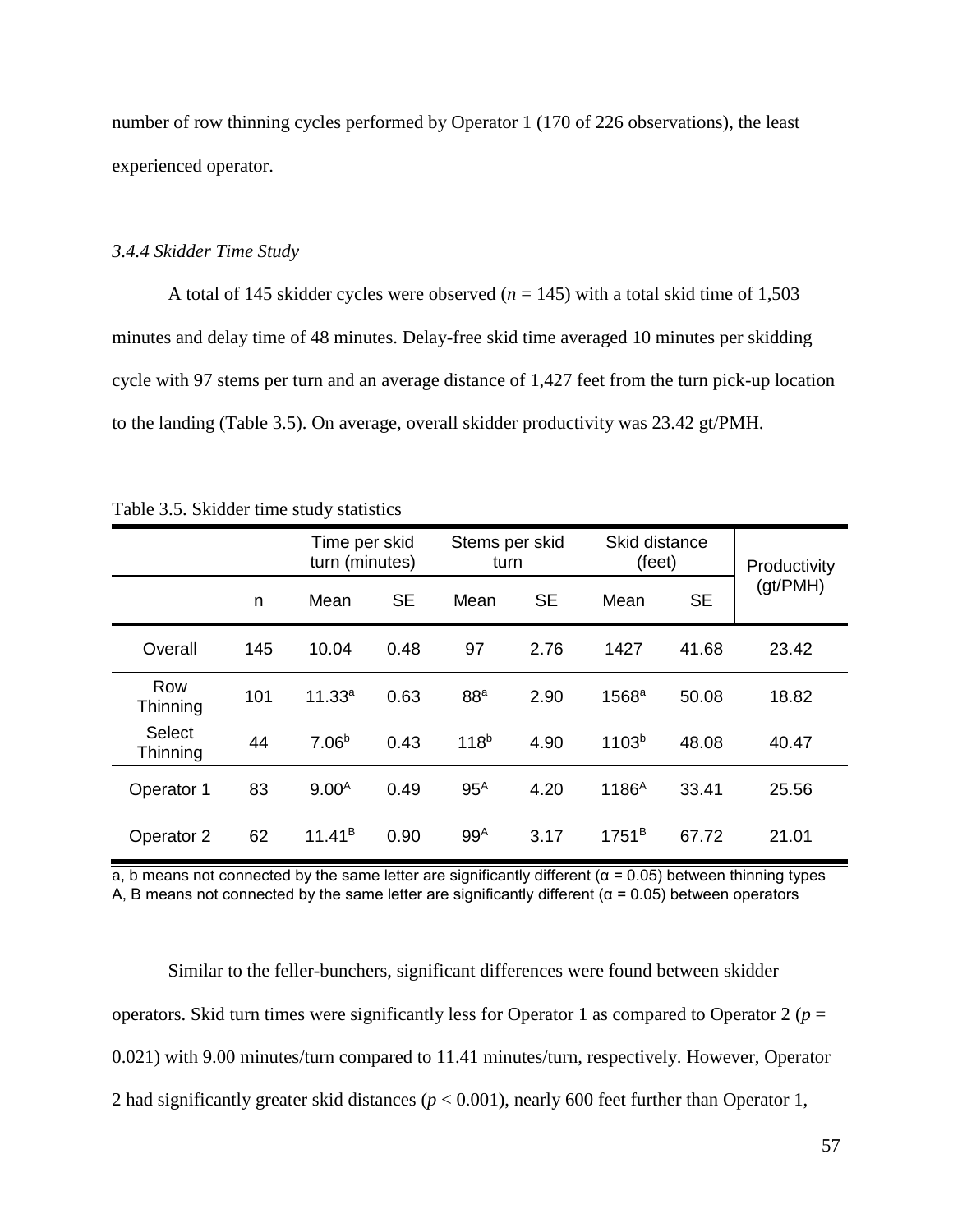which contributed to longer skid turn times. The number of stems per turn was not significantly different between the operators ( $p = 0.452$ ). Operator 1 often demonstrated a more predictable technique than Operator 2, usually combining three to four bunches created by the feller-buncher from one area into one skid turn, whereas Operator 2 often combined three to four bunches from different rows to comprise a turn.

Stems per skid turn were significantly fewer in row thinning (88 stems/turn) than select thinning (118 stems/turn) ( $p < 0.001$ ). This difference was likely caused by the lower number of stems needed to comprise a turn during row thinning since this thinning type removed more large diameter stems than select thinning. Skid turn times were significantly shorter when skidding stems from a select thinning as compared to skidding from a row thinning (*p* <0.001) with 7.06 minutes/turn and 11.33 minutes/turn, respectively. However, significantly longer skid distances for the row thinning  $(p < 0.001)$  caused by the selection of observation locations may have influenced these times, considering the turns observed from row thinnings were skidded over 400 feet further than turns observed from selecting thinning. Additionally, machine maneuverability in the stand was improved following select thinning which may have further contributed to reduced skid turn times for select thinning. The productivity rate for the select thinning was greater than the row thinning with 40.47 gt/PMH compared to 18.82 gt/PMH, respectively. This large difference in productivity between thinning types was believed to be influenced by a combination of factors including the longer skid distances for row thinning and a possible disproportionate sampling of select thinning observations (only 44 of 145 total observations).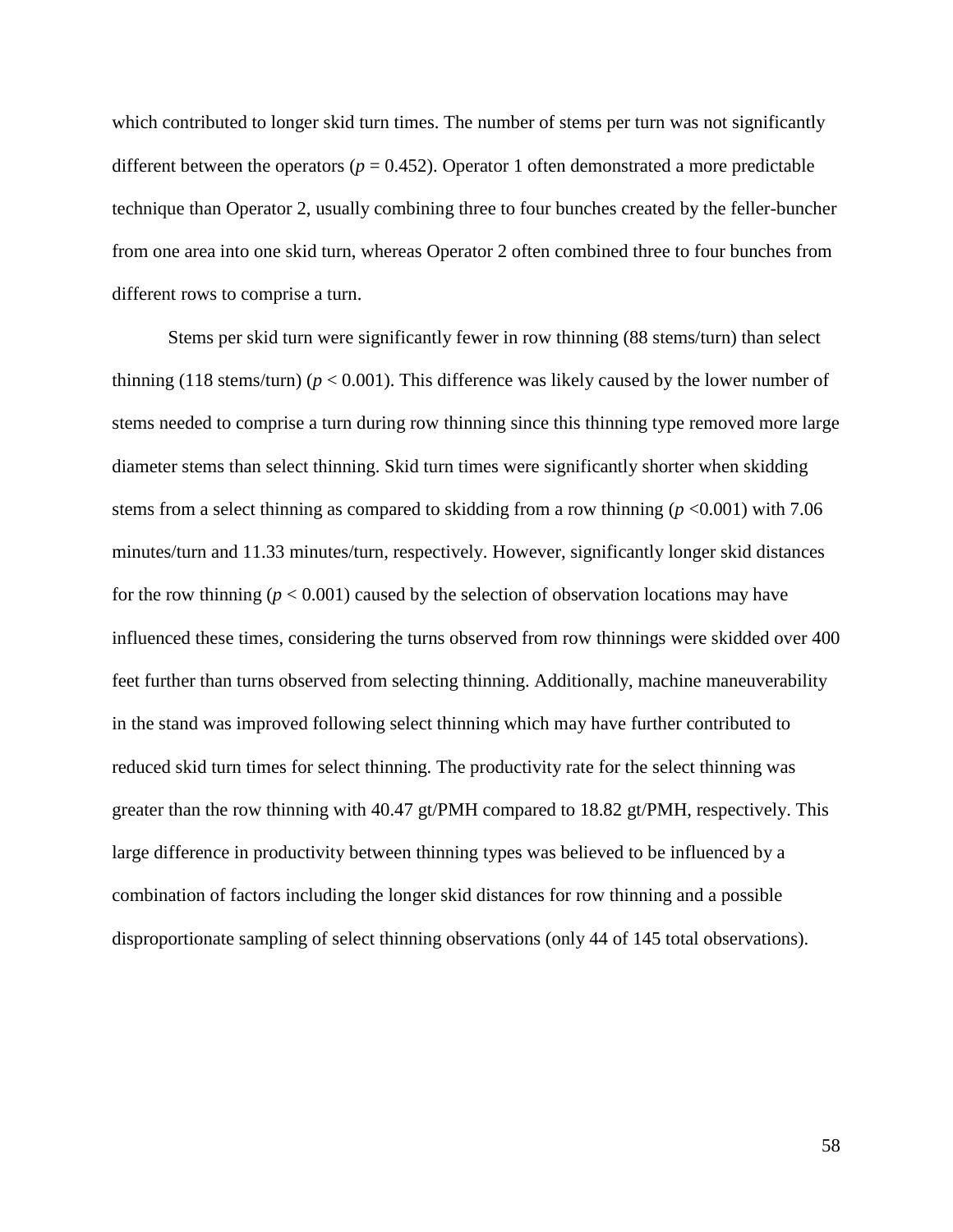## *3.4.5 Chipper Time Study*

Chipper observations took place over five workdays with 41 loads taken to Plant 1 and 7 loads to Plant 2 ( $n = 48$ ). Total observed van loading time was 1,112 minutes and total delay time was 118 minutes equating to an average delay-free time of 19.13 minutes/load and an average delay time of 3.79 minutes/load. Complications caused by weather led to longer observed load times during the fourth work day and operations were completely halted the following day, which was not observed. With an average chip van payload of 26.67 gt/load, the overall average chipper productivity was 83.67 gt/PMH. The observed removed volume totaled 1,280 gt, and haul distances averaged 71.2 miles round-trip.

Mill tickets and other associated information were obtained from the logging contractor. A total of 167 loads were transported from the tract: 120 to Plant 1, 44 to Plant 2, and 3 to a third plant which was not observed during the case study. Multiple plant breakdowns during the operation led to a greater number of deliveries to Plant 2 than was expected initially. Fifteen workdays were spent on the site removing a total volume of 4,405 gt.

## *3.4.6 Harvesting Costs*

To develop an estimate of harvesting costs, the Auburn Harvesting Analyzer (AHA) was used with the collected data and other information regarding machine and labor costs (Table 3.6). Costs of \$16.52/gt on-board truck and \$23.46/gt total cut-and-haul were estimated using the AHA (Table 3.7). All trucks and chip vans were owned by the logging contractor and no contract trucking was used to transport biomass to the energy facilities. Hauling was the largest portion of the cut-and-haul cost at 33% (\$6.94/gt) followed by felling at 24% (\$5.12/gt), chipping at 22% (\$4.67/gt), and skidding at 21% (\$4.34/gt) (Figure 3.2).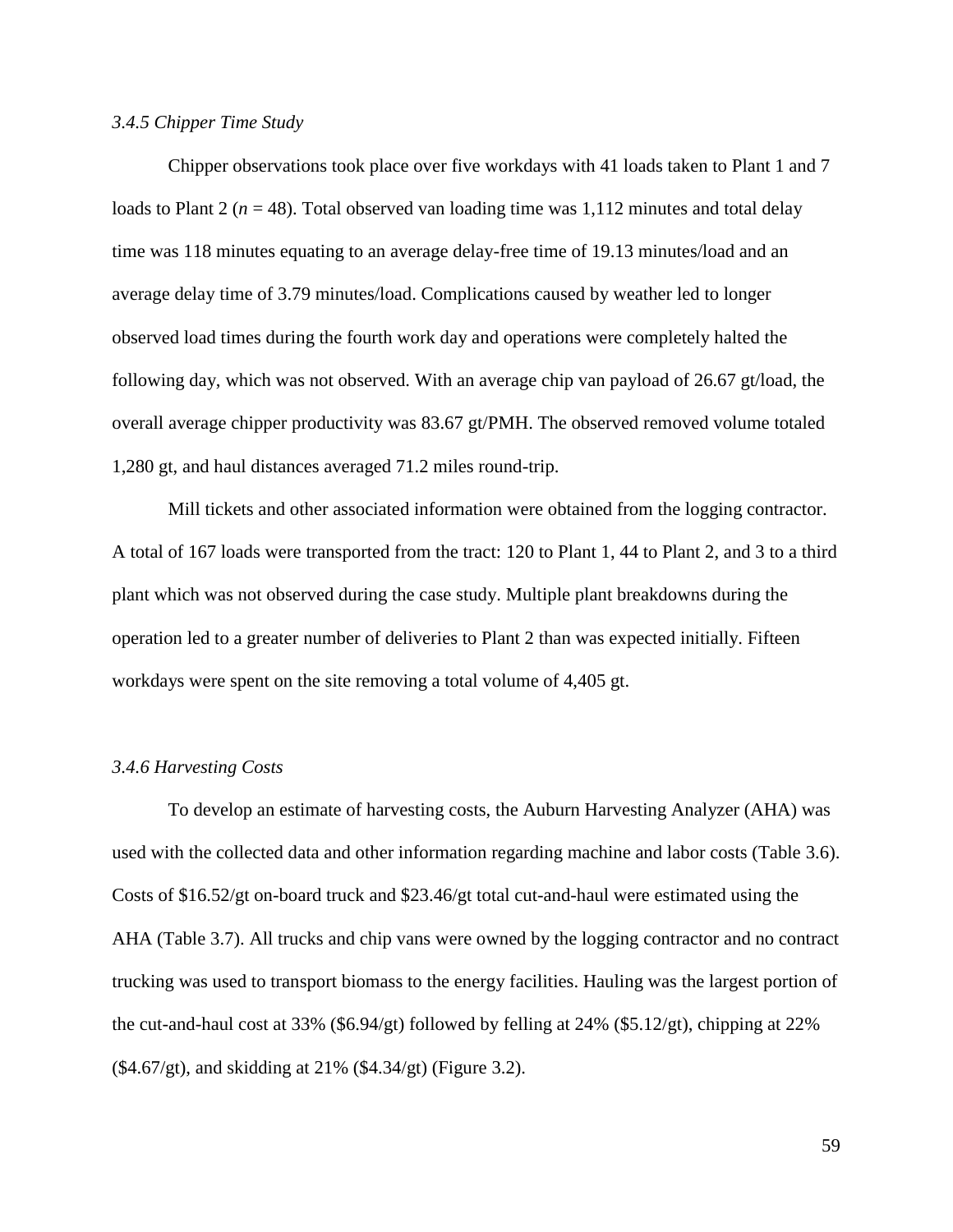|                                       | Tigercat<br>718<br>feller-<br>buncher | Caterpillar<br>535C<br>skidder | Tigercat<br>234<br>loader | Peterson<br>4300B<br>chipper | Kenworth<br>truck and<br>chip van |
|---------------------------------------|---------------------------------------|--------------------------------|---------------------------|------------------------------|-----------------------------------|
| Initial cost (\$)                     | \$200,000                             | \$250,000                      | \$225,000                 | \$400,000                    | \$170,000                         |
| Salvage value (% of initial)          | 20                                    | 20                             | 20                        | 20                           | 20                                |
| Machine life (years)                  | 5                                     | 5                              | 5                         | 5                            | 5                                 |
| Interest rate (%)                     | 10                                    | 10                             | 10                        | 10                           | 10                                |
| Insurance and taxes<br>(% of initial) | 4.5                                   | 5                              | 1.5                       | 2.5                          | 5                                 |
| Fuel consumption<br>(gallons/PMH)     | 6.56                                  | 5.09                           | 3.71                      | 16.73                        | 5                                 |
| Fuel cost (\$/gallon)                 | 3.53                                  | 3.53                           | 3.53                      | 3.53                         | 3.70                              |
| Fuel and lubrication<br>(\$/PMH)      | 32.42                                 | 25.15                          | 18.33                     | 103.35                       | 22.20                             |
| Maintenance and repairs<br>(\$/PMH)   | 17.02                                 | 18.56                          | 27.93                     | 38.10                        | 18.83                             |
| Labor (\$/SMH)                        | 18                                    | 18                             | 24                        | $\Omega$                     | 16                                |
| Utilization (%)                       | 60                                    | $84.3^{\circ}/91.5^{\circ}$    | 58.6                      | 57.9                         | 65                                |
| Number of machines                    | 3                                     | $\overline{2}$                 | 1                         | 1                            | 5                                 |

Table 3.6. Machine rate (Miyata 1980) assumptions used to calculate harvesting costs

α Skidder Operator 1

<sup>β</sup> Skidder Operator 2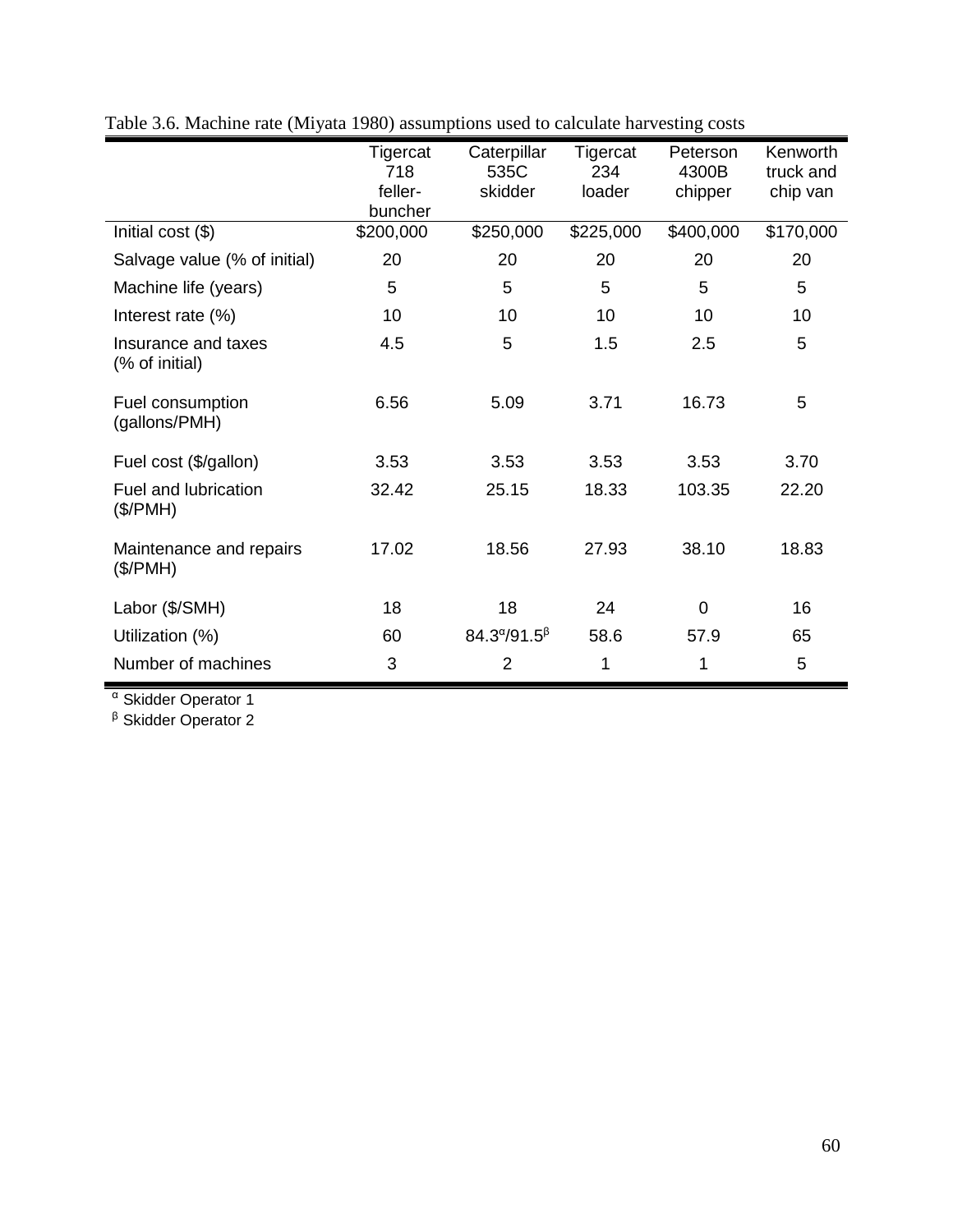| <b>Machine Productivity</b>                   |                |                                                    |                |                |                     |                |                         |       |                 |                 |                |
|-----------------------------------------------|----------------|----------------------------------------------------|----------------|----------------|---------------------|----------------|-------------------------|-------|-----------------|-----------------|----------------|
| <b>FELLING</b>                                |                | <b>SKIDDING</b>                                    |                | <b>LOADING</b> |                     |                | <b>CHIPPING</b>         |       |                 | <b>HAULING</b>  |                |
| Avg Stems per Bunch                           |                | Avg Stems per Turn                                 |                | Avg Payload    |                     |                | Avg Payload             |       |                 | Avg Payload     |                |
| $=$                                           | 19             | $=$                                                | 97             | $(tons) =$     |                     | 26.67          | $(tons) =$              |       | 26.67           | $(tons) =$      | 26.67          |
|                                               |                |                                                    |                |                |                     |                |                         |       |                 |                 |                |
| Avg Bunch Volume                              |                | Avg Turn Volume                                    |                | Time per Load  |                     |                | Time per Load           |       |                 | Round Trip Time |                |
| $(tons) =$                                    | 0.79           | $(tons) =$                                         | 3.92           |                | $(minutes) =$       | 19.13          | $(minutes) =$           |       | 19.13           | $(hours) = 2$   |                |
|                                               |                |                                                    |                |                |                     |                |                         |       |                 |                 |                |
| Time per Bunch                                |                | Time per Turn                                      |                |                |                     |                |                         |       |                 |                 |                |
| $(minutes) =$                                 | 1.50           | $(minutes) =$                                      | 10.04          |                |                     |                |                         |       |                 |                 |                |
|                                               |                |                                                    |                |                |                     |                |                         |       |                 |                 |                |
| $Tons/PMH =$                                  | 30.77          | $Tons/PMH =$                                       | 23.42          | $Tons/PMH =$   |                     | 83.76          | $Tons/PMH =$            |       | 83.76           | $Tons/PMH =$    | 13.34          |
| Oper Effy $=$                                 | 1.0            | Oper $Effy =$                                      | 1.0            | Oper Effy $=$  |                     | 1.0            | Oper Effy=              |       | $1.0$           | Oper Effy=      | 1.0            |
|                                               |                |                                                    |                |                | <b>Machine Cost</b> |                |                         |       |                 |                 |                |
| $D$ (\$/SMH)=                                 | 16.00          |                                                    | 20.00          |                |                     | 18.00          |                         |       | 32.00           |                 | 13.6           |
| $II&T(S/SMH)=$                                | 5.80           |                                                    | 7.50           |                |                     | 5.18           |                         |       | 10.00           |                 | 5.10           |
| $F&L(S/PMH)=$                                 | 32.42          |                                                    | 25.15          |                |                     | 18.33          |                         |       | 103.35<br>55,27 |                 | 22.20          |
| $M&R(S/PMH)=$<br>$Labor(\frac{C}{S} / SMH) =$ | 26.67<br>18.00 |                                                    | 20.69<br>18.00 |                |                     | 27.65<br>24.00 |                         |       | 0.00            |                 | 18.83<br>16.00 |
| Fringe $(\%)=$                                | 45             |                                                    | 45             |                |                     | 45             |                         |       | 45              |                 | 45             |
| Avail. $(\%)$ =                               | 90             |                                                    | 96             |                |                     | 100            |                         |       | 98              |                 | 90             |
| Number $=$                                    | 3              |                                                    | $\overline{2}$ |                |                     | 1              |                         |       | 1               |                 | 5              |
|                                               |                |                                                    |                |                |                     |                |                         |       |                 |                 |                |
|                                               | <b>Tons</b>    |                                                    | Tons/SMH       |                |                     |                | Cost per SMH            |       |                 | Cost            |                |
| Function                                      | /PMH           | Avail%                                             | One            | All            | Utiliz%             | Fixed          | Oper                    | Labor | Total           | \$/Ton          |                |
|                                               |                |                                                    |                |                |                     |                |                         |       |                 |                 |                |
| Felling                                       | 30.77          | 90.00                                              | 27.69          | 83.08          | 48.71               | 65.40          | 86.35                   | 78.30 | 230.05          | 5.12            |                |
| Skidding                                      | 23.42          | 96.00                                              | 22.48          | 44.97          | 96.00               | 55.00          | 88.02                   | 52.20 | 195.22          | 4.34            |                |
| Loading                                       | 83.76          | 100.00                                             | 83.76          | 83.76          | 53.68               | 23.18          | 24.68                   | 34.80 | 82.66           | 1.84            |                |
| Chipping                                      | 83.76          | 98.00                                              | 82.08          | 82.08          | 53.68               | 42.00          | 85.15                   | 0.00  | 127.15          | 2.83            |                |
| Hauling                                       | 13.34          | 90.00                                              | 12.00          | 60.01          | 67.44               |                | 93.50 138.36            | 80.00 | 311.86          | 6.94            |                |
| Support                                       |                | Pickups, Chainsaws, Foreman, and Overhead          |                |                |                     |                |                         |       |                 | 1.29            |                |
| Road Work                                     |                | <b>Gravel Entrance</b>                             |                |                |                     |                |                         |       |                 | 0.14            |                |
| Moving                                        |                | 4.00 hours spent moving men $&$ equipment to tract |                |                |                     |                |                         |       |                 | 0.96            |                |
|                                               |                |                                                    |                |                |                     |                |                         |       |                 |                 |                |
|                                               |                |                                                    |                |                |                     |                | On board truck Cost/Ton |       |                 | 16.52           |                |
| System Rate (tons/SMH) $=$                    |                |                                                    |                | 44.97          |                     |                | System Cost/Ton         |       |                 | 23.46           |                |
| Weekly production $(tons)$ =                  |                |                                                    |                | 1799           |                     |                |                         |       |                 |                 |                |
| Days required to cut tract $=$                |                |                                                    |                | 11             |                     |                |                         |       |                 |                 |                |
|                                               |                |                                                    |                |                |                     |                |                         |       |                 |                 |                |

Table 3.7. Auburn Harvest Analyzer (Tufts et al. 1985) productivity inputs and cost outputs of harvesting equipment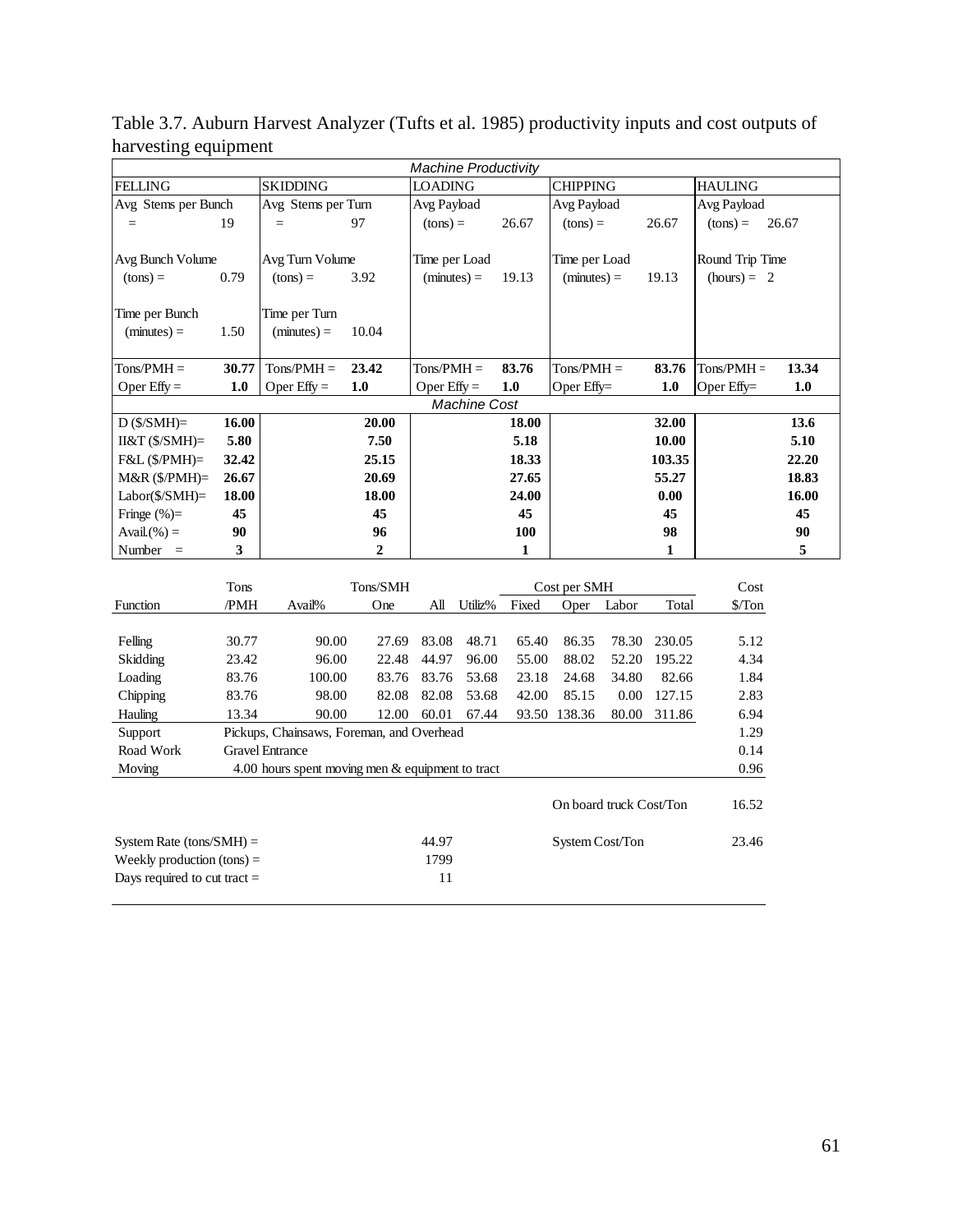

Figure 3.2. Harvesting component costs as a percentage of the total cut-and-haul cost

Past case studies have also observed hauling as the greatest proportion of the total cutand-haul cost when utilizing small-diameter stems as caused by un-maximized payloads, long haul distances (e.g., Bolding and Lanford 2005), and extensive off-highway travel distances (e.g., Pan et al. 2008). However, high hauling costs in this study were most likely a result of the relatively large number of trucks owned by the harvesting contractor (5 trucks) and not the factors in these previous studies, considering that nearly all payloads were maximized, the average loaded distance was less than 40 miles, and nearly all travel was on paved roads. Additionally, felling costs comprised a larger component of total cut-and-haul costs in this study compared to similar studies (e.g., Pan et al. 2008, Bolding et al. 2009), most likely due to the high harvesting costs of using three feller-bunchers in this study whereas other studies only used one single feller-buncher.

The calculated system rate of the observed machine configuration, defined as the harvesting function with the lowest productivity rate, was skidding at 44.97 gt/scheduled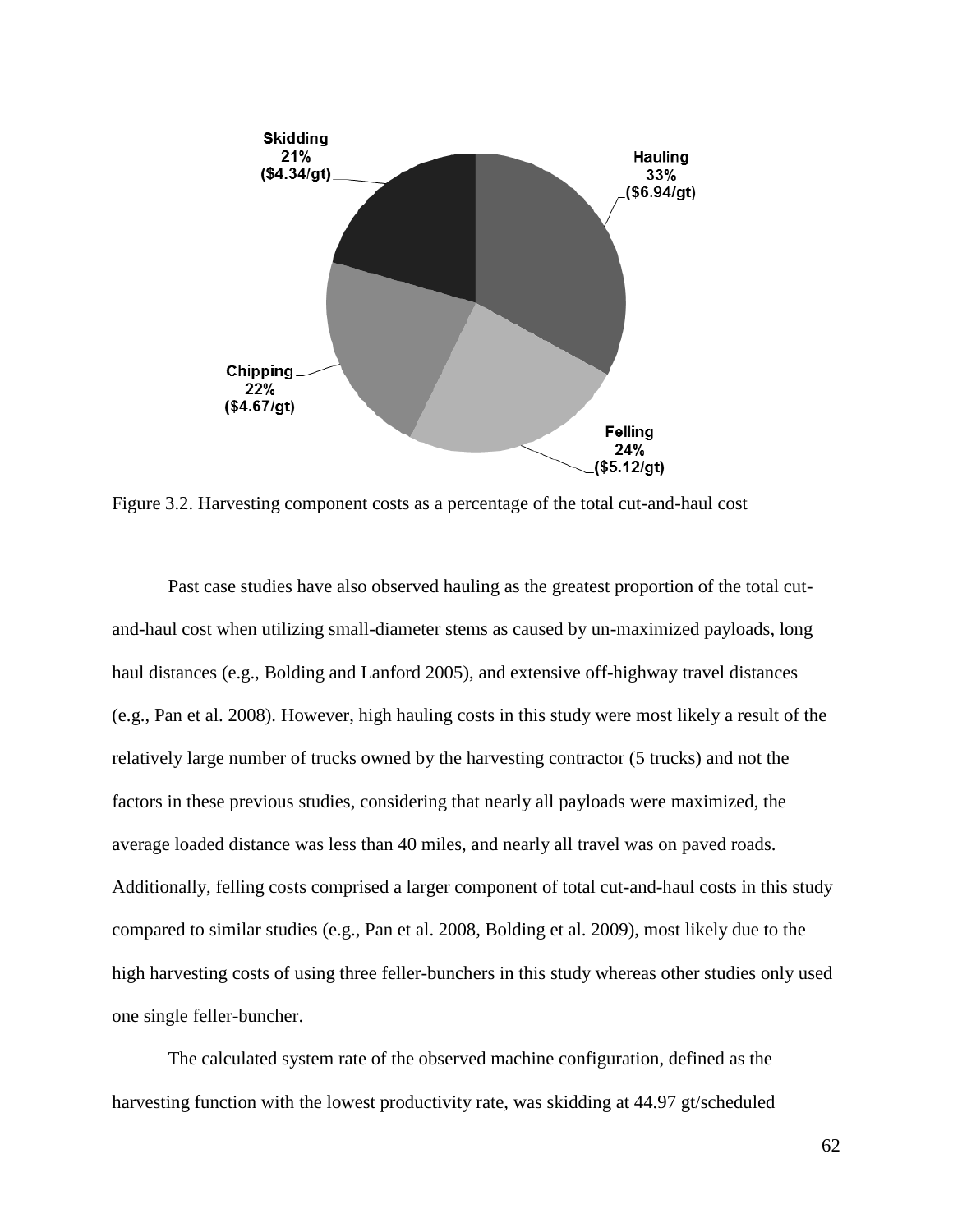machine hour (SMH). It was believed by the logging contractor that three feller-bunchers were needed to balance the productivity of the two skidders. However, sensitivity analysis completed in the AHA showed that by reducing the number of feller-bunchers from three to two, the system is balanced, and the total cut-and-haul cost is reduced to \$22.28/gt, a reduction of 5%. With the system balanced, the discrepancy between the productivities of the feller-bunchers and skidders is reduced from 38.11 gt/SMH to 10.42 gt/SMH, and actual function utilization of the fellerbunchers is improved, increasing from 44.97% to 73.07%.

## **3.5 Conclusion**

The purpose of this case study was to analyze the effects of utilizing small-diameter stems on harvesting costs. Past case studies have examined the use of small-diameter stems during integrated harvest scenarios in which conventional products were harvested as well. This case study was unique in that all harvested stems were chipped for biomass energy and no merchandising took place during the course of the operation. Using collected data and harvesting cost assumptions in the AHA, we calculated a total cut-and-haul cost of \$23.46/gt. Hauling was found to be the largest component of the total cut-and-haul cost at 34%, consistent with other small-diameter stem utilization case studies. Assuming a delivered price of \$17.35/gt, this operation failed to break even. However, balancing the operation in the AHA by reducing the number of feller-bunchers from three to two was found to produce a cut-and-haul cost of \$22.28/gt, suggesting that this operation could be nearly economically feasible with an adjusted machine configuration.

Results of this case study provide further insight into harvesting costs associated with removing small diameter stems for woody biomass energy. However, certain limitations must be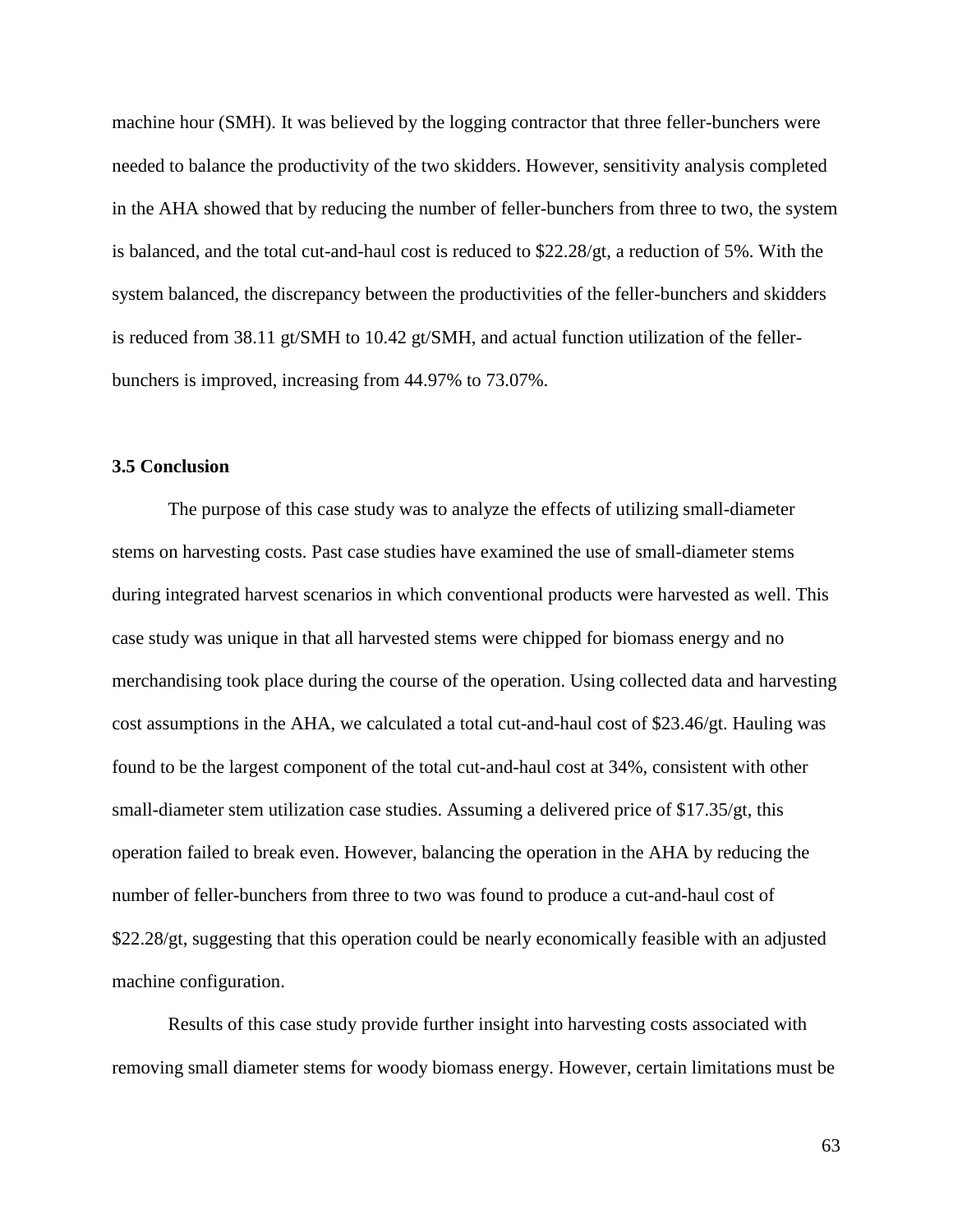considered when interpreting the results. Several unique characteristics regarding the operation used in this case study must be considered, including the relatively close proximity (30 miles) of the biomass energy facility to which the majority of the chips were taken, the relatively large size of the operation (3 feller-bunchers, 2 skidders, 5 trucks), and the decision of the logging contractor to forgo the opportunity of merchandising any stems that could have possibly been used for pulpwood (25.89 of the 42.72 gt/acre total harvested volume was  $>$  4 inches DBH). Furthermore, this study did not separate harvesting costs of utilizing conventionally nonmerchantable stems (< 4 inches DBH) from merchantable stems (> 4 inches DBH); harvesting costs were calculated for all diameter classes in aggregate. Therefore, it remains unclear at which diameter class (i.e. 4 inches, 3 inches, etc.) woody biomass becomes merchantable. Additional research regarding biomass-only harvests of young pine stands would help to further explain the harvesting costs associated with chipping small-diameter stems for biomass.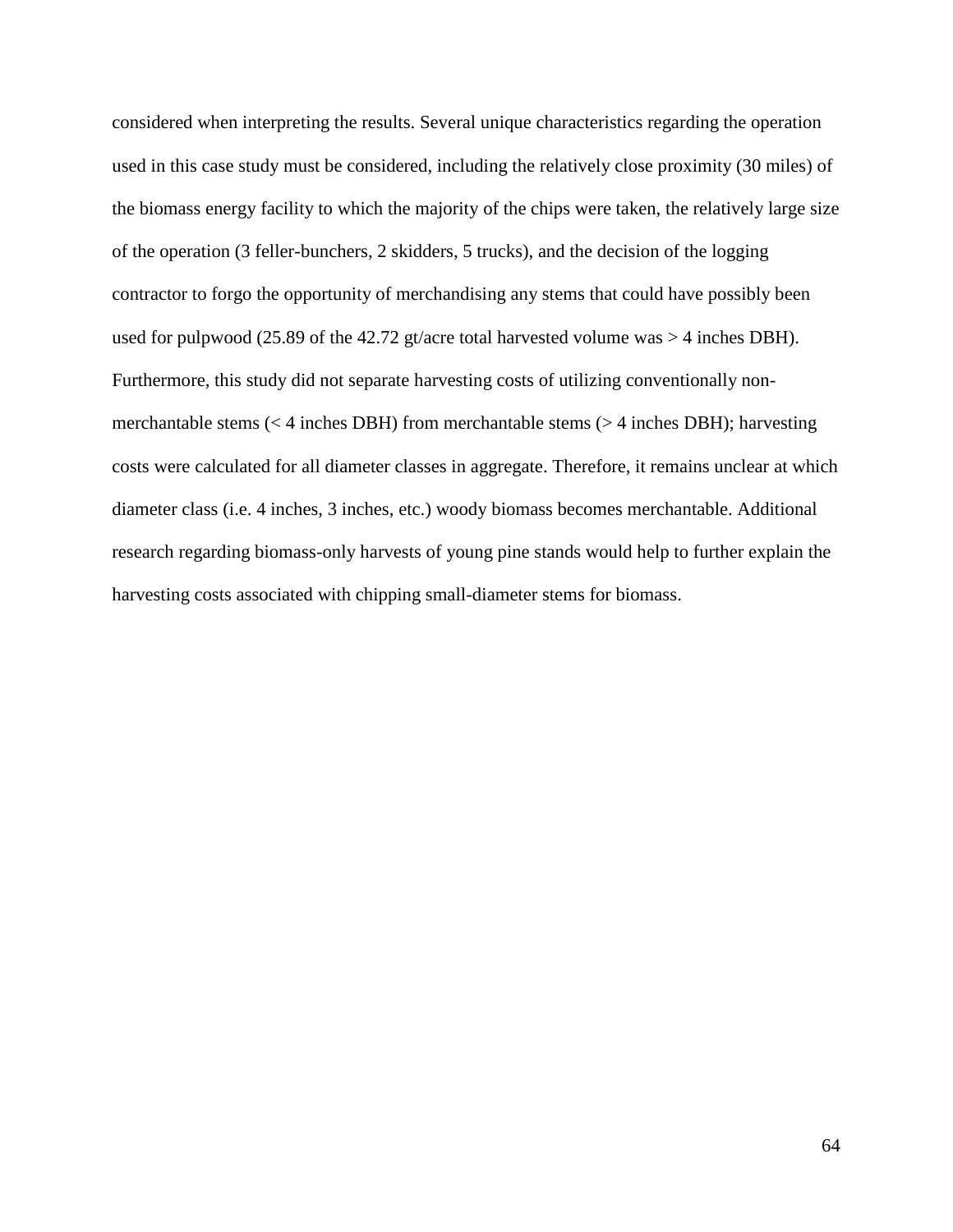## **Literature Cited**

- Baker, S. A., Westbrook Jr, M. D., and W.D. Greene. 2010. Evaluation of integrated harvesting systems in pine stands of the southern United States. Biomass and Bioenergy, 34(5):720-727.
- Baker, S., Greene, D., and T. Harris. 2012. Impact of timber sale characteristics on harvesting costs. In Proc. Southern Forest Economics Workshop, Charlotte, North Carolina. pp. 94-105.
- Barrett, S.M., Bolding, M.C., Aust, W.M., and J.F. Munsell. 2014. Characteristics of logging businesses that harvest biomass for energy production. Forest Products Journal, 64(7/8):265-272.
- Bolding, M. C. and B.L. Lanford. 2005. Wildfire fuel harvesting and resultant biomass utilization using a cut-to-length/small chipper system. Forest Products Journal, 55(12):181-189.
- Bolding, M. C., Kellogg, L. D., and C.T. Davis. 2009. Productivity and costs of an integrated mechanical forest fuel reduction operation in southwest Oregon. Forest Products Journal, 59(3):35-46.
- Brinker, R.W., Kinard, J., Rummer, B., and B. Lanford. 2002. Machine rates for selected forest harvesting machines. Circular 296 (revised). Alabama Agricultural Experiment Station, Auburn University, Auburn, Alabama. 29 pp.
- Bullock, B. P. and H.E. Burkhart. 2003. Equations for predicting green weight of loblolly pine trees in the South. Southern Journal of Applied Forestry, 27(3):153-159.
- Burkhart, H. E., Haney, H. L., Newberry, J. D., Leuschner, W. A., Morris, C. L., and D.D. Reed. 1986. Evaluation of thinning for reduction of losses from southern pine beetle attack in loblolly pine stands. Southern Journal of Applied Forestry, 10(2):105-108.
- Cain, M. D. 1993. Ten-year results from precommercial strip-thinning: paradigm lost or reinforced?. Southern Journal of Applied Forestry, 17(1):16-21.
- Clark, A., Saucier, J.R., and W.H. McNab. 1986. Total-tree weight, stem weight, and volume tables for hardwood species in the southeast. Georgia Forest Research Paper 60. Research Division, Georgia Forestry Commission. 45 pp.
- Conrad, J. L., Bolding, M.C., Aust, W.M., Smith, R.L., and A. Horcher. 2013. Harvesting productivity and costs when utilizing energywood from pine plantations of the southern coastal plain USA. Biomass and Bioenergy, 52(2013):85-95.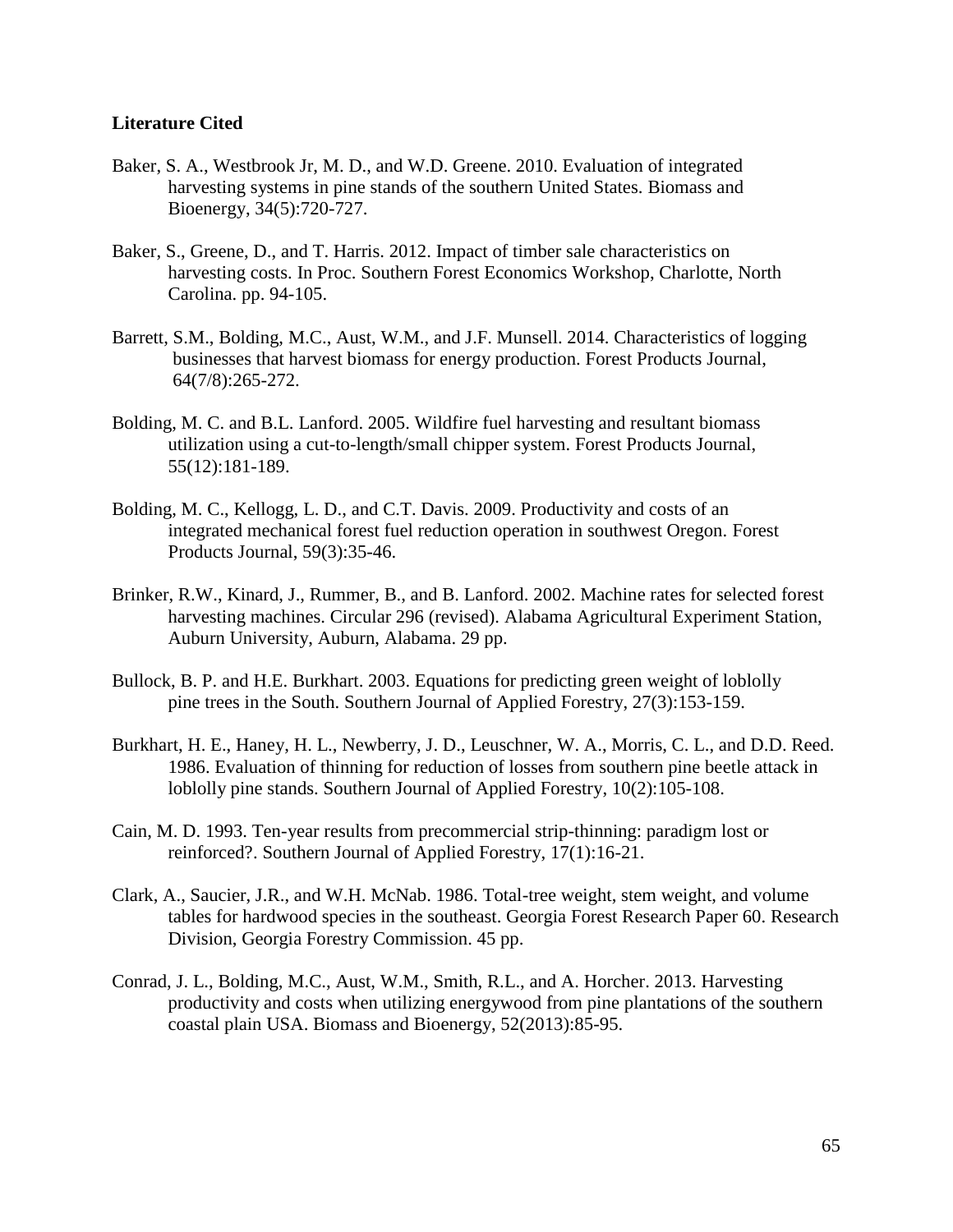- Demers, C., Long, A., and J. Nowak. 2010. Thinning Southern Pines-A Key to Greater Returns. Florida Cooperative Extension Service. School of Forest Resources and Conservation, Institute of Food and Agricultural Sciences, University of Florida, Gainesville, FL. 5 pp.
- Forestry Equipment Sales. 2014. Available at: https://forestryequipmentsales.com/34/Log-Trucks.html (last accessed Dec. 24, 2014).
- Grano, C. X. 1969. Precommercial thinning of loblolly pine. Journal of Forestry, 67(11):825- 827.
- Greene, W. D., Biang, E., and S. A. Baker. 2014. Fuel consumption rates of southern timber harvesting equipment. Proc. 37<sup>th</sup> Counc. For. Eng. Ann. Meeting. Moline, IL. 5 pp.
- Koch, P., and D.W. McKenzie. 1976. Machine to harvest slash, brush, and thinnings for fuel and fiber--a concept. Journal of Forestry, 74(12):809-812.
- Lohrey, R. E. 1977. Growth responses of loblolly pine to precommercial thinning. Southern Journal of Applied Forestry. 1(3):19-22.
- Mitchell, D., and T. Gallagher. 2007. Chipping whole trees for fuel chips: A production study. Southern Journal of Applied Forestry, 31(4):176-180.
- Miyata, E.S. 1980. Determining fixed and variable costs of logging equipment. General Technical Report NC-55. USDA Forest Service North Central Forest Experimental Station, St. Paul, Minnesota. 20 pp.
- Munsell, J. F., and T. R. Fox. 2010. An analysis of the feasibility for increasing woody biomass production from pine plantations in the Southern United States. Biomass and Bioenergy, 34(12):1631-1642.
- Nowak, J., Asaro, C., Klepzig, K., and R. Billings. 2008. The southern pine beetle prevention initiative: working for healthier forests. Journal of Forestry, 106(5):261-267.
- Pan, F., Han, H. S., Johnson, L. R., and W. J. Elliot. 2008. Production and cost of harvesting, processing, and transporting small-diameter ( $\leq$  5 inches) trees for energy. Forest Products Journal, 58(5):47-53.
- Peterson Corporation. 2014. Available at: http://www.petersoncorp.com/index.php?option=com\_content&view=article&id= 957:biomass-fuel-processing&catid=155:applications&Itemid=834 (last accessed Dec. 24, 2014).
- Spinelli, R., and R. J. Visser. 2009. Analyzing and estimating delays in wood chipping operations. Biomass and Bioenergy, 33(3):429-433.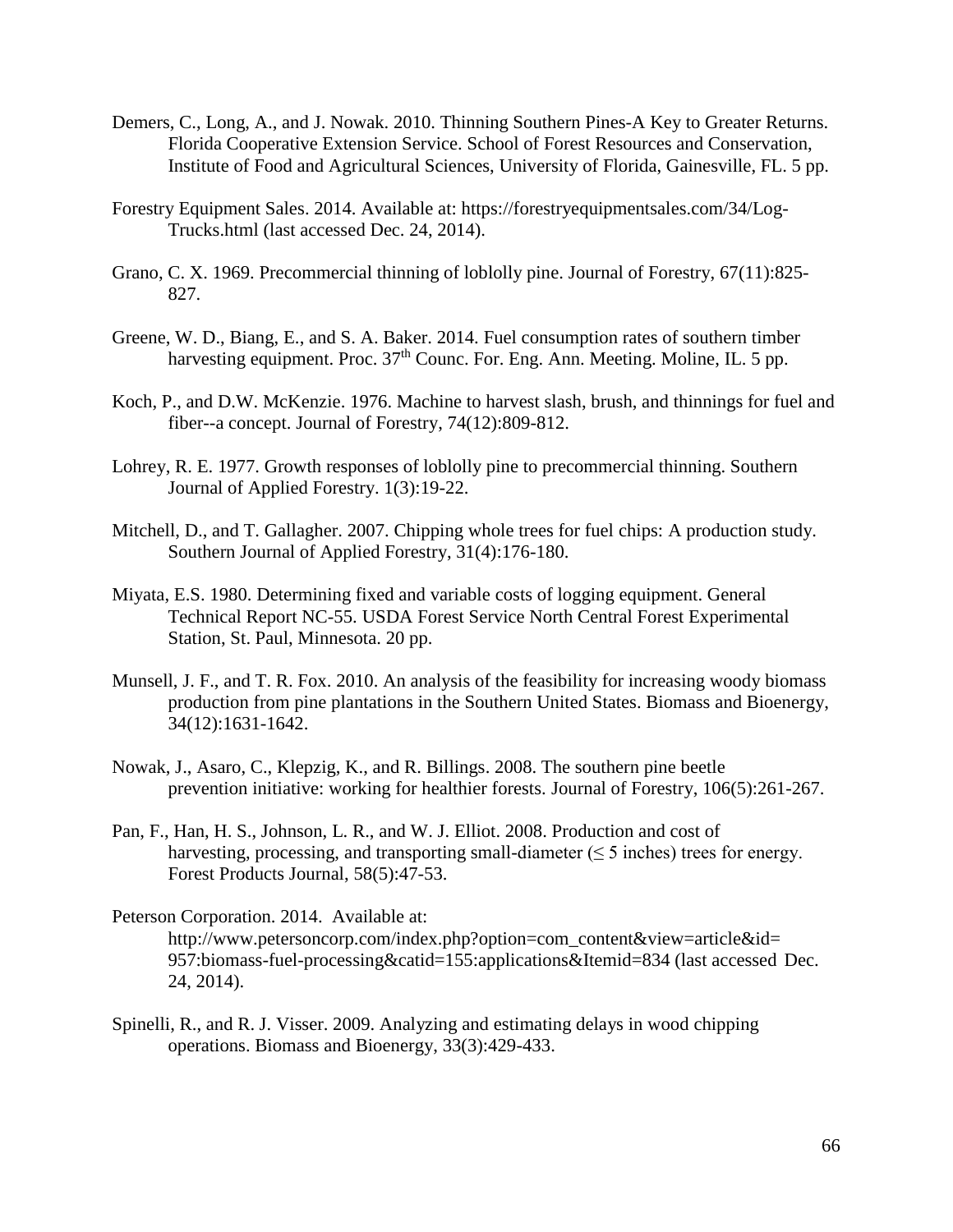- Timber Mart South. 2014. Norris Foundation, University of Georgia, Athens, Georgia. 3rd Quarter.
- Trimble Navigation Limited. 2015. Available at: http://www.trimble.com/forestry/solo-360.aspx?dtID=overview& (last accessed Apr. 24, 2015).
- Tufts, R. A., Lanford, B.L., Greene, W.D., and J.A. Burrows. Auburn harvesting analyzer. Compiler 3(2):14-15
- United States Department of Labor Bureau of Labor Statistics. 2014. Available at: http://www.bls.gov/oes/current/oes454022.htm (last accessed Dec. 24, 2014).
- Virginia Department of Forestry. 2015. Available at: http://www.dof.virginia.gov/locations/chesterfield.htm (last accessed Apr. 24, 2015)
- Watson, W. F., and B.J. Stokes. 1989. Harvesting small stems–A southern USA Perspective. In Proc. of the International Energy Agency, Task VI, Activity 3 Symposium, Harvesting small trees and forest residues. USDA Forest Service Southern Forest Experiment Station, Auburn, Alabama. pp. 131-139.
- Web Soil Survey. 2013. Available at: http://websoilsurvey.sc.egov.usda.gov/App/WebSoilSurvey.aspx (last accessed May 27, 2014).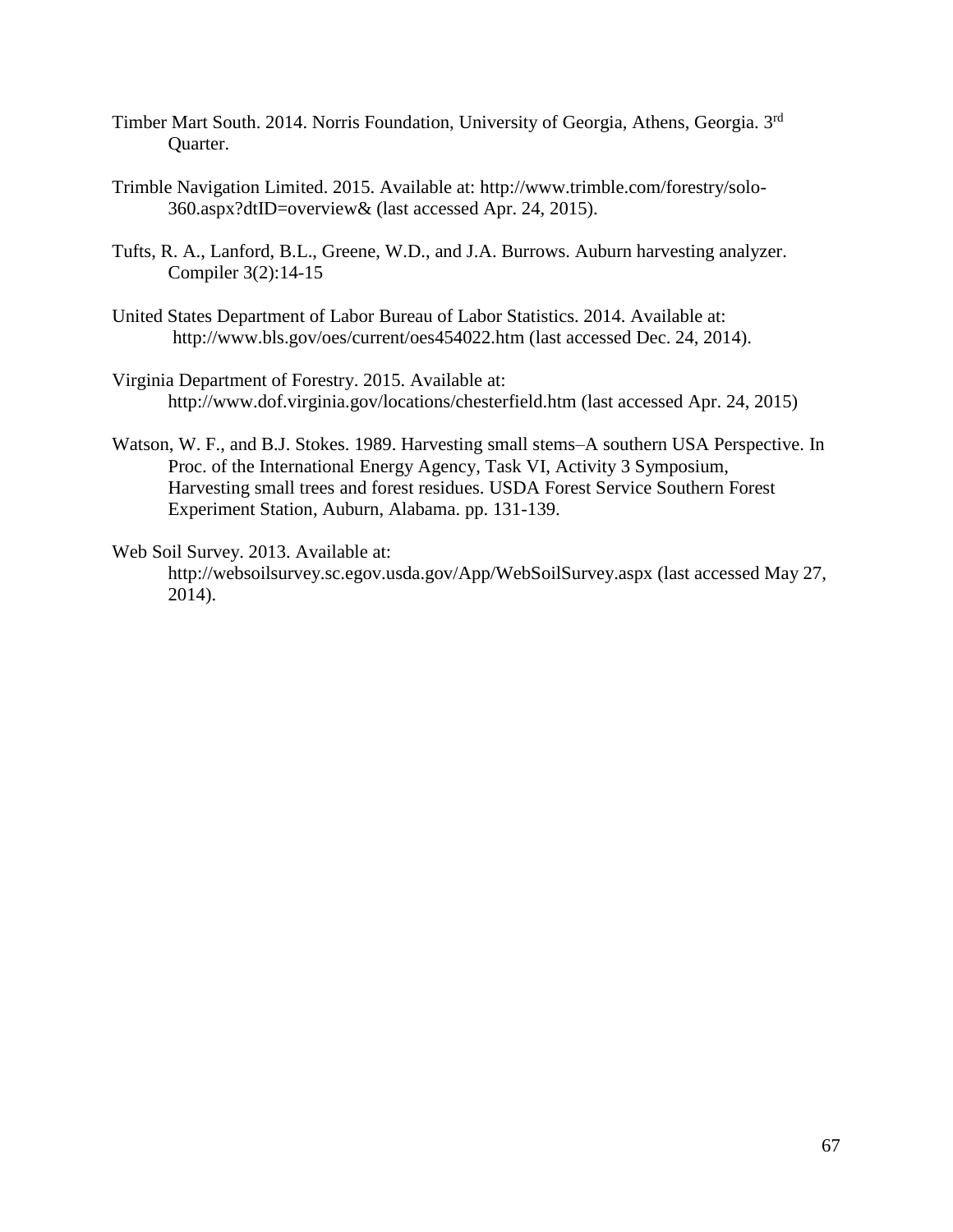## **Chapter 4. Implications and Further Research**

The purpose of this thesis project was to determine the abundance of woody biomass available for potential harvest in PCT stands by conducting inventories of stands with PCT conditions and then assess harvesting productivity and costs of harvesting small-diameter biomass by completing a case study on a site with 'near-PCT' conditions. This project was unique in that harvestable biomass in PCT stands has not previously been quantified and little work has been done to analyze forest operations in biomass-only harvests of young pine stands. When combined, these two components of the thesis project provide valuable insight in assessing the potential use of PCT stands for biomass harvesting. Our PCT stand inventory results suggest that some stands at the upper age limit for PCT (e.g.,  $8 - 12$  years old) may possess biomass volumes great enough to warrant a biomass harvest as opposed to a conventional PCT treatment. Our case study results suggest that small-diameter biomass-only harvests prove difficult to be economically feasible given their relatively high harvesting costs, although optimally balanced operations will improve feasibility. This chapter will explore the implications of this thesis project and the potential opportunities for further research.

The results from this project will be useful for a variety of stakeholders, including foresters, harvesting contractors, energy facility planners, and landowners. Foresters and harvesting contractors can use the PCT biomass estimations as a baseline in evaluating available harvest volumes in young southern pine stands. The costs from the case study provide these same stakeholders with estimations of the harvesting costs associated with utilizing young southern pine for biomass. For energy facility planners, PCT biomass estimations will aid in determining the potential contribution of PCT stands as a feedstock for domestic woody biomass energy facilities. Lastly, project results will help landowners assess the decision between conducting a

68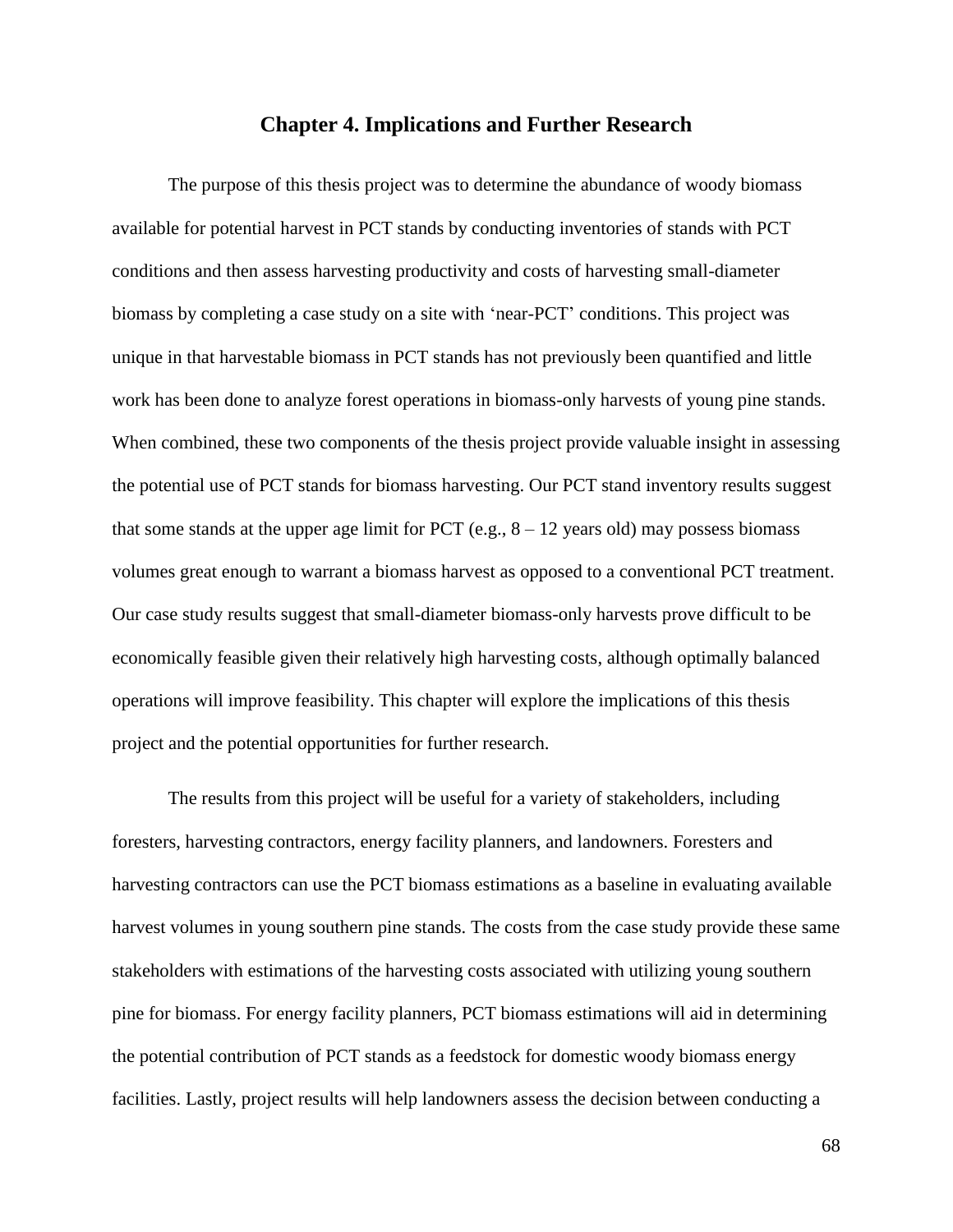conventional PCT treatment versus conducting a small-diameter biomass harvest. In the case where the cost of harvesting PCT biomass is wholly or partially outweighed by the revenue associated with utilizing biomass, it may be more cost-effective for landowners to allow a biomass harvest instead of a conventional PCT treatment.

Further research is needed to more effectively analyze biomass volumes in PCT stands. To more accurately predict the volume in these stands, growth and yield equations must be improved upon to include more sampling of small-diameter stems (e.g., < 4 inches DBH). Many growth and yield equations for southern pine are focused on stems  $\geq$  4 inches DBH. In Chapter II, a combination of equations was used to estimate biomass volume. The creation of equations meant specifically for southern pine stems  $1 - 3$  inches DBH would provide more suitable means for predicting volumes of small-diameter stems. In addition to better equations, a wider sampling distribution would further improve biomass volume estimations. The PCT stand inventory in this project was only able to collect data on sites throughout Virginia. Since PCT is a silvicultural practice used throughout the southeast, biomass volume estimates in other southeastern US states would provide more accurate measures of region-wide PCT biomass volumes. Considering the variety of site factors (i.e. soil type, precipitation, nutrient availability) that affect the growth and yield of southern pine, PCT biomass volumes may vary substantially across the region.

Additional work is also needed to further assess the productivity and harvesting costs of utilizing young southern pine stands for biomass. As discussed in Chapter III, the majority of previous biomass-only harvesting case studies have focused on southern pine stands older than 20 years containing relatively large volumes of standing biomass. Although the case study in this project took place on a 15-year old southern pine stand with near-PCT conditions, further research on multiple sites with varying stand-level characteristics (i.e. age, density, average

69